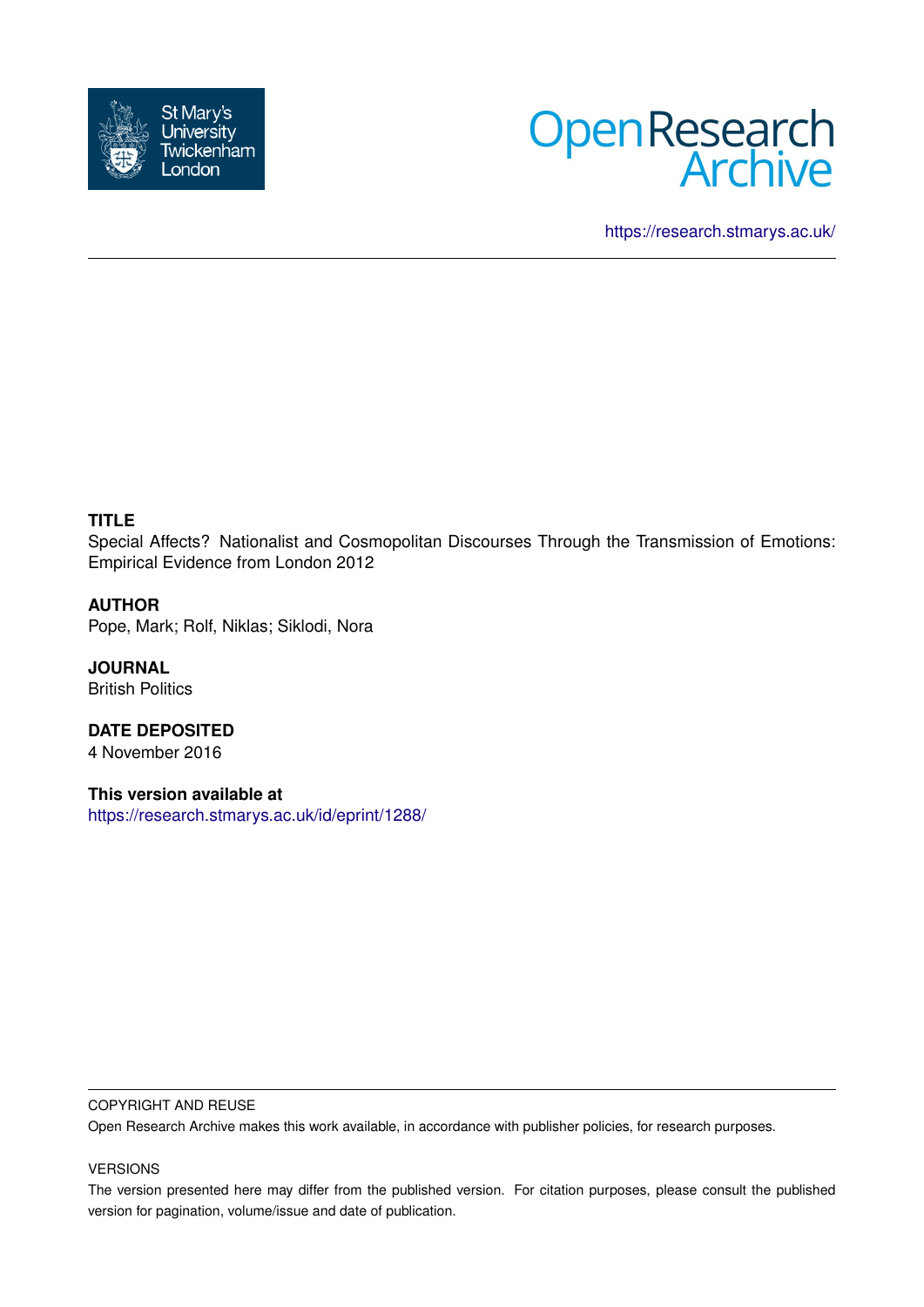# **Special Affects? Nationalist and Cosmopolitan Discourses Through the Transmission of Emotions: Empirical Evidence from London 2012**

# **Mark Pope**

Department of Politics and International Relations Royal Holloway, University of London Egham, Surrey. TW20 0EX. [mark.pope.2010@live.rhul.ac.uk](mailto:mark.pope.2010@live.rhul.ac.uk)

## **Jan Niklas Rolf**

Faculty of Society and Economics Rhine-Waal University 47533 Kleve jan-niklas.rolf@hochschule-rhein-waal.de

# **Nora Siklodi (Corresponding author)**

School of Social, Historical and Literary Studies University of Portsmouth Portsmouth P01 3AS [Nora.siklodi@port.ac.uk](mailto:Nora.siklodi@port.ac.uk)

# **Abstract**

International sporting and mega-events such as London 2012 provide a pertinent case study through which to explore contemporary approaches to nationalism and cosmopolitanism. Using original focus group evidence from participants with expertise in the Olympics, this article provides an insight into how nationalist and cosmopolitan discourses emerge in dialogue between informed individuals set against an emotionally charged background. The evidence indicates that the transmission of emotions might be integral to the operation of nationalist but less so to cosmopolitan discourses, underscoring the conditional character of the latter discourses. Therefore, we suggest this takes previous work that associates nationalism with 'hot' emotions and cosmopolitanism with 'cool' emotions further. We found that most emotions appeared to be transmitted through challenges to, rather than in support of, a discourse. The opinions voiced in the focus groups are expected to be insightful for any investigation into the construction of nationalist and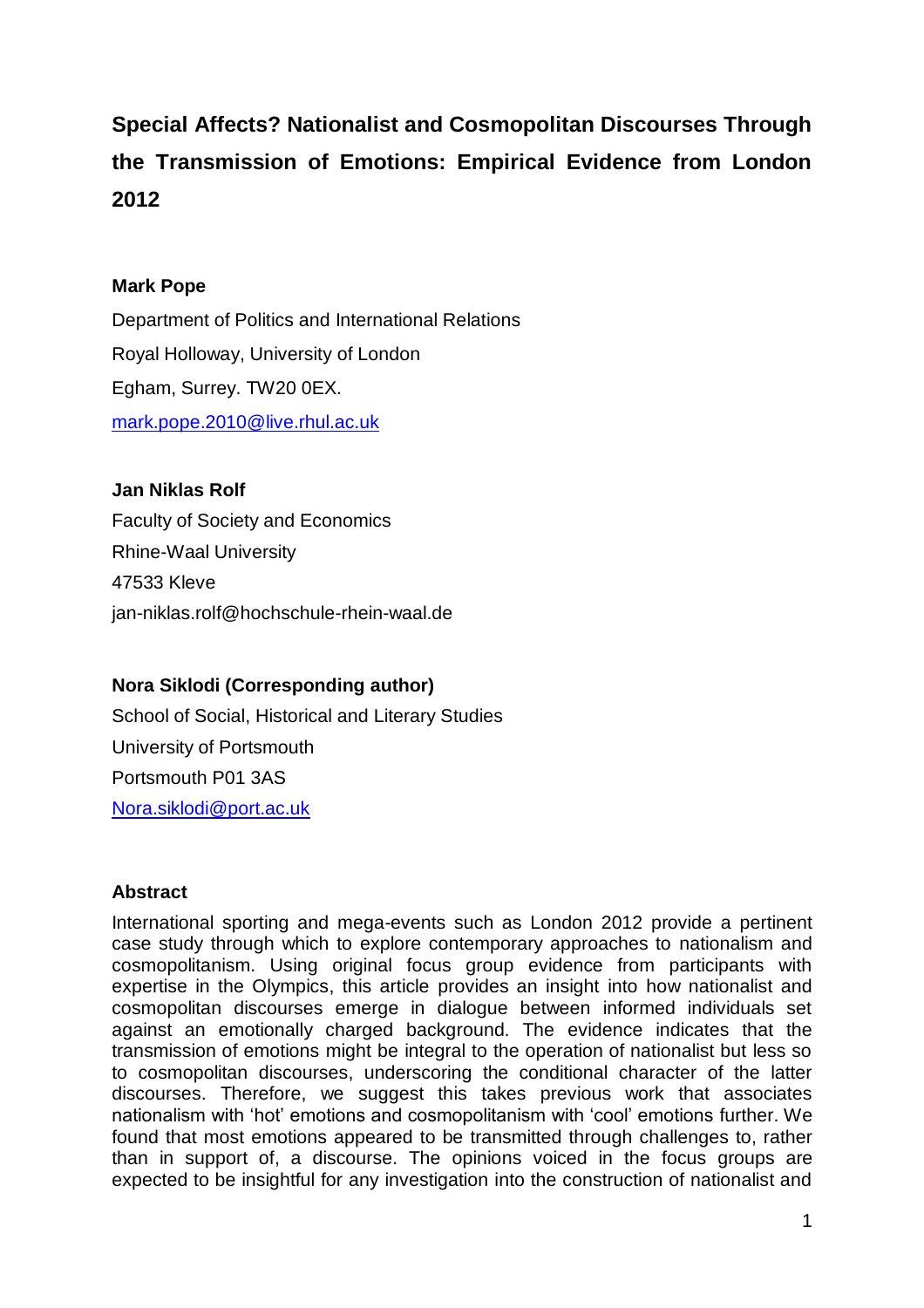cosmopolitan discourses or, indeed, broader research into how emotions are actually transmitted – all of which have obvious relevance for social scientists interested in nationalism, cosmopolitanism and the role of emotions.

# **Key words**

| Nationalism, cosmopolitanism, London 2012, transmission of emotions |  |  |  |
|---------------------------------------------------------------------|--|--|--|
|                                                                     |  |  |  |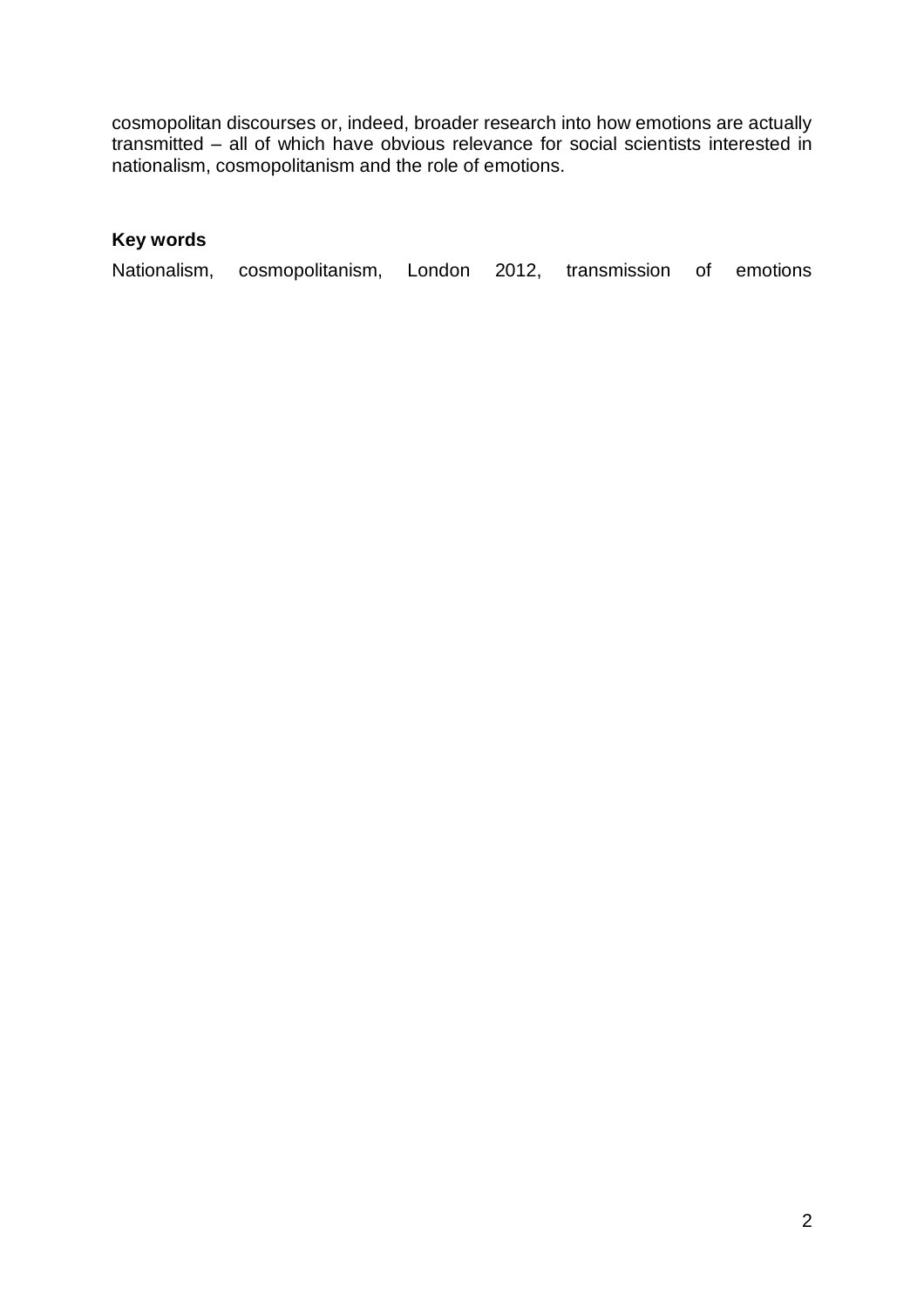#### **Introduction**

The Olympic Games, and London 2012 in particular, offer a unique opportunity to empirically assess contemporary approaches to nationalism and cosmopolitanism (Giulianotti and Brownell, 2012). The Olympic Charter, the codification of the Olympic ideal, is couched in cosmopolitan language, calling for adherence to "universal fundamental ethical principles" and the "harmonious development of humankind" (IOC, 2011). The Charter also provides that the "Olympic Games are competitions between athletes in individual or team events and not between countries" (IOC, 2011), yet, since the Stockholm Games of 1912, when athletes could no longer enter as individuals but had to be selected for a national team, there has been an explicit link between the Olympics and nationalism (Hargreaves, 1992). The intricate relationship between the Olympics, nationalism and cosmopolitanism was even more evident in the run-up to the Summer Olympics of 2012. From the outset, the London bid to host the 2012 Games aimed at strengthening British national identity (Jowell, 2006). At the same time, the bidding team promoted London as a cosmopolitan city within a nation that prides itself on its diversity and openness (Bulley and Lisle, 2012). As such, London 2012 offered an appropriate context for nationalist and cosmopolitan discourses.

Drawing on Emile Durkheim (1995) and more recent scholarship on the affective turn (Nussbaum, 2001; Barbalet, 2002; Ahmed, 2004; Bleiker and Hutchison, 2008; Wetherell, 2012), this article attaches importance to the transmission of emotions in the construction of these discourses. <sup>i</sup> We use the term 'transmission of emotions' instead of the widely used term 'sharing of emotions' (Smith *et al.*, 2007; Salmela, 2012, 2014) to indicate that we treat emotional experience not only as an internal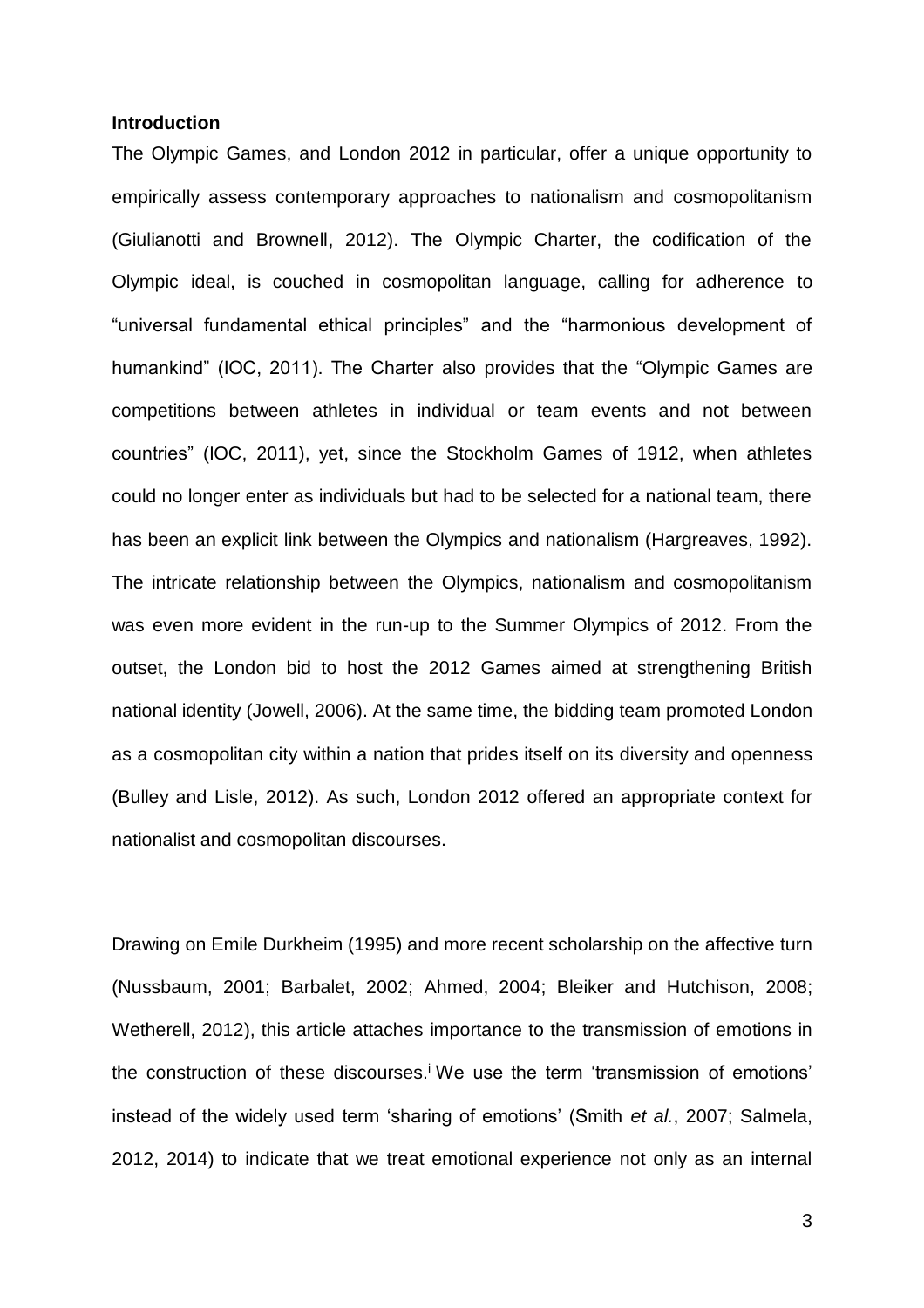state of mind that people come to share with each other, that is, an aggregate of already existing feelings, but also as a social activity in the course of which these feelings are intensified, attenuated or transformed. As Sullivan (2014a, p. 3) notes, "sharing appears to be a metaphor for the degree of similarity of appraisals and felt group-level emotions experienced and expressed by others, rather than indicating how these emotions are expressed congruently in interactions, rituals, or affective practices." In contrast, the metaphor of transmission allows us to explore those interactive settings where emotionally driven discourses are prone to emerge, manifest and disseminate.<sup>ii</sup>

The authors conducted focus group research with government employees, media practitioners and international academics – all with an interest in the Olympics – on 25<sup>th</sup> July 2012, the first day of the 2012 Games, at a venue in London. By analysing the discursive interactions and guided conversations of this select group, this article seeks to answer the question of how nationalist and cosmopolitan discourses operate through the transmission of emotions. Overall, the focus group evidence indicates that the transmission of emotions is likely to be integral to the operation of nationalist but less so to cosmopolitan discourses. In both cases however, the transmission of emotions was most apparent when participants expressed opposition to certain aspects of the Games – be it Olympic symbols, media reports, the notion of contest and so on.

The article is structured as follows. The first section provides a sketch of contemporary theories of nationalism and cosmopolitanism. The second section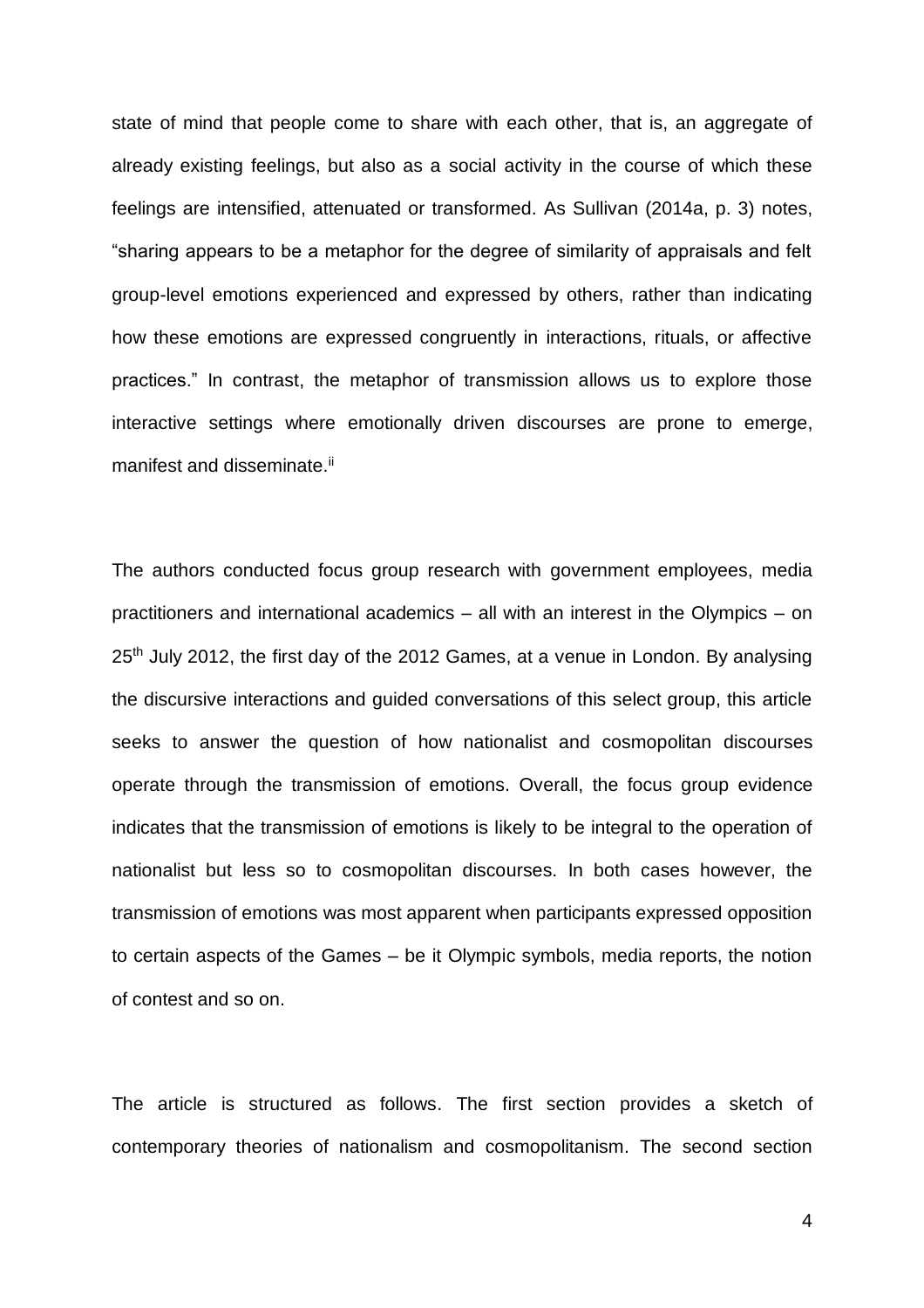considers the role of emotions in the construction of nationalist and cosmopolitan discourses. The third section provides some insight into the background of the focus group participants and outlines the methods adopted for this research. The fourth section presents an analysis of original focus group discussions on London 2012. The fifth and final section concludes by suggesting that the transmission of emotions is more integral to the operation of nationalist than cosmopolitan discourses. It indicates that emotions are often transmitted through challenges to, rather than in support of, a discourse.

#### **Nationalism and cosmopolitanism in contemporary political thought**

In order to provide a framework for analysing the empirical evidence, this section briefly considers theoretical approaches to nationalism and then to cosmopolitanism. We recognise the importance of  $20<sup>th</sup>$  century literature on nationalism in elucidating the political, economic and cultural factors integral to nationalism, particularly that written by authors such as Ernest Gellner (1983), Anthony Smith (1987) and Eric Hobsbawm (1990). However, for the purposes of this article these scholars (particularly Gellner and Hobsbawm) do not adequately consider the imaginations and perceptions of people – factors that are integral to our approach that prioritises discursive constructions. This may be indicative of their focus on modern and premodern eras but our article, with its original focus group evidence from 2012, is not dismissive of discursive constructions and focuses on the period of postmodernity. Accordingly, we draw more from the work of Benedict Anderson (1983), Michael Billig (1995), Ruth Wodak *et al.* (2009) and Sabina Mihelj (2011, p. 15) who emphasise the importance of communicative practices in shaping people's ways of thinking about nationalism.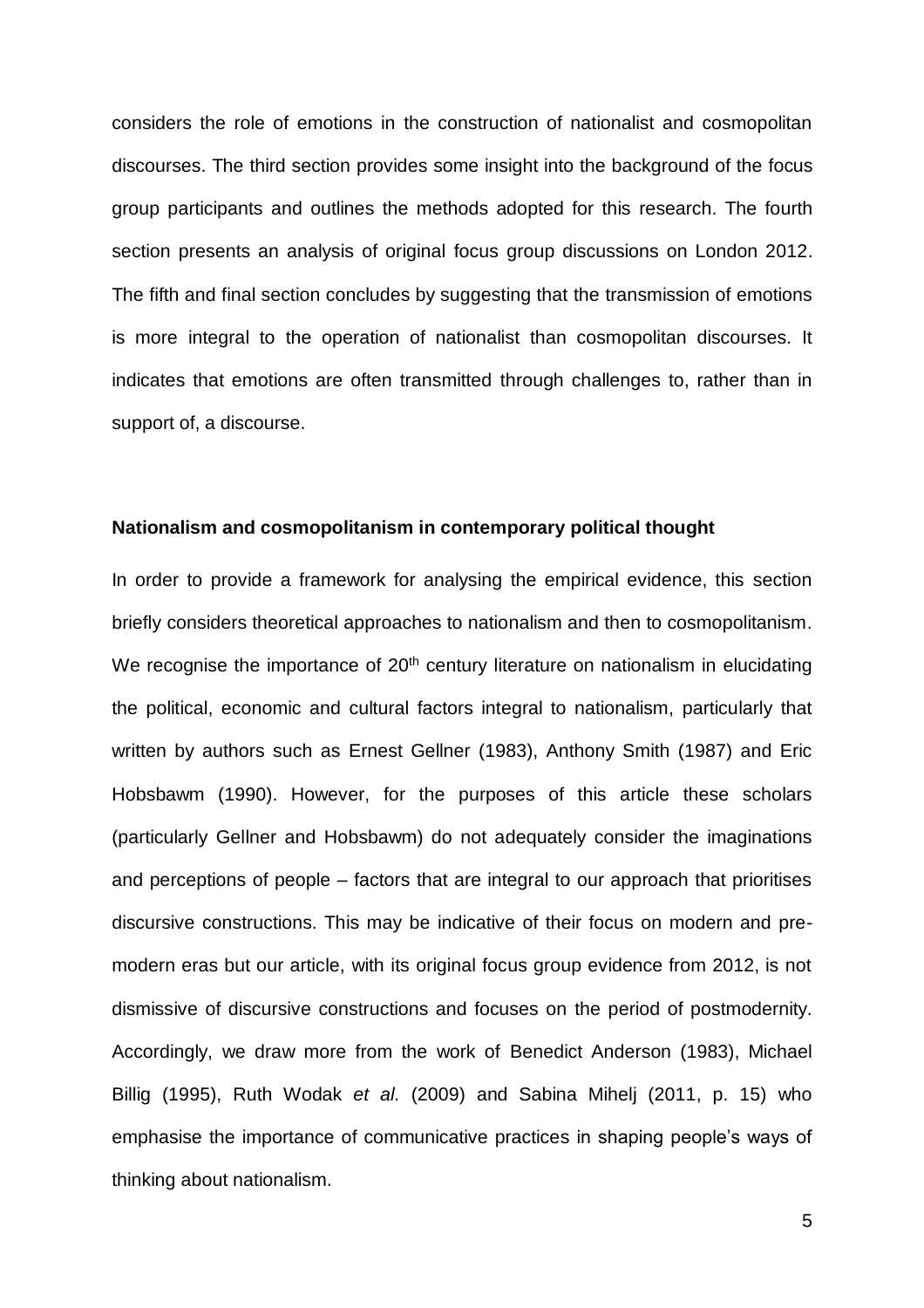Anderson (1983) considers nationalism to be a cultural artifact. He defines national communities as inherently limited due to their finite boundaries or territories, but at the same time "imagined". These communities are imagined because "the members of even the smallest nation will never know most of their fellow-members, meet them, or even hear of them, yet in the minds of each lives the image of their communion" (Anderson, 1983, p. 6). Treating nations as imagined communities allows issues of nationalism and community to be conceived of as mental constructs and has thus been utilised widely by constructivists and those undertaking discursive analyses (Billig, 1995; Wodak *et al.,* 2009; Mihelj, 2011). Following such observations, nationalism can be expected to promote certain features. Specifically these are: (i) intra-national uniformity; (ii) inter-national heterogeneity; (iii) references to a common national past, present and future; and, (iv) a national identity fundamentally constructed in opposition to the perception of the Other (Wodak *et al*., 2009). Therefore, a discourse promoting nationalism is expected to include a focus on a unified national community (in the past, present and future), heightened by emphasis on the difference of the Other.

While nationalism focuses on limited imagined communities, cosmopolitanism treats the individual rather than the nation – or, in fact, any other unit of social aggregation – as the ultimate unit of moral concern (Nussbaum, 1997; Held, 2003; Cabrera, 2010). During Roman times, classical cosmopolitanism developed through Stoic thinkers such as Marcus Cicero who stressed the importance of human rationality, human fraternity and a natural universal law (Brown and Held, 2010, p. 5). Today, normative aspects persist in elements of 21<sup>st</sup> century cosmopolitanism, but steps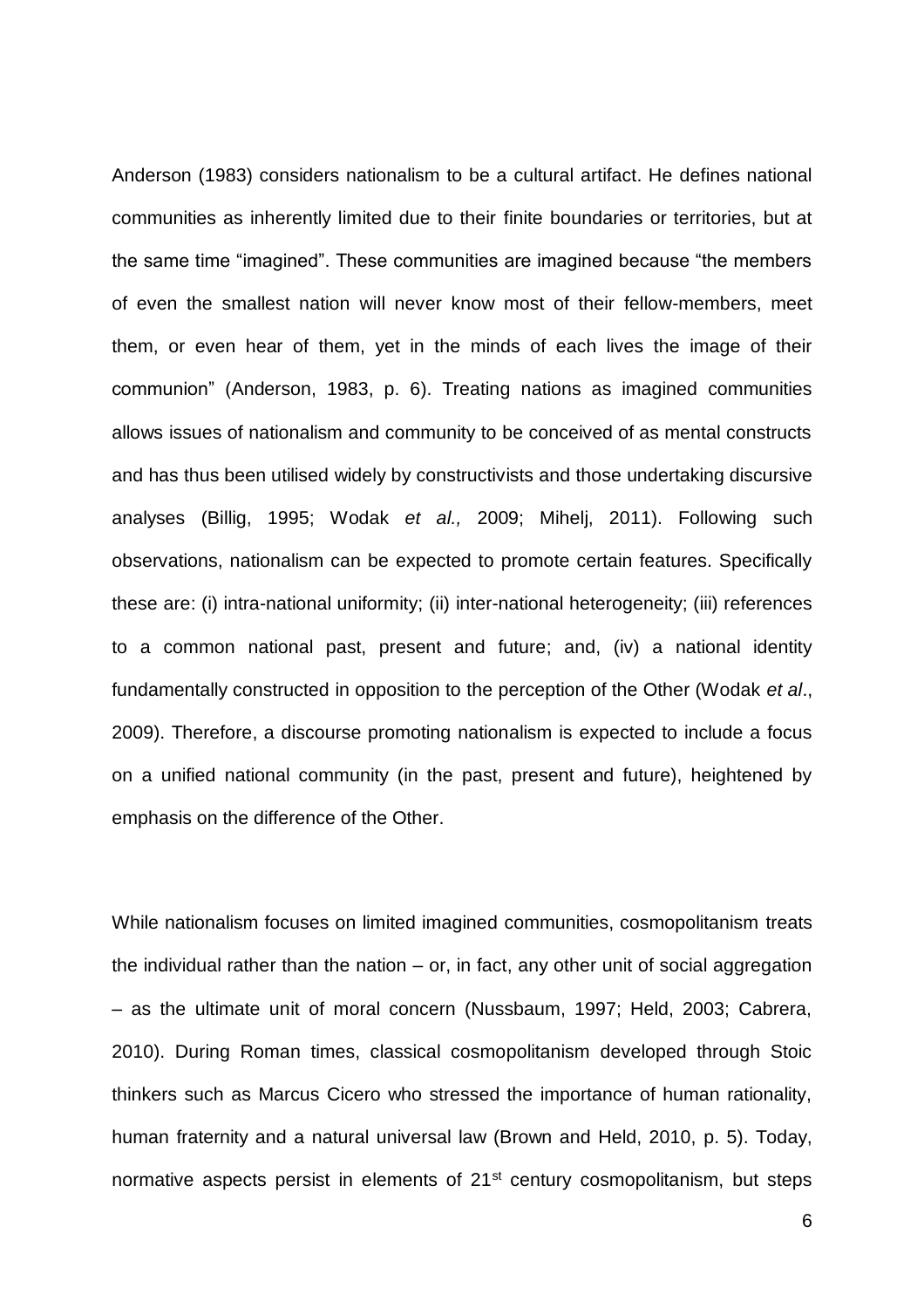have been undertaken to come to a more conciliatory understanding of both nationalism and cosmopolitanism. Dissatisfied with its exclusive character, some writers on nationalism have advocated the promotion of liberal values (Tamir, 1993), and writers on cosmopolitanism have explored ways of making space for moderate forms of nationalism (Calhoun, 2002). In what has been termed the 'postuniversalism' of the 'new cosmopolitanism' of the post-Cold War era, a 'both-and' rather than an 'either-or' outlook has been observed (Beck, 2006; Fine, 2007; Delanty, 2009). What particularly concerns Beck (2006) is what he views as the myopic tendencies towards a 'methodological nationalism'. According to Beck, methodological nationalism involves social scientific analysis that focuses predominantly on national frames, instead of considering the various levels of the social that can include, but is not limited to, the national.

In terms of cosmopolitanism, this article, like Beck, is interested in approaches that have proposed forms that clearly allow for recognition of a range of collectives, in addition to those constituted by the nation. Ulf Hannerz (1996) has argued that cosmopolitanism is about embracing diversity, where the self engages with different Others. For John Tomlinson (1999), writing in 1999, 'connectivity' was integral to cultural globalisation and engagement with the Other on a global level. Our case study is set in 2012 where new modes of communication have further increased the potential for various forms of connectivity – whether through news, social or other forms of communications media. This demands a more flexible approach to assessing engagement and the construction of community. Therefore we refer to Gerard Delanty's (2009, pp. 85-86) broader criteria for a new 'cosmopolitan imagination', comprising of: (i) self-reflexivity; (ii) a positive recognition of the Other;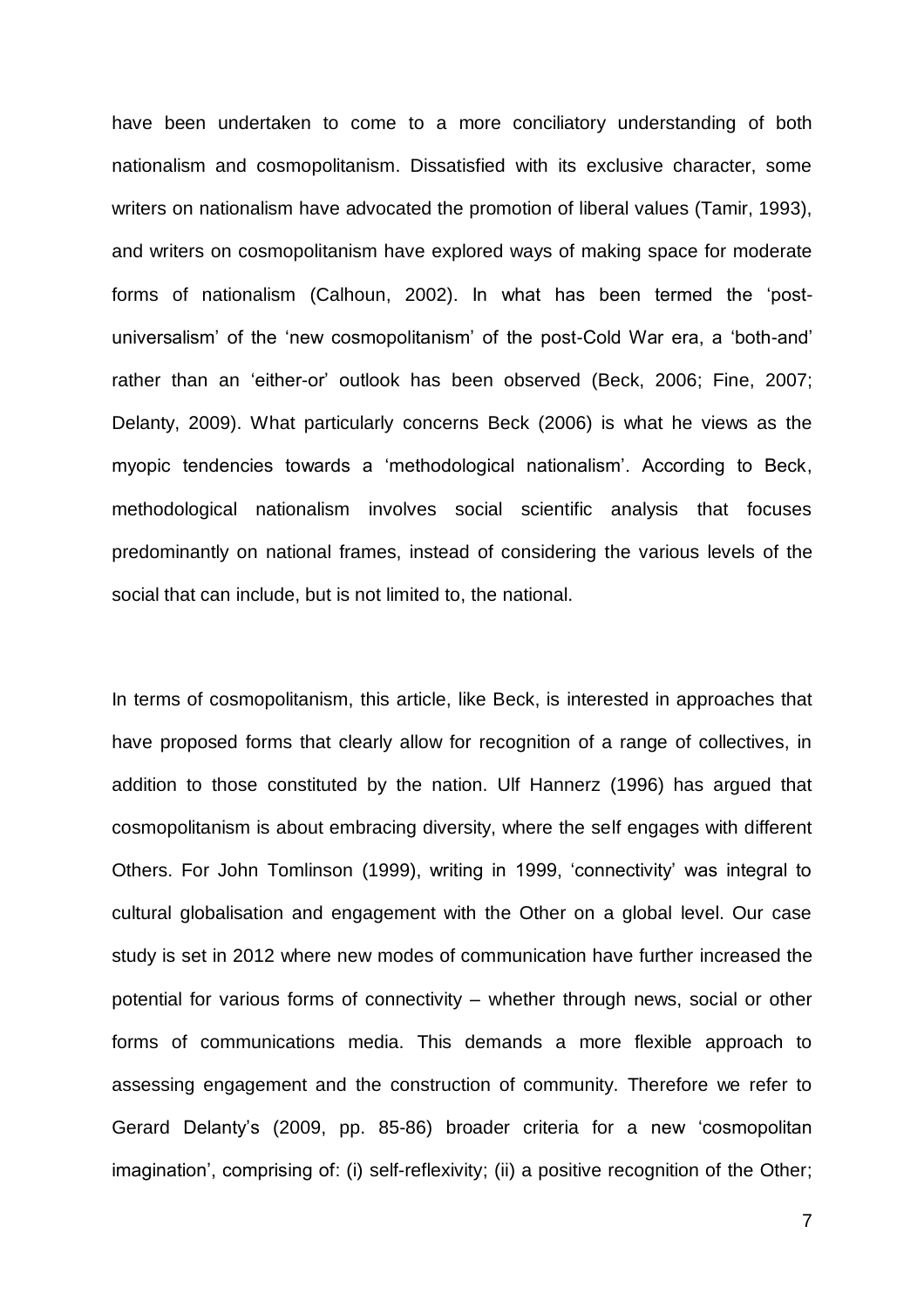(iii) a capacity for a mutual evaluation of communities through inter-cultural dialogue; and, (iv) the possibility of one normative global culture. This approach to cosmopolitanism allows for the consideration of multiple ways in which people can engage and connect with each other in the 21<sup>st</sup> century.

In summary, Table 1 highlights distinctions that can be made between the two discourses considered in this article. As stated above, the form of nationalism searched for in our data will be that which is encouraged by discussion that supports the national community and can be enhanced through emotions. Following a more cultural form of cosmopolitanism, a 'new cosmopolitanism' approach aims for engagement between self and Other on an individual or collective basis and its affective disposition is geared towards this.

#### **Table 1 about here**

### **The transmission of emotions**

This article adds to the aforementioned approaches on nationalism and cosmopolitanism by considering the transmission of emotions in the operation of nationalist and cosmopolitan discourses. In his writings on nationalism, Gellner (1971, p. 149) suggested that any clash between liberalism and nationalism could be likened to a "tug of war between reason and passion".iii However, the notion of a strict demarcation and opposition between rationality and emotions has been challenged by a number of scholars (Nussbaum, 2001; Barbalet, 2002; Bleiker and Hutchison, 2008, von Scheve, 2012). Agreeing with Jack Barbelet (2002) that all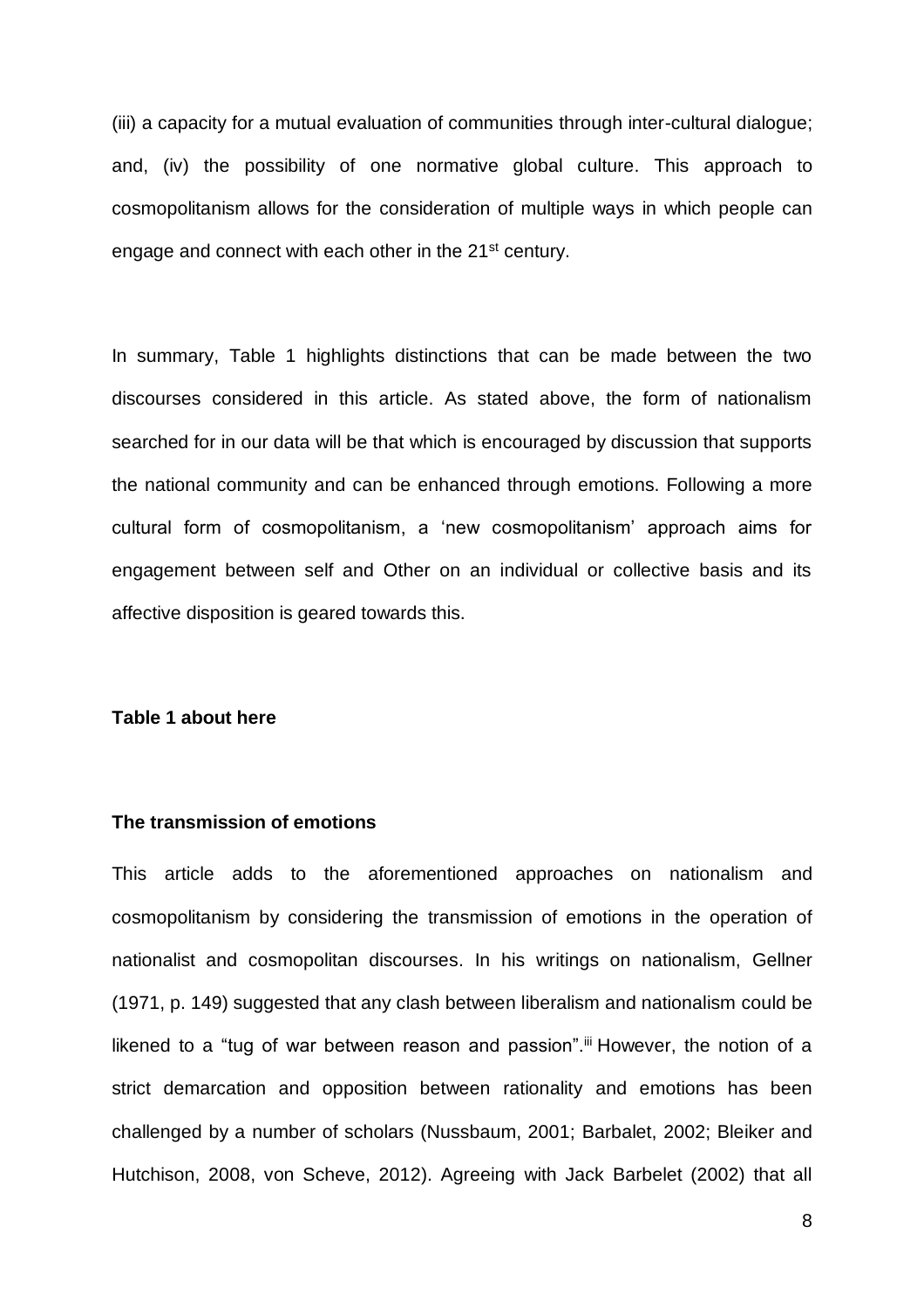actions, even the act of reasoning, require appropriate emotions to facilitate their achievement, we therefore draw on Kate Nash (2003) who describes how the cosmopolitan ideal has been considered a 'cool', stoical emotion that promotes liberal rationality, whereas identification with a national community has been associated with 'hot' emotions such as anger and hatred.<sup>iv</sup> But even this dichotomy can be criticised for its tendency to idealise the former and reify the latter (Nash, 2003, p. 507). We therefore shy away from the absolute terms of 'cool' and 'hot' emotions, and suggest that by looking to the *transmission of emotions* – rather than the emotions themselves – one can differentiate between 'cooler', less transmitted and 'hotter', more transmitted emotions. What distinguishes the former from the latter, then, is: (i) a greater detachment, allowing for more reflective ways of thinking; and, (ii) a greater diffusion, preventing these emotions from building up.

In our attempt to identify emotions, we follow a number of scholars who have investigated the transmission and transferal of emotions (Ahmed, 2004; Closs Stephens, 2014) and studied the relational patterns that emerge (Wetherell, 2012; Jones *et al.*, 2014). In her work on emotions, Sara Ahmed (2004, p. 4) does not consider emotions to be 'in' any individual or 'in' any society, nor does she study emotions per se, but what emotions *do*. More specifically, Ahmed is interested in the impact of emotions and considers how emotions and consequently power structures circulate, accumulate and become intractable and enduring (Ahmed, 2004, pp.10- 12). For example, the words 'paki' or 'nigger' have been repeated sufficiently over time to build a sticky meaning that allows them to contribute to 'hate speech' and this can stimulate affects in bodies (Ahmed, 2004, pp. 59-60). There is scope to employ Ahmed's approach in other cases and Suzanne Hall (2014) applies Ahmed's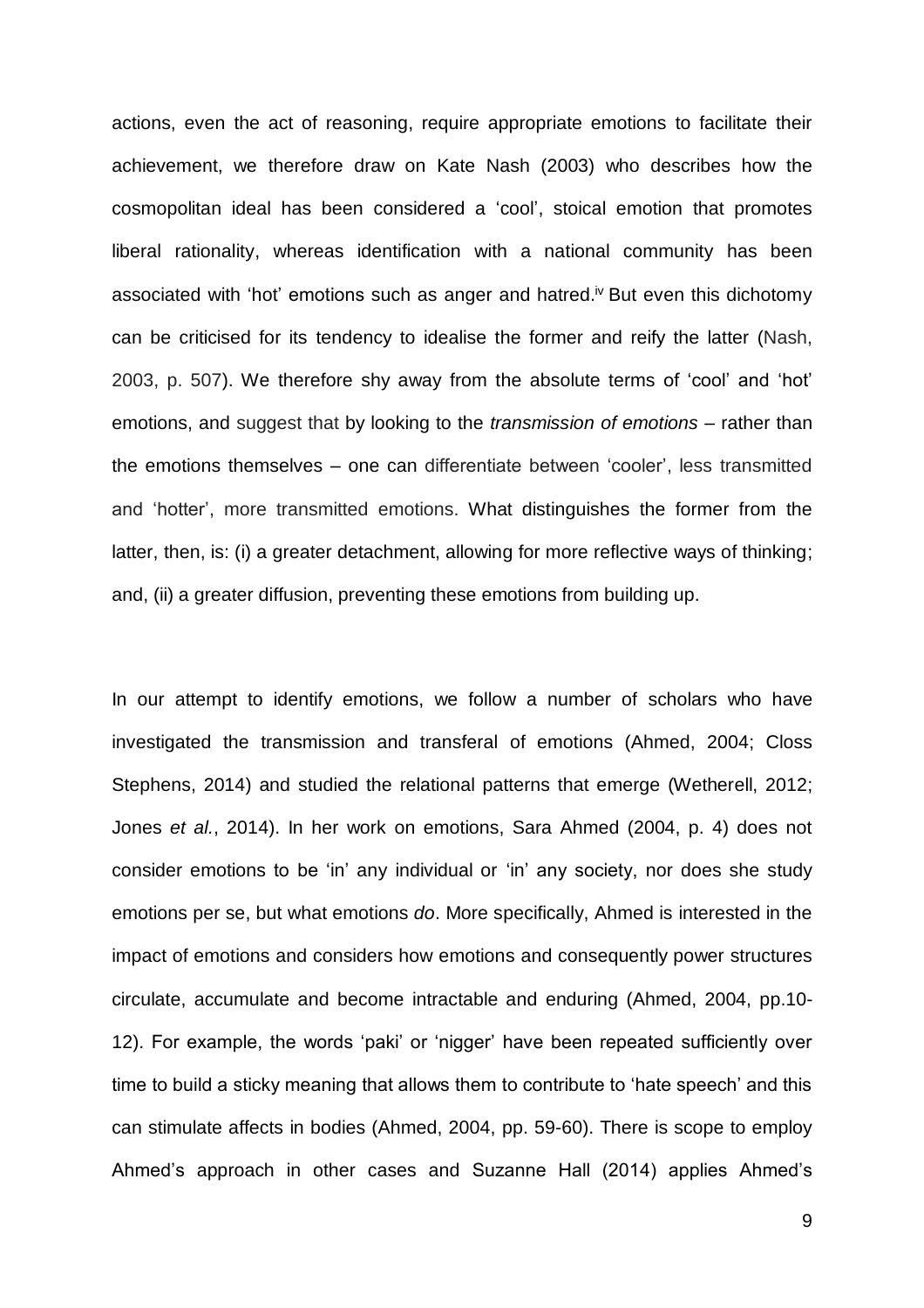conception of emotionality effectively in her work on the emotional development of stigmatisation of urban estates and subsequent calls for their regeneration. In turn, in her research on nationalism, Angharad Closs Stephens (2014, p. 62) outlines how her objective is to enable "us to talk about the tonalities and intensities of nationality" as it flows and passes between bodies. If the idea that emotions are contained by individuals or collectives is rejected, investigations surrounding the ebbs and flows of emotions are clearly an appropriate method to understand better affective dispositions. This article's use of focus group interactions on the Olympics provides an opportunity for our own unique analysis of the social dynamics referred to by these scholars. We will be looking at statements made between individuals to help assess how emotions transmitted within the groups.

In addition to Ahmed (2004), who notes how emotions can 'stick' to bodies over time, we draw on both Durkheim and Hargreaves, who each stress the importance of rituals and symbols in this regard. For Durkheim (in Shilling 2002, p. 18), "collective effervescence" – a phrase he coined to describe the energy that emerges when people gather collectively – can change individuals' emotional experience as it spreads "a sort of electricity" that is generated in the interaction between people. He argued that through social gatherings, and, particularly, rituals that create something "sacred", "individuals imagine the society of which they are members and the obscure and yet intimate relations they have with it" (Durkheim, 1995, p. 227). Although Durkheim, writing in 1912, was concerned with religion and its use of rituals, his findings informed John Hargreaves authoritative study of the 1992 Barcelona Olympics. According to Hargreaves (2000, p. 15, p. 56), a Durkheimian assessment of sports appreciates the powerful impact that ritual symbols – symbols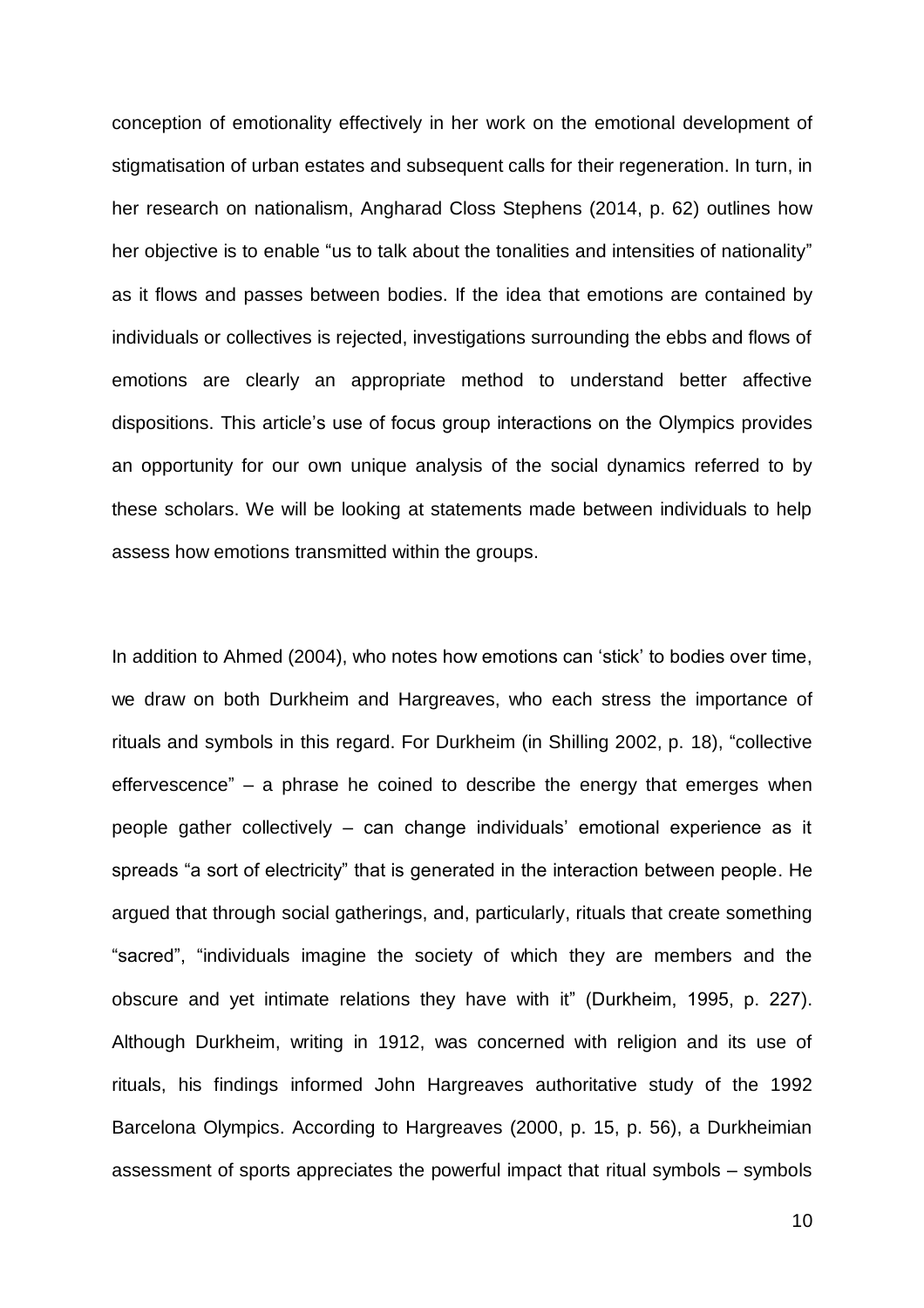that accrue meaning through their part in rituals – can have on emotions related to national or global cultures associated with the Games.<sup>v</sup> Hargreaves argues that these symbols can covertly convey a very large number of references to nationalism or internationalism. Since our focus groups took place at the beginning of the Games when Olympic paraphernalia and symbols were widespread and some of these symbols (including Olympic post cards and pictures of London 2012 mascots) were even given to the participants as prompts, the evidence should be particularly well suited to shed light on this issue.

In summary, we can outline a number of factors that we shall be 'searching for' in the focus group evidence. Firstly, in order to assess the transmission of emotions we follow Ahmed (2004) and those who have applied her conception of emotionality (see Hall, 2014). We therefore consider (i) circulation, (ii) accumulation and (iii) endurance – but we have added our own specific empirical indicators that we could expect to find in the predominantly linguistic discursive data derived from our focus groups. With regard to (i) circulation, we look for repetition and imitation of emotions, for (ii) accumulation, we focus on the building and development of emotions and, for (iii) the endurance of emotions, we consider the overcoming of challenges over time. Secondly, we have added a breakdown of the phenomena to which emotions might 'stick' to for our particular study on Olympics discourse. Influenced by Ahmed (2004), Durkheim (1995) and Hargreaves (2000) we have chosen to look for examples of emotions 'sticking' to (i) bodies, (ii) rituals and (iii) symbols. Accordingly, we shall look for examples of national and cosmopolitan emotions pertaining to (i) people (e.g. human achievement), (ii) practices (e.g. ceremonies) and (iii) objects (e.g. flags). Table 2 summarises these points.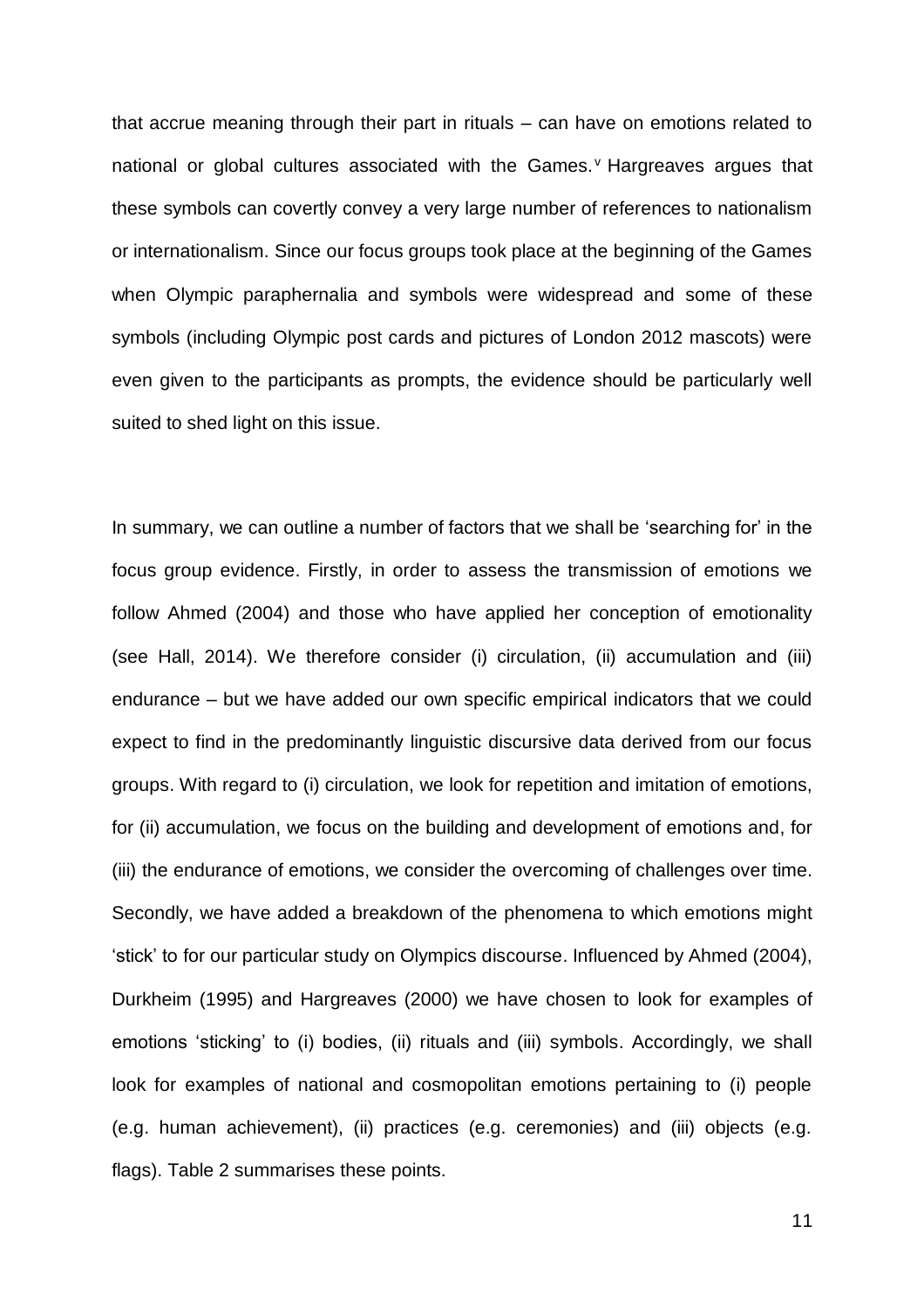#### **Table 2 about here**

#### **Research methods**

To explore these processes, we draw on three focus group discussions with government employees, media practitioners and international academics. The focus groups were moderated by the authors at an international conference, entitled 'Olympics and the 'Isms", that took place in London on 25<sup>th</sup> July 2012, the first day of the 2012 Games. These discussions were conducted in order to draw attention to the Olympic discourses participants had been exposed to, including those in mainstream and social media.

The reasons for selecting focus groups are two-fold. First, focus groups are particularly well-suited for carrying out exploratory research in a sensitive field of study (Morgan, 1998, p. 11). We were interested in finding out emotive aspects of the Games – be they sports related or otherwise – that would not, normally, be the subject of everyday discussions. We also recognise the difficulty associated with distinguishing between different discourses related to grand ideologies such as cosmopolitanism and nationalism. Notwithstanding these issues, we propose that the interaction among participants can elucidate the shape of such discourses and what their dominant and marginal characteristics are likely to be. The recent turn in social sciences towards emotions (Ahmed, 2004; Stephens, 2014) has also created a new challenge for researchers, namely to explore how emotions diffuse in practice. Unlike interviews or surveys, focus groups include diverse views and different emotional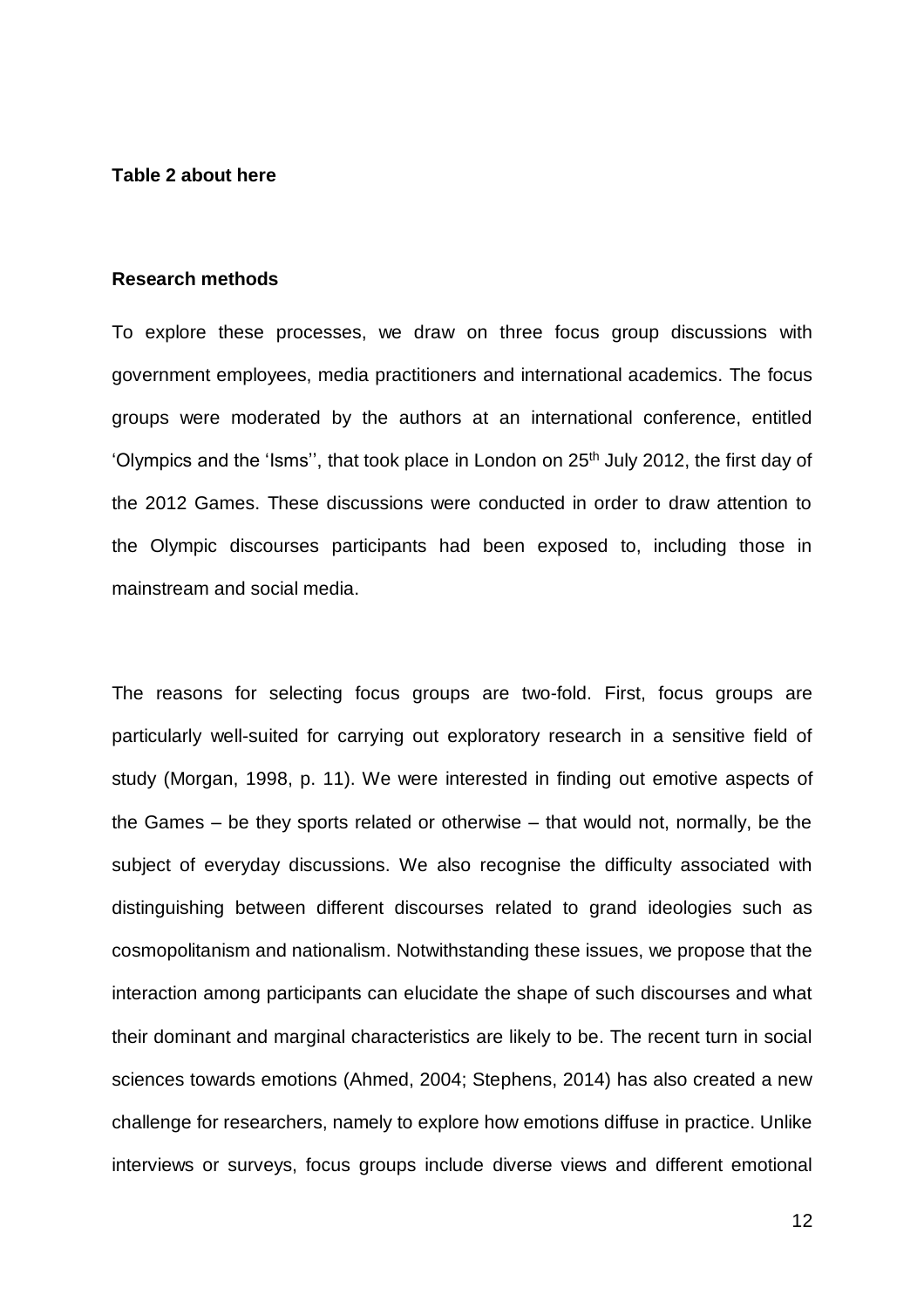processes and they can be illustrative of how discourses manifest through the *transmission* of emotions (Flick, 2014). Second, the interaction, reasoning and forms of reflection present in the focus groups allow for a more in-depth analysis of the research topic (Morgan, 1998) and can elucidate how participants collectively make sense of the topic (Bryman, 2012, pp. 503-504). Since participants can go beyond a set of interview questions and probe one another for holding certain perspectives, the resulting interactions also emphasise the topics they consider most important. From these topics, this article notes the attention participants paid to cosmopolitan and nationalist themes. Since our primary objective is to shed light on the transmission of emotions, issues related to generalisability are expected to be outweighed by the original insight provided by the focus group evidence, especially the interaction between our participants and the dynamics within and across the three groups.

All together, the focus groups included 19 participants, seven females and twelve males.<sup>vi</sup> The majority of participants had British  $(8)$  or American nationality  $(4)$ , and the others came from a number of countries, including Brazil, Canada, China, Germany, Hong Kong, Hungary and Iraq. Due to their academic, professional and governmental involvement in the Olympics, participants' expertise in social, political and ideological issues surrounding the Games was expected to grant a somewhat elitist character to the discussions. There is already evidence to suggest that elite positions are often coupled with a (projected) preference for cosmopolitan discourses (Skey, 2011). Hence we assumed that the focus group context would provide ample opportunity for the transmission of emotions linked to cosmopolitan discourses. Peer-pressure – an inherent feature of focus groups – from fellow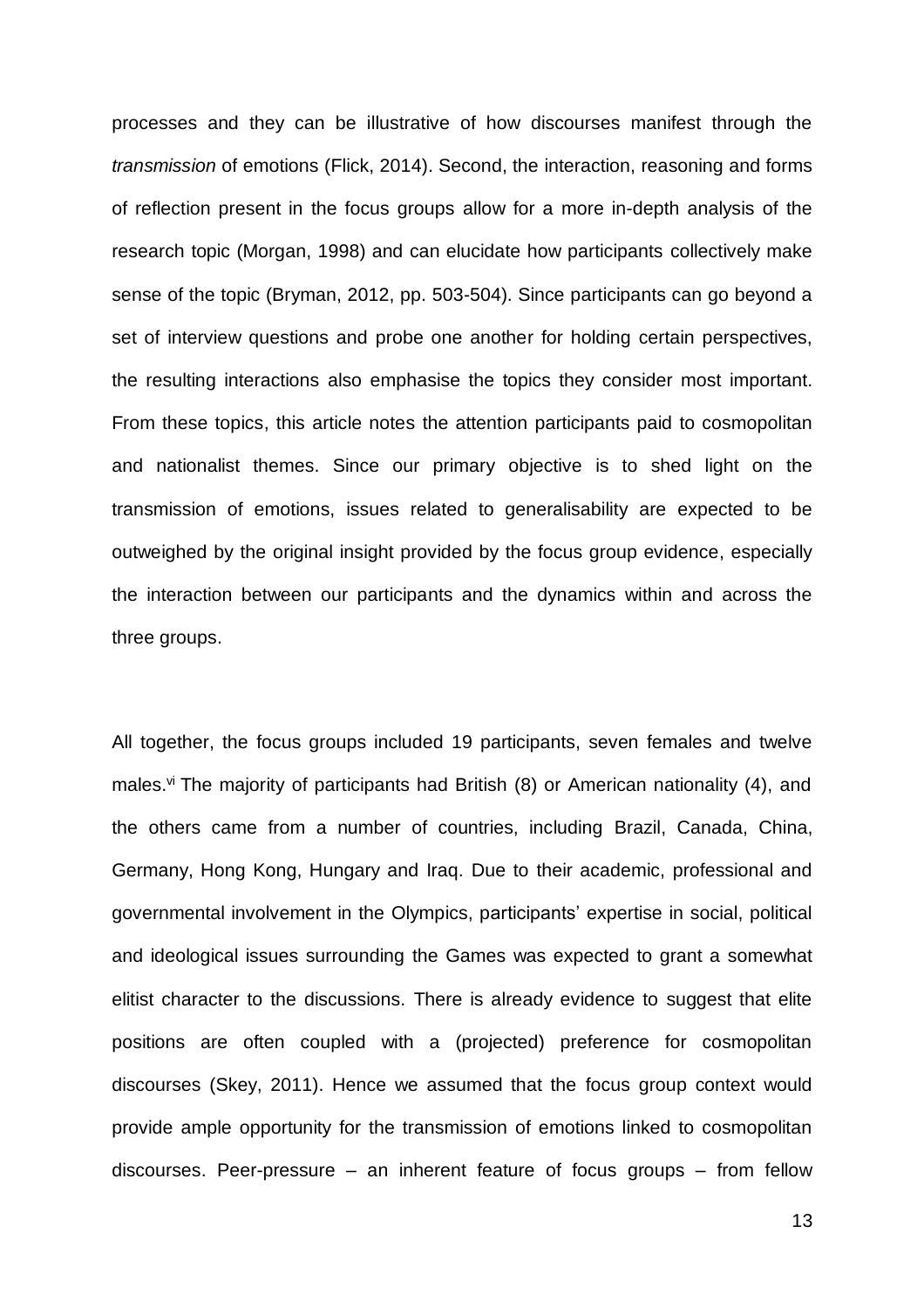participants and the authors – in their formal roles as conference co-organisers and moderators – were anticipated to further participants' preference for cosmopolitan discourses. These assumptions informed our original preparations for the focus groups. They were planned to last for about 45 minutes to an hour and were divided into three main parts. First, moderators asked participants open questions about which significant discourses they had come across in relation to the Games and then London 2012. After about 15 minutes, participants were asked about nationalist and cosmopolitan discourses in relation to London 2012, with moderators playing a minimal role. The last ten minutes were spent on discussing what the legacy of London 2012 might look like compared to previous Games. The resulting debates contradicted some of our assumptions; they drew attention to the integral role the transmission of emotions has in the operation of nationalist discourses, and to the fact that most emotions were transmitted through *challenges* to (rather than in support of) a discourse.<sup>vii</sup>

#### **Empirical observations and discussion**

Having discussed the research methods we adopted to undertake this research, the next two parts of this article present a thematic analysis of our focus group evidence, exploring how nationalist and cosmopolitan discourses (as summarised in Table 1) operate through the transmission of emotions (as summarised in Table 2).

## *Nationalist discourses*

Every group recognised that some high profile London 2012 discourses had an almost exclusive focus on the city of London, challenging the promotion of nationalist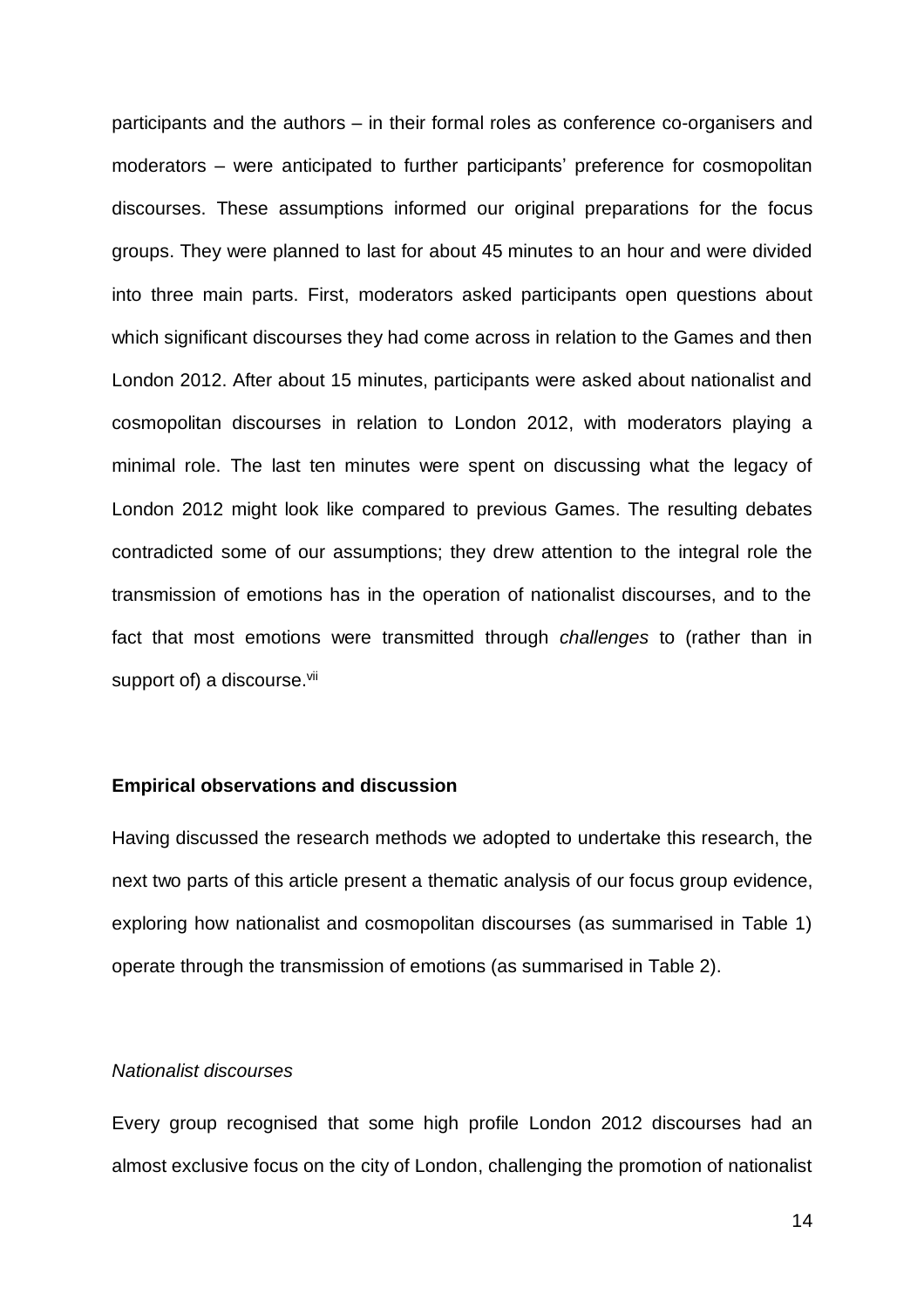discourses through the Olympics. Depending on their country of origin however, participants evaluated differently the impact of these discourses. This disparity then created an interesting dynamism in each group, depending on the distribution of British and international participants. British participants seemed to be quite expressive when the focus groups discussed whether or not nationalist discourses were relevant to London 2012. Their original perceptions of the UK as a "small nation" and Team GB as a "dream" were developed into the "dream we've had *as* a nation". They then became more and more critical of the almost singular attention of the mainstream media on the city of London and did not find it appropriate that this event turned into "London's spotlight … instead of the UK's spotlight". They suggested that London 2012 should have been "very much about supporting Team GB", because it was made up of athletes who came from all over the country. Apparently affected by contagion, participants with personal ties to regions outside of London also picked up on this line of argument. They anticipated that their friends and family were "out of touch" from the 2012 event and were likely to "turn [the TV] off" because of its emphasis on "world to London and London to world".

A couple of foreign participants also built on the scepticism British participants expressed and recognised that London 2012 discourses in their home country usually neglected how regions outside of London contributed to the Olympic event. Nonetheless, they did not criticise this approach. Instead, they presumed references to London were about the UK as well. British participants reacted to this claim with some resentment; either by stopping the conversation so that the moderator had to take charge of the discussion  $-$  as in the example below  $-$  or by ignoring these comments in their entirety and turning to debate other issues – as in Groups 2 and 3.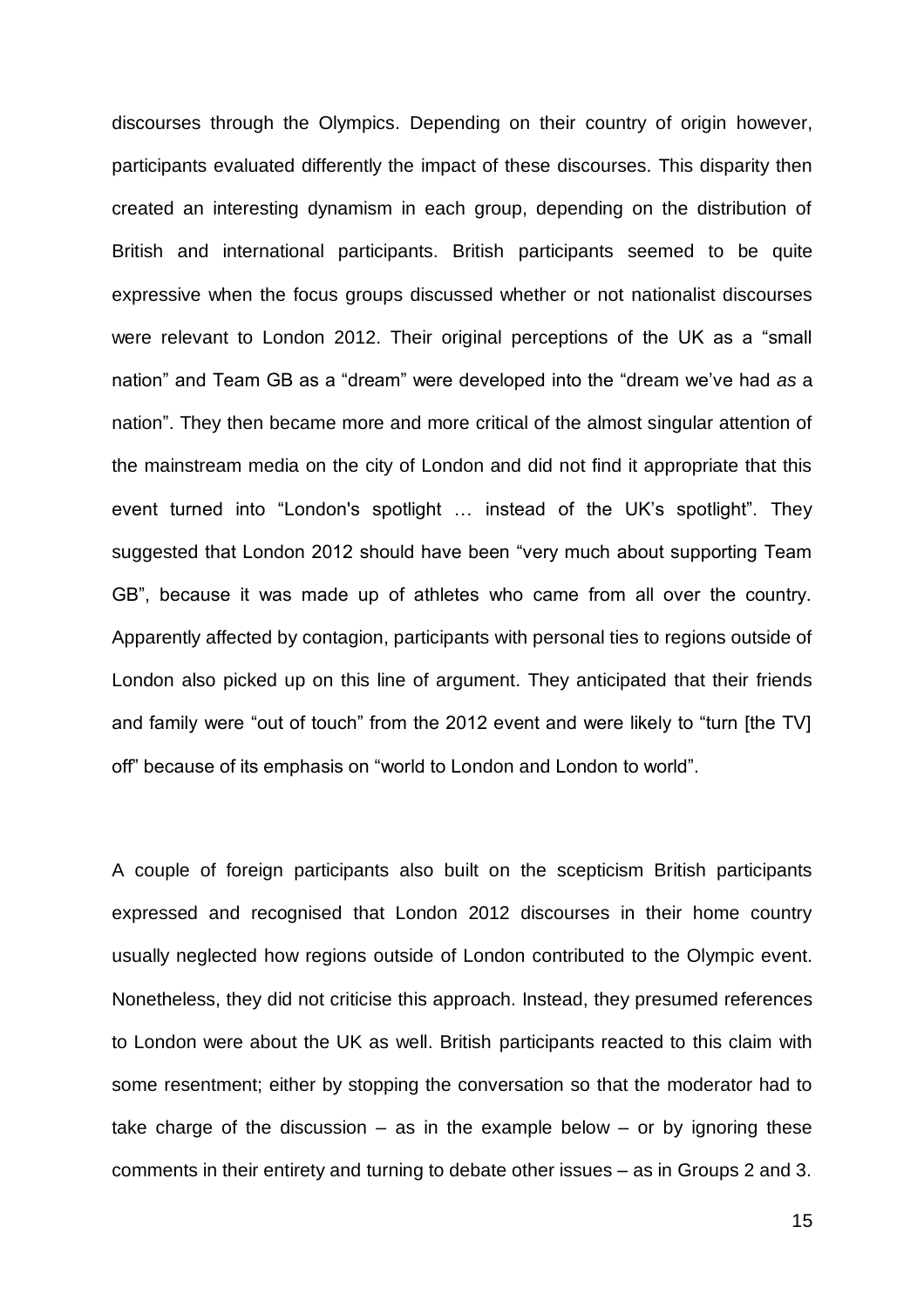*British Male (1), Group 1*:<sup>viii</sup> [There is] this tagline of bringing London to the world and the world to London, but I was almost flinching from the word London. I was thinking of my friends up North, they would have turned it off a long time ago.

*British Male (2)*: There seems to [be] these two narratives. They let the Games be a national theme, like the Olympic torch was a national survey through all of the towns in the UK. Yet, all the things today, all the things [are] about London. And there is a real, I mean, I spent the last days of the week in my home in South Derbyshire, which is in the Midlands… They didn't even care about things [related to the Games]! It seems to be a London thing and it was *so* London centric when, really, the Games should be more, for a small nation like Britain, more inclusive. …

*American Female:* Yes, I was actually thinking about that because, as the token foreigner in this group, we don't notice that. We hear London and we think of the UK. Or, I might say England. While I know there is a difference between Wales, England, Scotland and Northern Ireland. [But] like when I'm talking about it back home, I would never make that distinction, unless I was talking to someone from the UK. For us, when we hear London or when people are talking to us about London, like, it's the UK. And for us it is comparable [to the country on the whole]… [Silence.]

Here the American participant recognised her tendency to ignore intra-national British differences in the context of the Olympics. According to Wodak *et al.*'s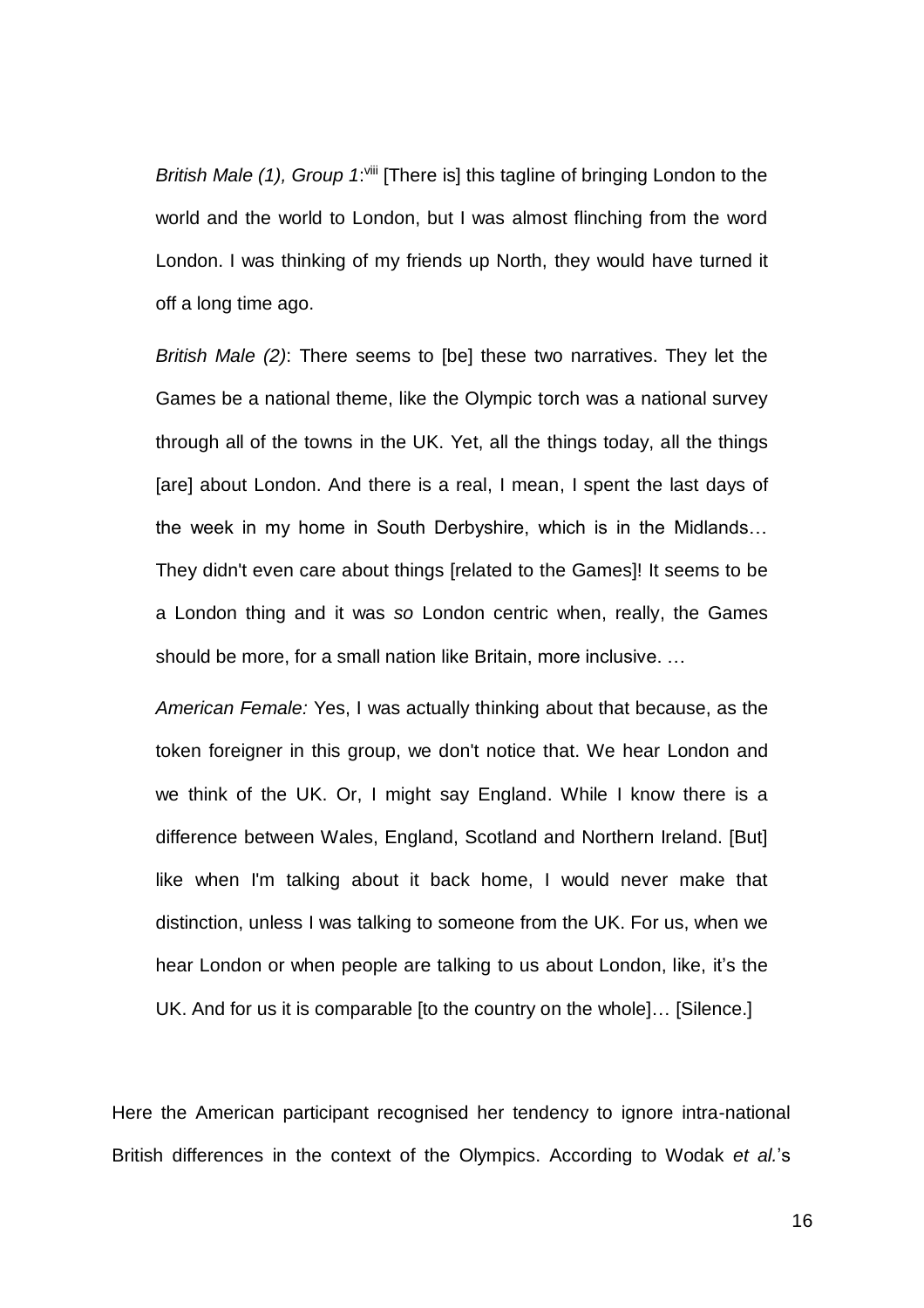(2009) criterion for the promotion of national identity, such a trait could assist in the development of national identity through discursive constructions of intranational homogeneity. However, the American participant was challenging British participants with her suggestion that Britain could be represented globally via the capital, London. The impassioned support of British participants for a more inclusive British approach incorporating other cities and regions also called for an intra-national uniformity, but to an inclusive end, rather than an exclusionary one. Thus, while all participants promoted intra-national unity, the final silence hints that a challenge to inclusive intra-national unity had been rejected and 'endured' by British participants.

In the later stages of the focus groups, most participants, mainly younger ones, suggested social media sites such as Twitter and Facebook as the source of "counter-culture" and "counter-narrative", emphasising the nationalist discourse of the Games and individual pride to the public across the UK. Interestingly, the use of the word 'individual', traditionally associated with cosmopolitanism, also suggested that positive dispositions towards nationalism did not preclude a focus on individuals.

*British Male, Group 2:* Media 2012 … is based around local reporters all over the country using Twitter … building the stories from individual representatives and turned it into this more… nationalised phenomenon rather than just the Olympics.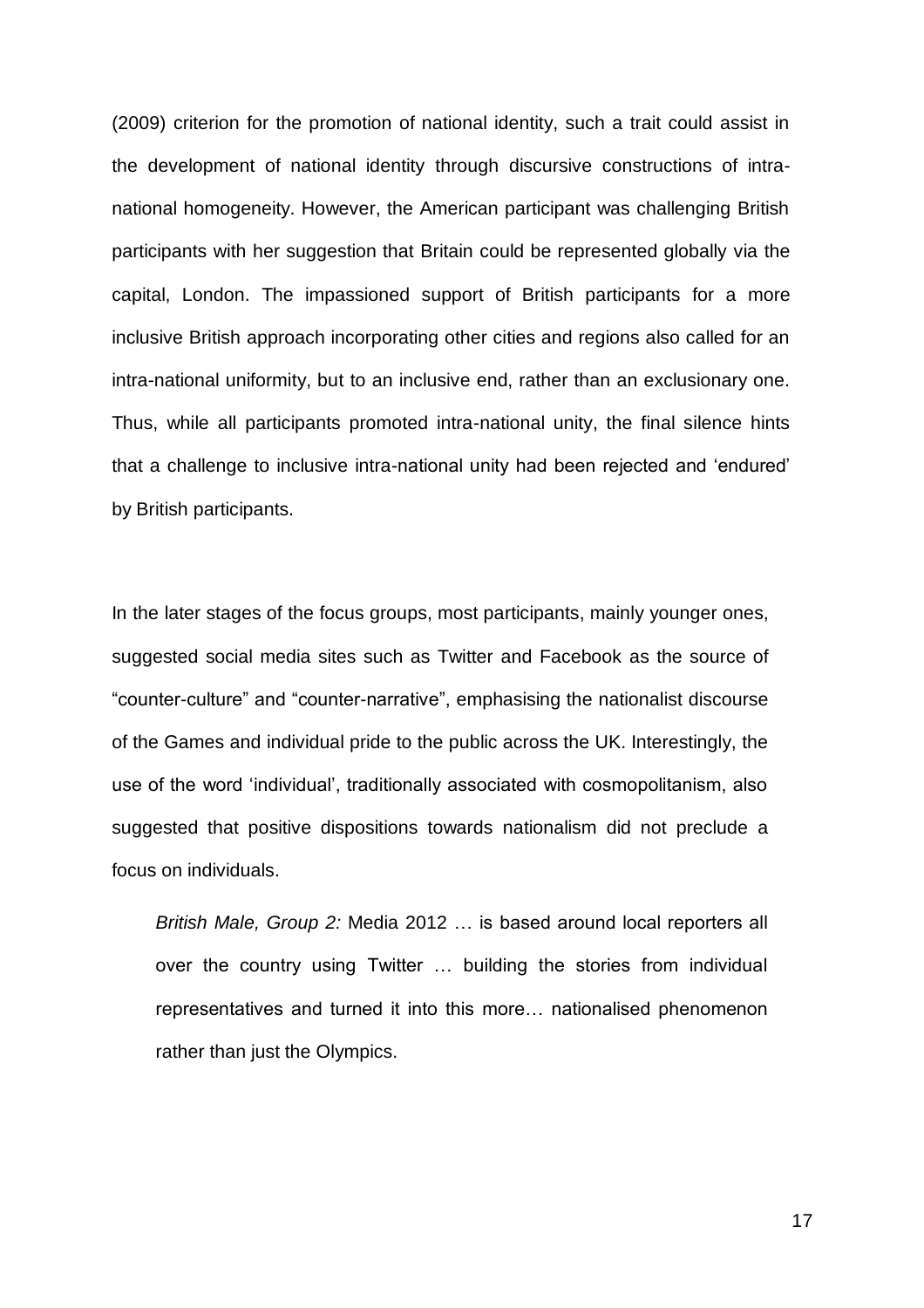*American Female, Group 3:* [H]ashtag London 2012 here's lots of *individual* pride too, [like] *[Reads out quote from Twitter]* 'One in seven Great Britain athletes competing in London, born in Sheffield, live in Sheffield, train in Sheffield.' So [it is] not just on the whole [about the UK], but bringing out all the little towns and recognising [their input].

Indeed, social media websites, including those facilitated by the Counter Olympics Network and Media 2012 criticised mainstream outlets for their failure to recognise the impact of London 2012 on the entirety of the British national community (Pope, 2014). The nationalist discourse of London 2012 has also been found to be relevant internationally. For example, in China, social media activism during London 2012 underscored a 'transcendental Chinese patriotism'. This patriotism was linked to individualism, transnationalism and universalism, rather than more traditional ideals linked to state authority, Confucian tradition or history (Du, 2014). Similarly, our participants claimed that the more traditional British nationalist discourses were, originally, marginally presenter at the Games. They then interpreted the rebranding of the Olympic Park to Queen Elizabeth Park as an attempt to 'make up' for the more pronounced London focus of the Games. "It was obviously trying to appeal to *'What do people understand about Britain?' Well, it's got a Queen!*' I've never heard it being called that [Queen Elizabeth Park] before! And lots of attention grabbing logos, lots of Union Jack posters and that kind of thing [has been put up]" (British-Chinese Female, Group 3).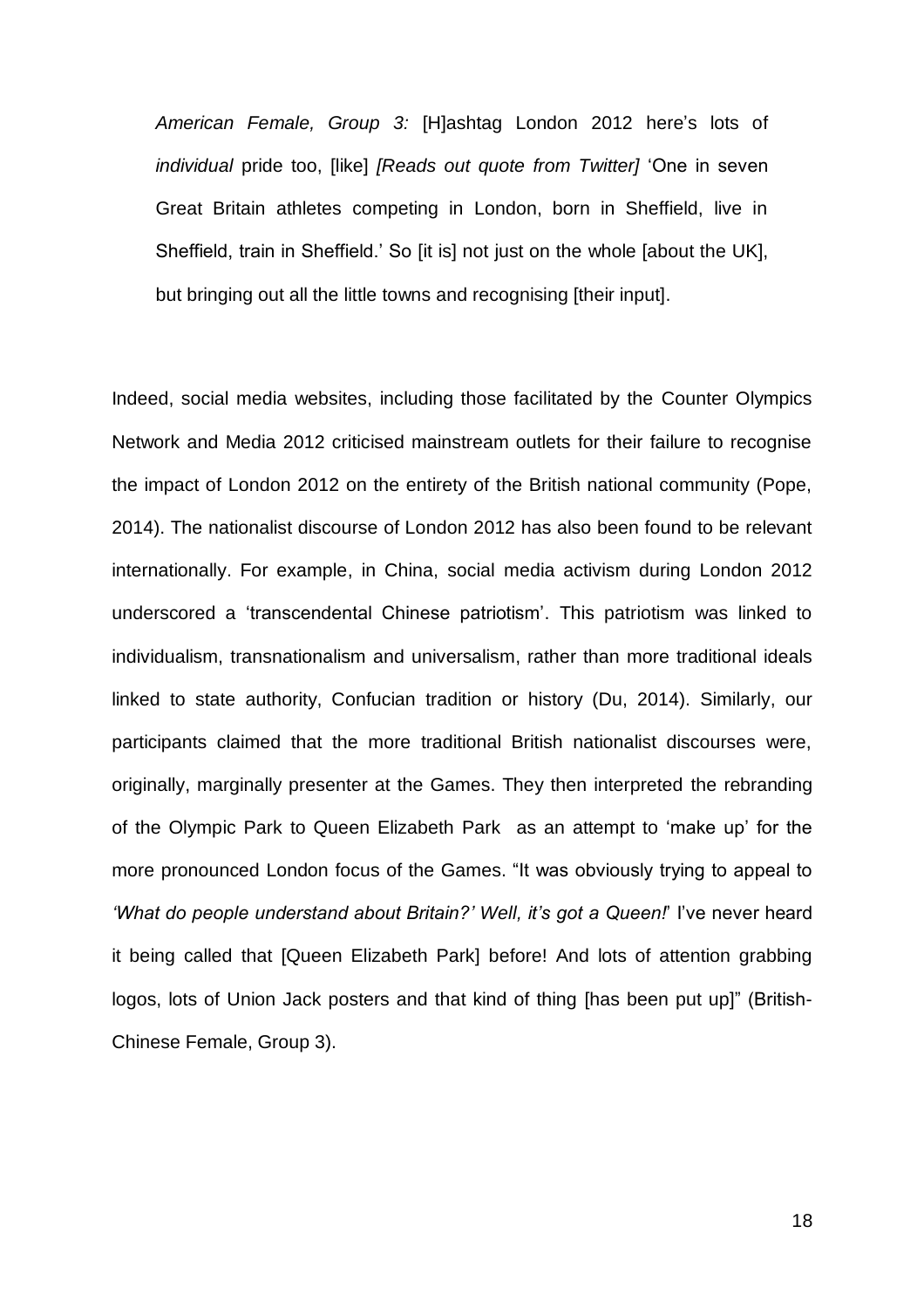There was a slight difference between how Groups 1 and 2, where British participants were in the majority, and Group 3, where only 2 out of 7 participants were British, perceived London 2012. Similarly to Groups 1 and 2, most participants seemed, at first, critical about the city-focus of the mainstream media in Group 3. However, contrary to the previous examples, a Canadian participant expected that on an individual level, "being able to attend [the 2012] events", brought it "home" to the local people and united the British nation. Subsequently, the Canadian and Hungarian participants highlighted the accessibility of the London event, while British participants spoke of its exclusivity, referring to "VIP lanes" and expensive tickets. The exchange in Group 3 thus underlined the likely impact of factors such as nationality (host or other) and the experience of attending or being linked to the Games were likely to have.

*British Male, Group 3*: Yes, [it is] a quite an interesting one actually, specifically for the question, 'Does the London venue detract from the Olympics as a nation-building exercise?' Coming back to this promotion of the city, are these other places [where athletes come from] excluded by the mainstream stuff?

*Hungarian Female*: And it touches on your [conference] paper, which [is where] I read about Manchester trying to get the Olympic bid. They actually helped London to be successful! ... It's interesting to see that. However, the current media doesn't seem to talk about any other city [apart from London].

*American Female:* It's interesting that this individual city leaps out of the paper here *[in The Times article which was previously given as prompt to*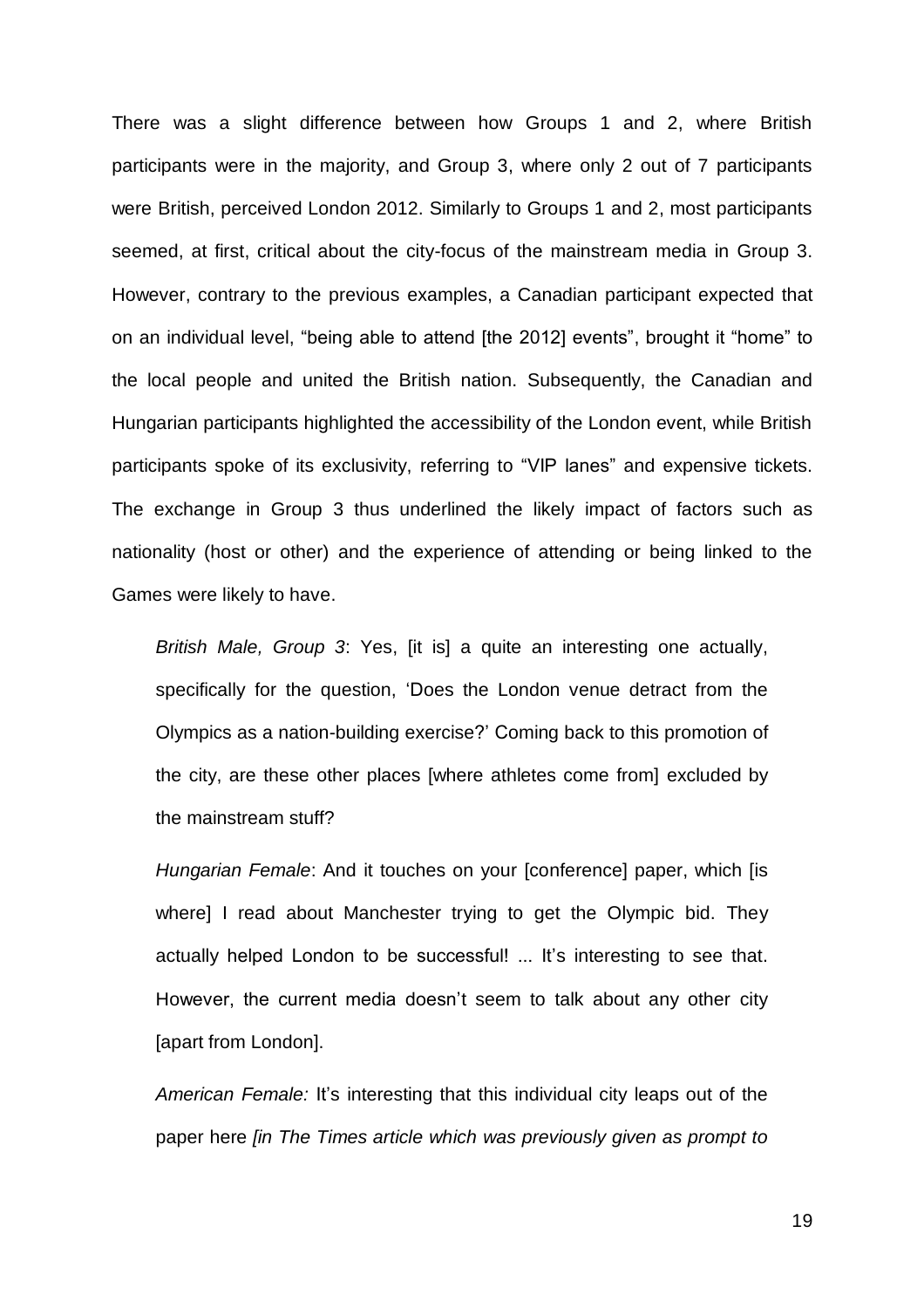*the group]* and makes itself known, because, that's true, all these other cities tend to be forgotten ...

*Canadian Female*: I think, on an individual level, not necessarily the promotion of it, just, in terms of being able to attend events it has been very open to local people. In Vancouver it wasn't [open]. It was very-very difficult, nearly impossible to get tickets! There was a draw and you put your name into the draw and you could get tickets and that was early on and the rest were sold off at insane prices! Whereas here, I know so many people who are going to the events and I think that really brings it home. [It] brings it more to the local people and I know a lot of people from around England, specifically who are coming to London. So, in that way, I think it is kind of uniting the nation.

*British Female*: I have got the opposite [impression] of that. No one I know has tickets, except me. And I've been talking to people who live pretty much on the boundary [of the Olympic city] … they don't have tickets [either] and are completely dissociated with [the events].

The 'accessibility' of London 2012 was thus expected to have different consequences for how the British nationalist discourse manifested. Participants – a group of experts with access to different Olympic events – may have perceived London 2012 'more accessible' than previous events. However, they expected the inherently exclusivist character of *any* Olympics event to be a source of detachment among the public.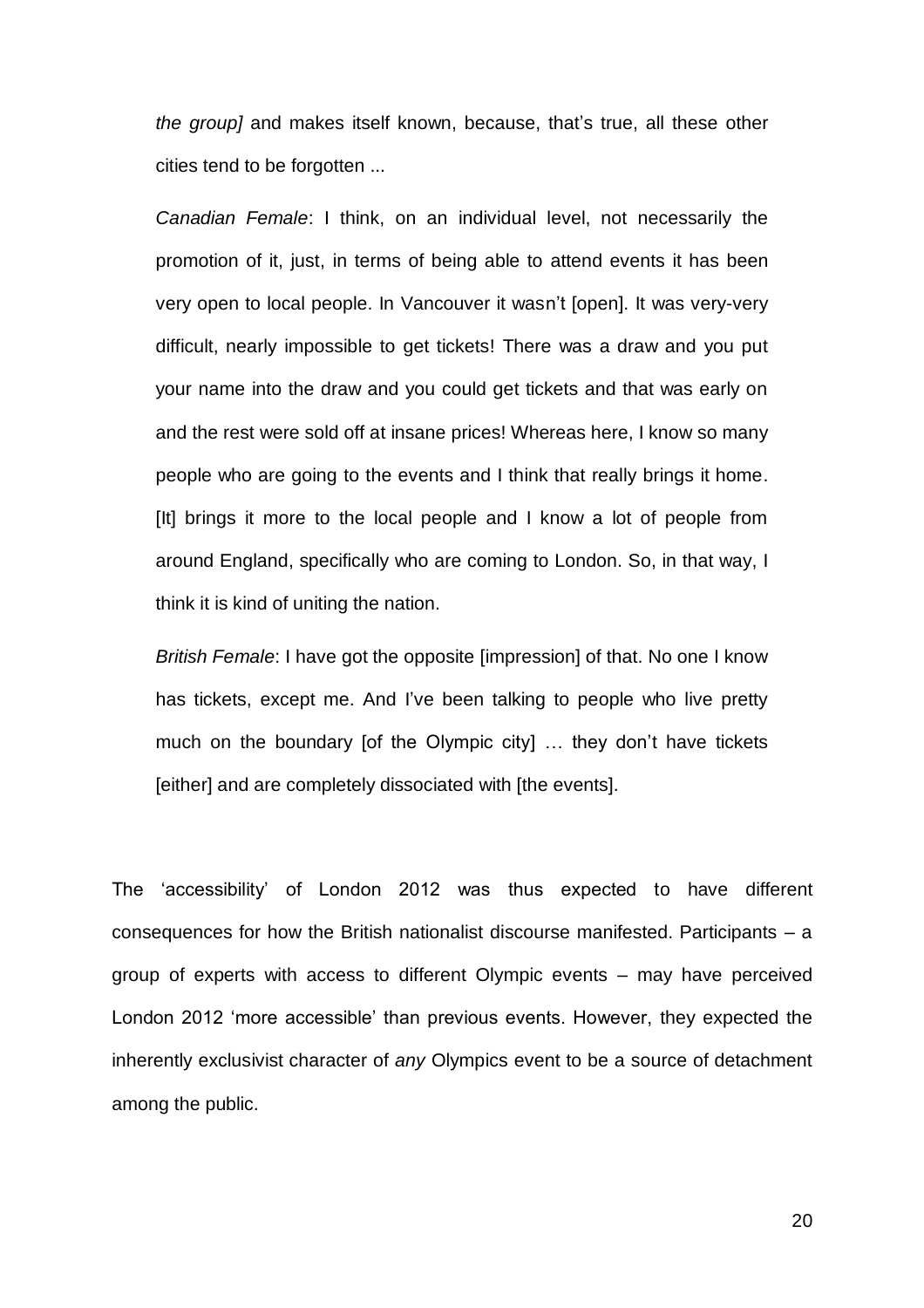Nationalist discourses were also considered in relation to the Olympic torch relay (rituals) and the performance of national athletes (bodies). However, the torch relay was only mentioned once and this was in opposition to the increasingly mainstream focus on London – to challenge mainstream approaches to London 2012. In comparison, a couple of references were made to the individual achievements of athletes, which seemed to have led to a sense of excitement among our participants, highlighting patriotic feelings and national prowess.

*American Female, Group 2:* I think since 1996 – that was the Olympics that I got to see [in person] – and I just remember the patriotism that I did feel. It was Kerri Strug went up and [what] she did, I don't know. But I remember because she was *American* [and] she scored [high on] the gymnastics [leading to team] victory. And I'm not even a patriot, but I was just *absolutely*, oh that feeling will never go away! And that was very connected to patriotism and I guess, personal identity – just having been there, being American, being, you know, a young girl and watching this gymnastics team. So that was a very personal thing and narrative that will never go away.

Shortly after, in the same group, British participants separately referred to British Olympians from past and present including Jessica Ennis and the ski jumper 'Eddie the Eagle'. These names appeared to have further accumulated the sense of enthusiasm among them, especially in their consideration of compatriots' participation in the Games. Actually, their resulting sense of enthusiasm seemed to be the only one to endure subsequent challenges when the discussions turned to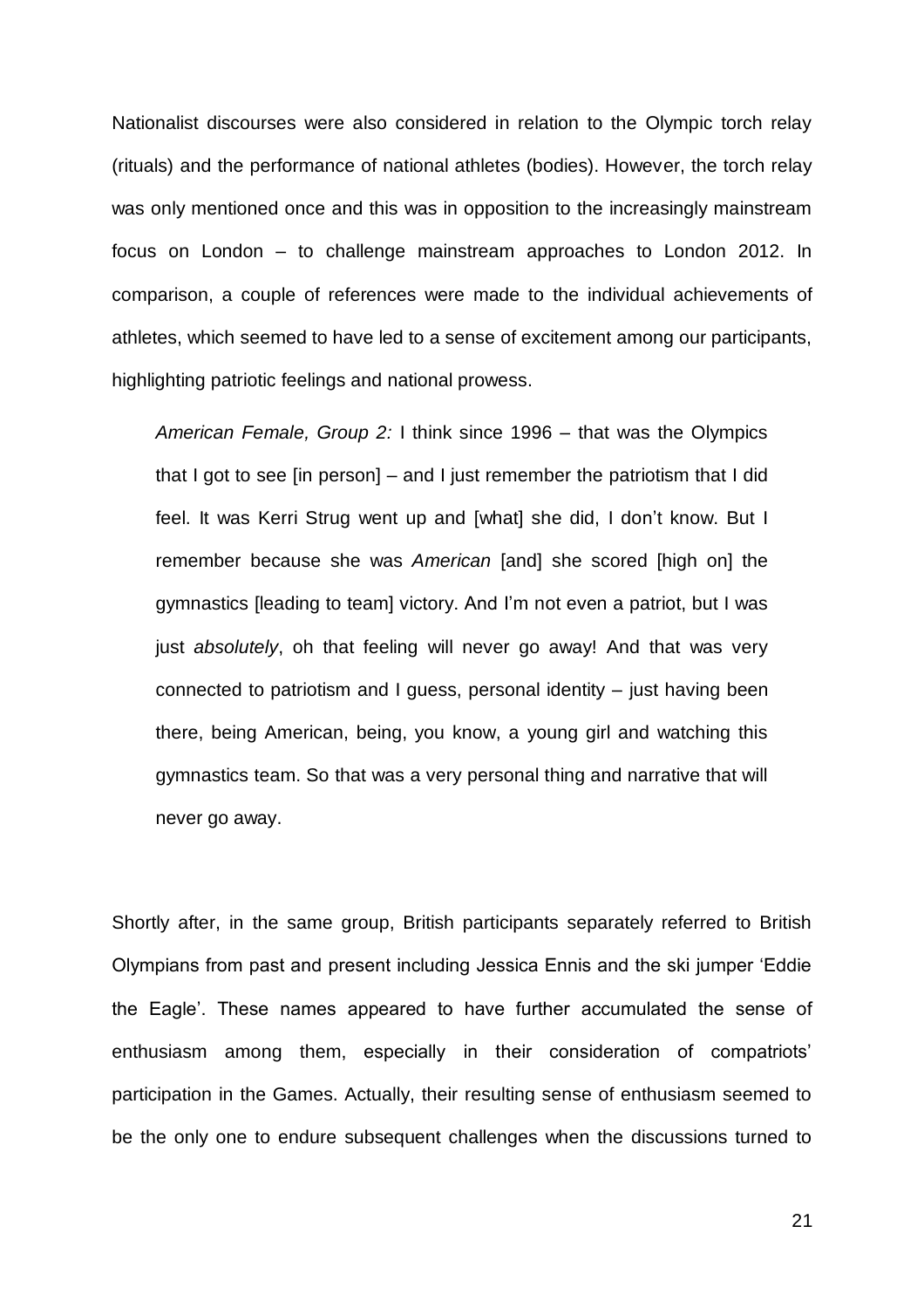negative or critical topics linked to the Olympic Games, including issues related to ticket prices and security.

Therefore, the focus group evidence illustrates well the fruitfulness of considering how nationalist discourses emerged in relation to the 'imagined community' (Anderson, 1983) of the host country of the Games. Following Wodak *et al.*'s (2009) criteria for the construction of national identity, there was evidence of a desire for some forms of intra-national homogeneity and allegiance. According to the evidence, these discourses were mainly stimulated by the transmission of emotions and the sporting achievement of athletes at both past and imminent Olympics competitions, thereby meeting another of Wodak *et al.*'s criteria. However, there was less discourse referring to foreign nations' otherness or difference. Furthermore, the evidence indicates that symbols and rituals were less important to promoting the nationalist discourse. Indeed, participants discussed these issues in relation to the cosmopolitan discourse of the Games. The next part of the article explores the cosmopolitan discourse in more detail.

#### *Cosmopolitan discourses*

It was more difficult to identify when participants talked about cosmopolitan (rather than nationalist) discourses. These discourses were brought up incidentally and, mostly, in opposition to other discourses, such as the 'positive sporting vibe' that can prevail during the Games. Each focus group recognised that the cosmopolitan discourse was "very strongly" embodied in official International Olympic Committee and mainstream media discourses on the Olympics and London 2012., However,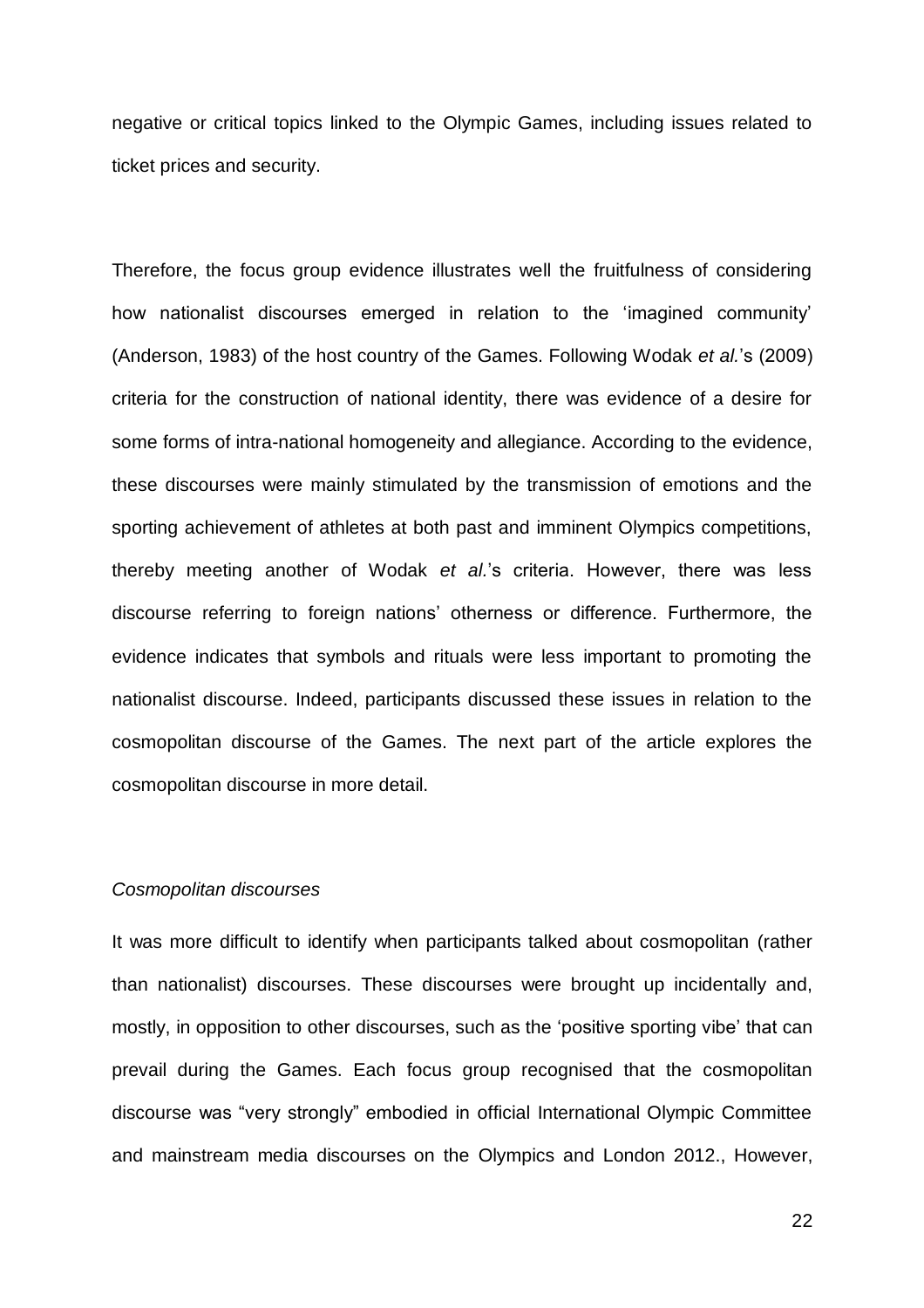they criticised the failure of the organisers to produce a sense of genuine cosmopolitanism during the Games. On the few occasions where compliments were made to the Games, the tone of discussions was noticeably more enthusiastic. This was apparent, for example, when participants spoke of the successful link between cosmopolitanism and the Games: "I don't want to be cynical [because] it's just, everything is so much fun! It's so cultural!" (American Female, Group 2). The following dialogues and exchanges illustrate well the general sense of excitement with which these groups were "looking at the bigger picture" during London 2012.

*Hungarian Female, Group 3:* [T]he Olympics is supposed to be about a global, everyone getting together! When I look at the symbol, it's all about bringing five different continents together. It's not about the different nations coming together. It's looking at the bigger picture already.

*American Female:* I think that it does promote this kind of global unity and bringing people together in that it gives people a window to the world that they might not otherwise have. Someone in the States may not ever have [the opportunity] to travel overseas and see London or see Beijing or see Rio. So I think that, by being able to see the Olympics and being able to partake, [it] really increases your global perspective and, I think, makes you feel a bit more united, because it just raises your awareness. So I think in that regard, it does kind of achieve that goal of global unity and bringing people together and making it about something larger.

There was thus a strong sense among the groups that a cosmopolitan outlook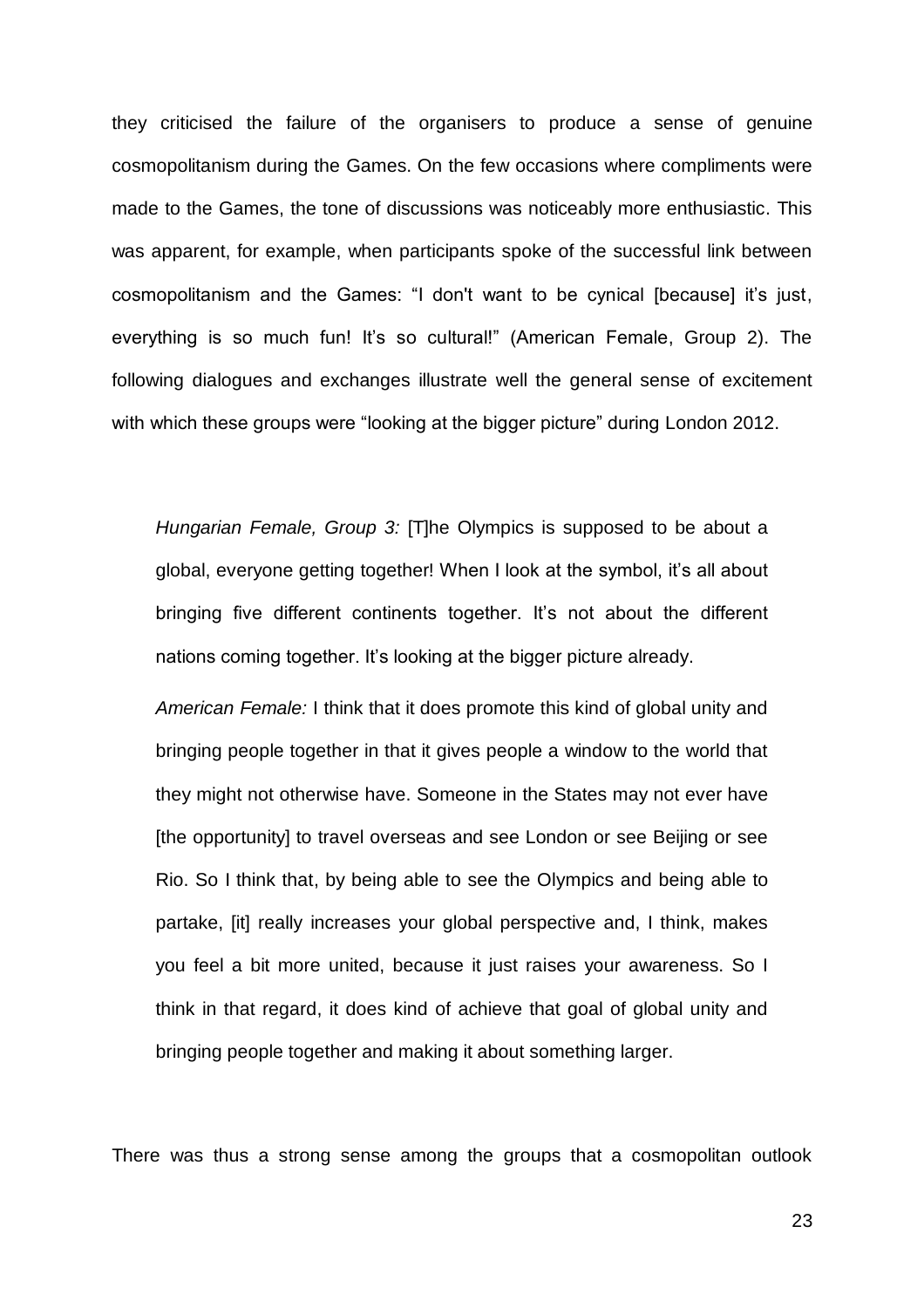towards the rest of the world was desired (Skey, 2011, 2014), and could be promoted as part of the Olympic discourse.

The above exchange was, however, the only one in which positive emotional repetition, imitation and further development of participants' ideas about a global community sustained the cosmopolitan discourse of London 2012. As the discussions progressed, participants became more and more critical about whether Olympic and, more specifically, London 2012 discourses promoted cosmopolitan discourses. Although the majority asserted that these discourses were generally important for the Olympics, quite a few claimed that producing this type of "elevating conversation" was *only* possible when the event went well, "because there's less to get distracted by" and "you can talk it out with great story lines". In this context, the tendency to emphasise the positive aspects of the Games was perceived as a concern, "because there's not really an avenue or a venue to talk about the negative" impacts. Contrary to its original objective then, framing the Games in a "positive" light, seemed to challenge the cosmopolitan discourse, simply because it "hijacked" *other* perspectives. Against this backdrop, our participants expressed a growing sense of cynicism about the endurance of the cosmopolitan discourse through the Olympics. For example, in a sharp contrast to her discussions of a "global unity" – cited above –, the American participant in Group 3 also wanted to talk about the "unfortunate stories" of the Games.

*American Female, Group 3*: I think that's what our research is focused on, [Olympic discourses are] always too positive and there is a lot to celebrate and it can be a good thing. But there are some unfortunate stories, but obviously [these stories] don't get the spotlight. You want people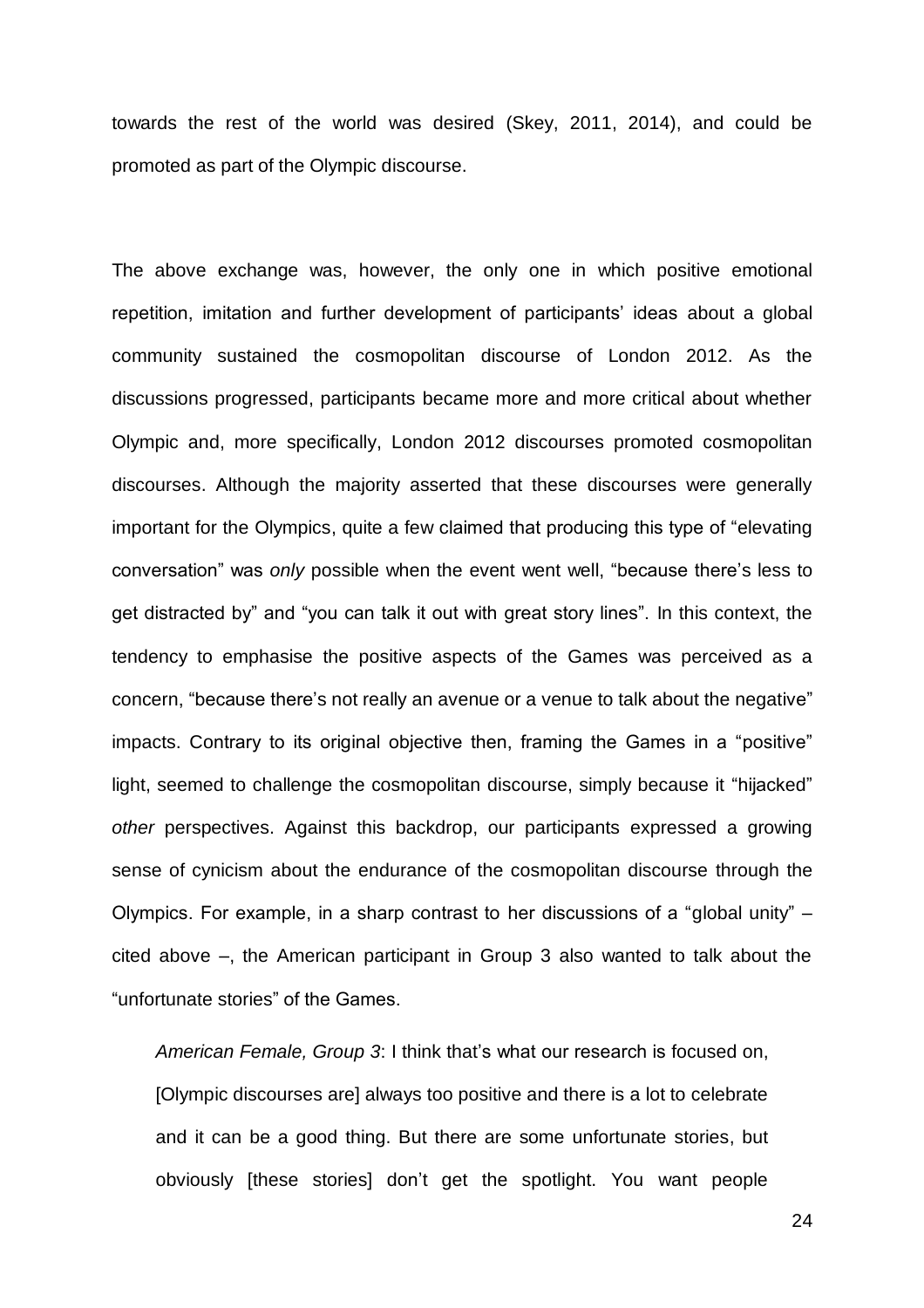overcoming obstacles to compete in the Olympics and get these medals, but then [on] the other side, there are people in communities in East London that may be displaced or their jobs are affected. So there's absolutely a lack of a story of the negative economic effects versus always the positive effects. Everyone's always talking about how it's going to be so great … but there's also a real cost in terms of the effect on the people and the environment, which isn't talked about.

*British-Chinese Female*: Yes, and I think that the general idea that you get from the media is that if you, in any way, emphasise those alternative narratives about the underlying reality of the Olympics, you're considered to be unpatriotic or you're just some miserable communist.

Even when participants accepted that Olympic and cosmopolitan discourses had an underlying association, they identified further challenges to the extent to which this association was likely to materialise. Firstly, most participants assumed that promoting cosmopolitan discourses through Olympic discourses was "a new thing". Two out of three groups had a debate about previous Olympic events, which took place during the Cold War and where cosmopolitan discourses were subordinated to world politics. "[I]f you think back to Moscow in [19]80 and the politicisation of the Olympics, that completely ruined competition" (British Male, Group 2). These comments appeared to underline the novelty of the link between Olympic competition and cosmopolitanism, rather than their deep-rootedness. Secondly, all groups debated whether the focus of London 2012 was really on the cosmopolitan discourse. Participants suggested that, instead, commercialism was in the limelight at this event. Accordingly, they spoke of IOC rules limiting the reproduction of the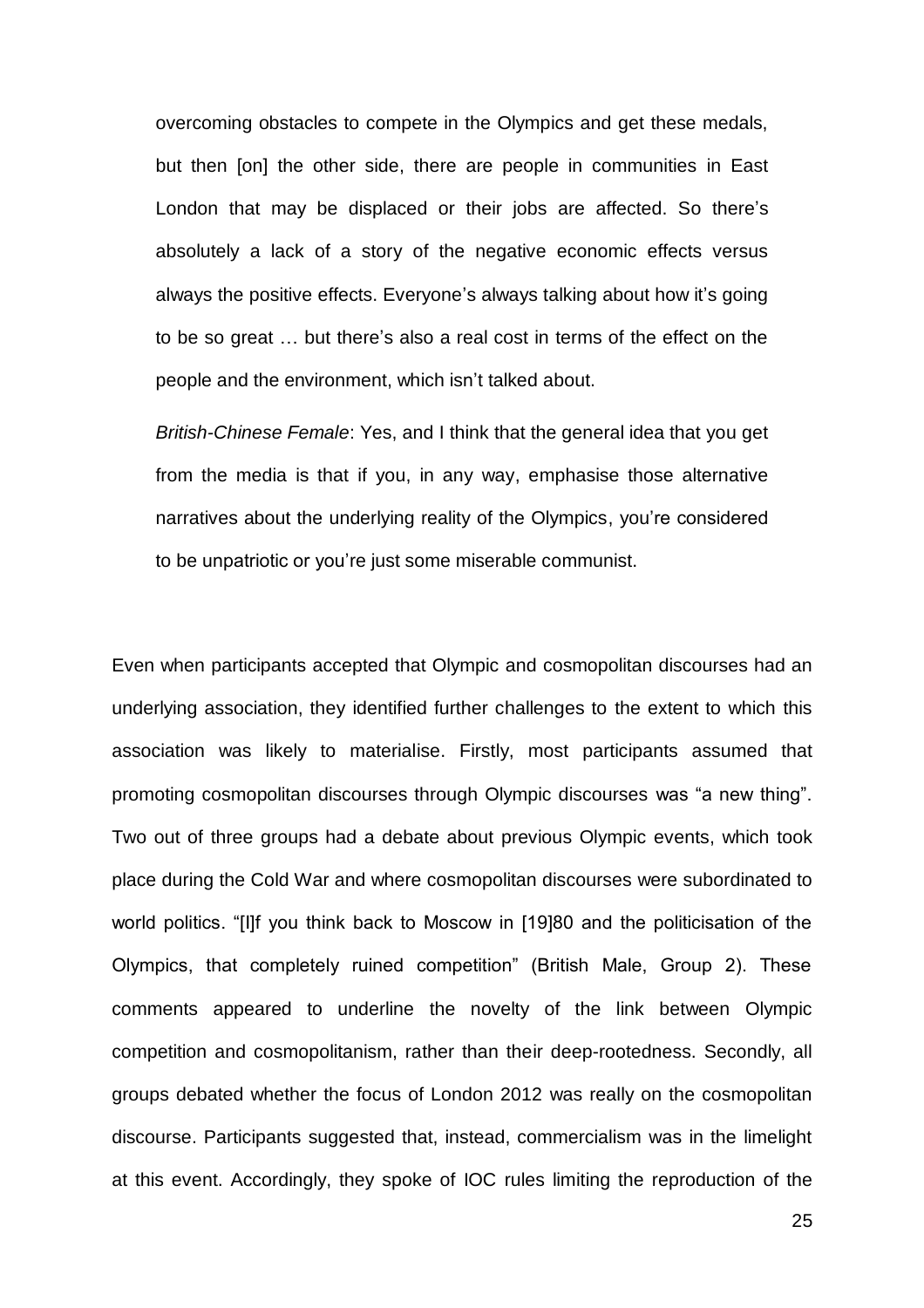Olympic brand and "the [Olympic] branding police", which had to guarantee that there is an "official hologram" on all authorised products, from mascots to tickets and post cards, thereby restricting the potential for cosmopolitan symbols such as the Olympic Rings to be circulated and shared. $i<sup>x</sup>$  In this context, the cosmopolitan discourse was often seen as supporting the attempts of official partners to realise commercial success.

*American Female, Group 1*: I think companies are trying to kind of seize the opportunity of the Olympics, I think they tend to choose … the kind of global human story that kind of makes you feel happy about being a citizen of the world and [be] inspired … [since] the greatest people from all across the world [come here to] do the best of whatever sport.

Hence the transmission of emotions had a primarily challenging tone when it came to the cosmopolitan discourse of London 2012. This finding seems to match well the emerging literature on cosmopolitanism as a "fragile" discourse that is unlikely to weaken the strength of the nationalist discourse (Skey, 2011). It also corresponds with the literature on the link between contemporary sporting events and cosmopolitanism, and the overly positive framing of London 2012 more specifically (Bulley and Lisle, 2012; Skey, 2014). Actually, the majority of the later literature identified security concerns (Graham, 2012) and commercialism (Girginov, 2013) as prominent discourses at this event, challenging its cosmopolitan legacy. The supposed novelty of the cosmopolitan discourse of the Games might also account for its limitation – more recently epitomised in the lead-up to the 2014 Winter Games in Sochi. In this case, the IOC (2013) did not embrace broader debates about Russia's human rights laws but set up a specific protest zone for demonstrators –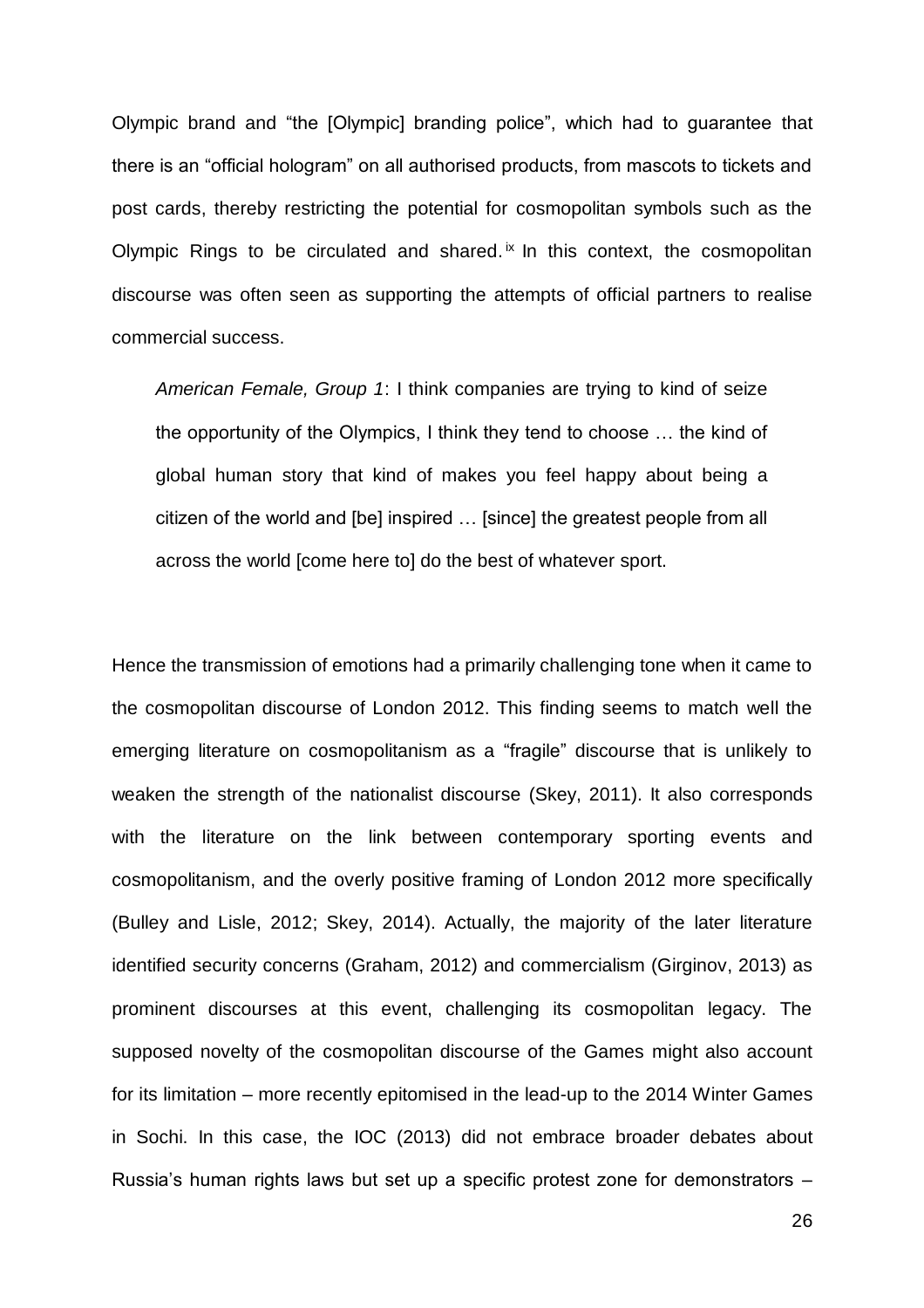isolating debates about human rights from the actual sporting events in order to guarantee commercial success. Since similar issues can be expected to emerge in the upcoming events in both Rio (2016) and Pyeongchang (2018), the cosmopolitanism is likely to remain a challenging aspect of (official) Olympic discourses.

Contrary to the sceptical tone of these developments however, our participants categorised Olympic symbols, including the Olympic rings, as fruitful to promoting the cosmopolitan discourse. One group lamented the lack of traditional symbols at London 2012 but another's exchange (outlined in a previous quote) concerning 'bringing five different continents together' and 'global unity' best illustrated this point. Nonetheless, across all groups the most cited symbol of 2012 was the city of London. Observed as an "international city" or "global city" in which "the different cultural backgrounds … came across very strongly" (British Male, Group 1), the Olympics appeared to have made "London look like the best city in the world". Of course, the excited tone of discussions about London as "the best city in the world" was far removed from the previous criticisms about how it diverted attention from British national community. Indeed, the celebration of diversity and British history and culture in the opening ceremony presented the city of London as a symbol of a cosmopolitan nation. However, a review of the ceremony's reception amongst international press (Pope, 2014) found cosmopolitan aspects that had been championed in UK news media to be reported very little elsewhere. Hence, enthusiasm surrounding this example of cosmopolitanism – the cosmopolitan symbol of London – was not repeated and did not 'circulate'.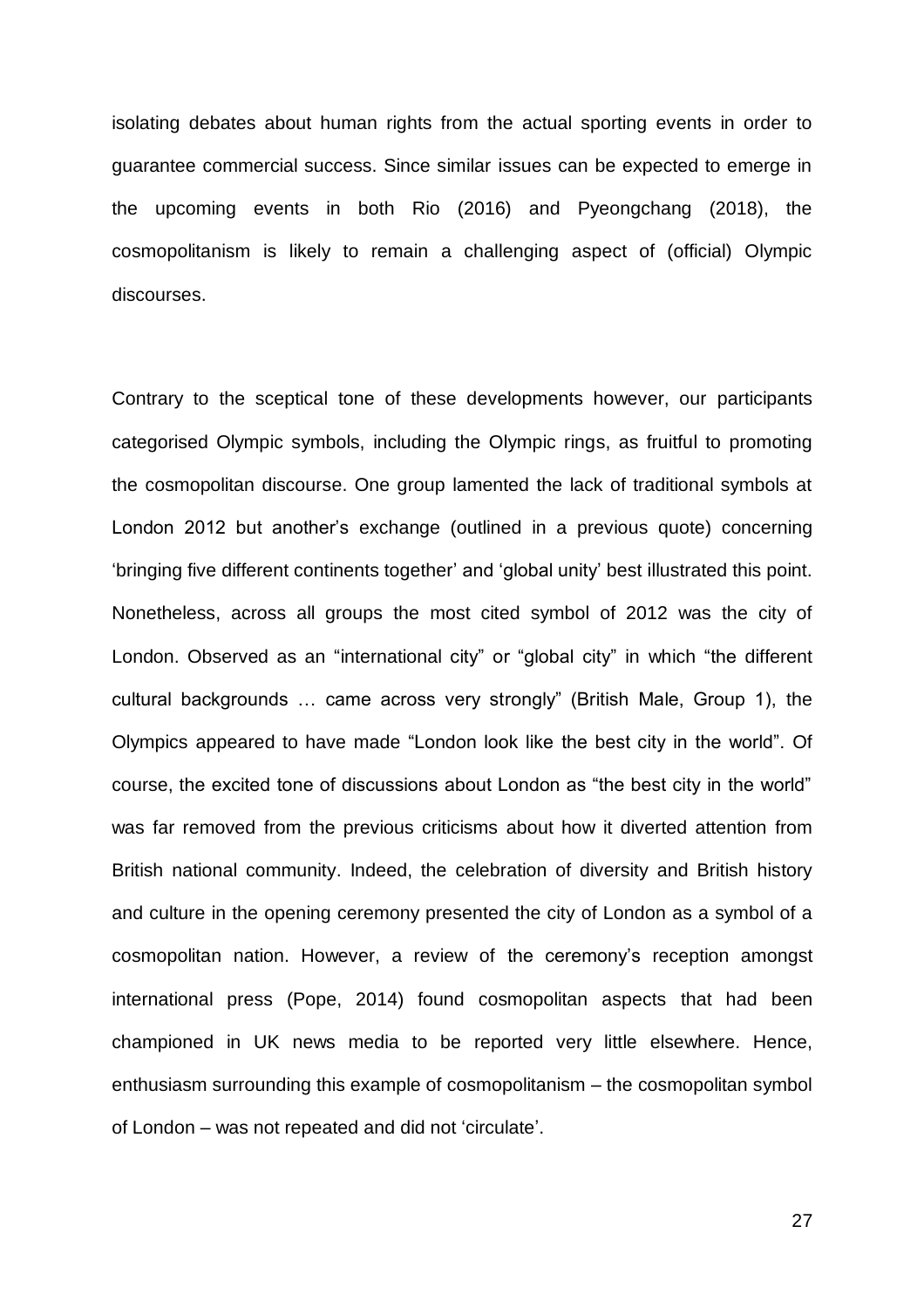Furthermore, when attached to bodies, Groups 2 and 3 spoke of the transformative potential of cosmopolitan discourses, considering previous perceptions of the Paralympics as the 'Other' to the Games. Thus "Meet the Superhumans" in Channel 4's headline for the Paralympics was identified as "one of the most remarkable pieces" of London 2012 and Olympics discourses, and was detected to have turned "pretty much *every* stereotype on its head".

*British Male, Group 2*: And the whole line "Meet the Superhumans" shows these athletes performing amazing things and could really change peoples' perceptions! [It presents] a whole opportunity to rebrand things: whether through the Paralympics attitudes to disability, whether it be cities, culture [and] our relations with the world at large.

This enthusiastic approval for radically enhancing engagement with an 'Other' seems to accord with one of Delanty's (2009, p.86) criteria for cosmopolitanism, advocating positive recognition of the 'Other'. The success of the Paralympics could contribute to British national pride too, but it certainly does not preclude a cosmopolitan approach according to Delanty's criteria. Similarly, where Delanty suggested cosmopolitanism displayed universal normative values, focus groups touched on the "global family of the Olympics", which supported human achievement (bodies), regardless of the origins of the athletes. Participants claimed that during the Olympics "people are much more open to following the prowess of any athlete, regardless of which country they come from … [Thus] someone in England would cheer on Usain Bolt. So something really extraordinary happens, as people want to become part of the global family of the Olympics*"* (British Male, Group 2). These examples indicate the transformative potential of London 2012 discourses, which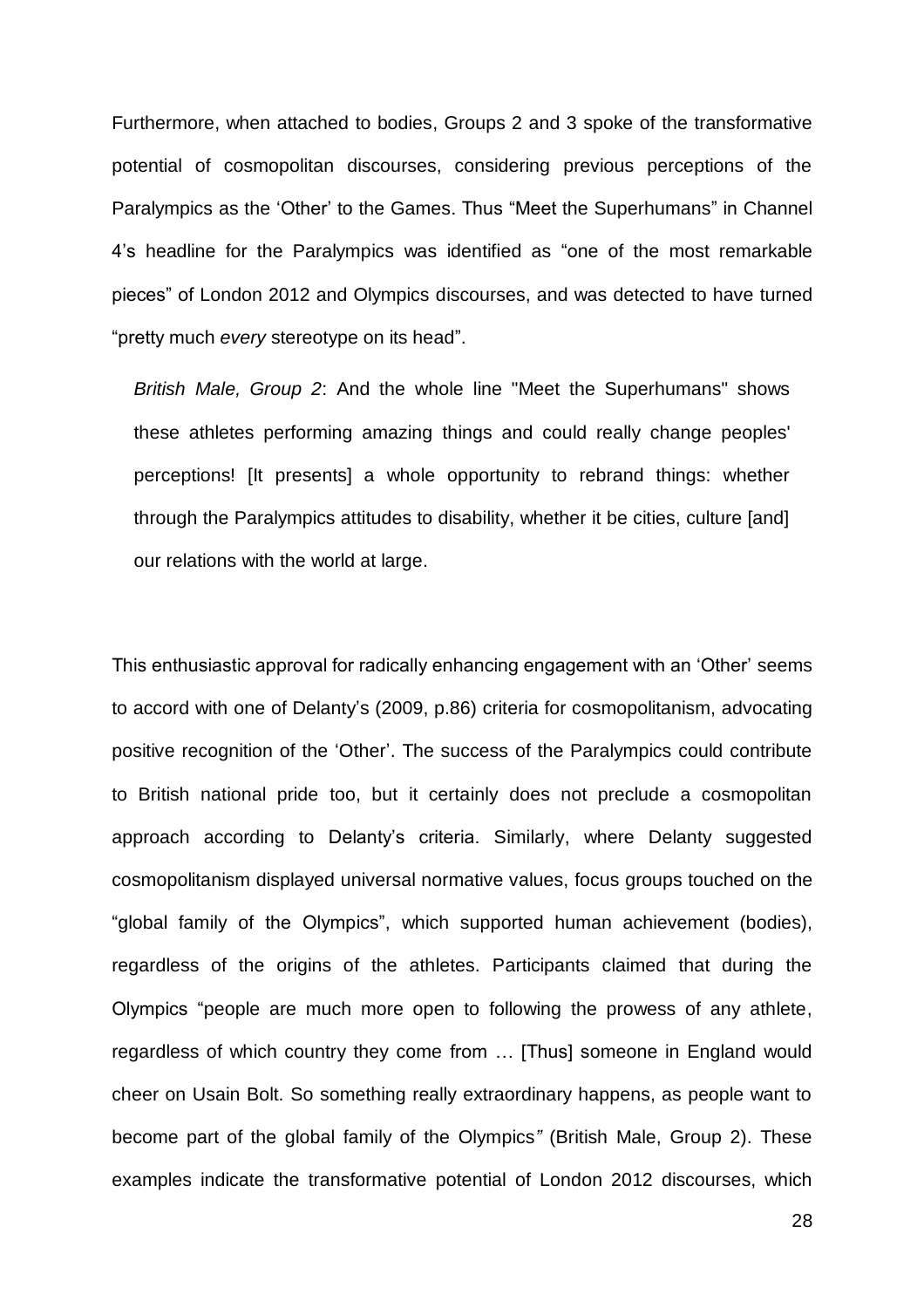may have revised previous perceptions of the (Olympic and national) Other. Previously, national pride may have limited such enthusiasm for the prowess of foreign nationals, but here admiration for human athletic achievement was clearly evident. Nonetheless, it is important to note that discussions related to the symbols and bodies of cosmopolitan discourses were diffuse within and across the focus groups. For example, there was no rhythmic discussion of these issues in Group 3 and Group 1 did not discuss the excitement associated with supporting athletes in order to promote human achievement or become part of the "Olympic family". Hence, in the case of London 2012, the actual significance of symbols and bodies to which cosmopolitan discourses were attached are likely to have been limited, especially compared to the 'transmission of emotions' which appeared to have challenged these discourses.

Therefore, the focus group evidence suggests that the transmission of emotions was mainly used when our participants challenged the cosmopolitan discourse in relation to London 2012. This finding may seem predictable, especially if we accept that cosmopolitan discourses are more prone to be linked to 'cooler' emotions and, as such, accept the prevalence of challenging discourses than 'hotter' emotions would do. Nonetheless, the evidence also indicates that symbols (especially London as a global city) and bodies (the revision of the Olympic Other) appeared constructive towards promoting the cosmopolitan discourse of London 2012. Nonetheless, discussions of these issues showed a low rate of interaction. While Katz and Liebz (2007) suggested that contemporary society is too accustomed to interruptions for media events to promote unity, the focus group evidence illustrates that collective effervescence – however disjointed and sporadic – might emerge periodically,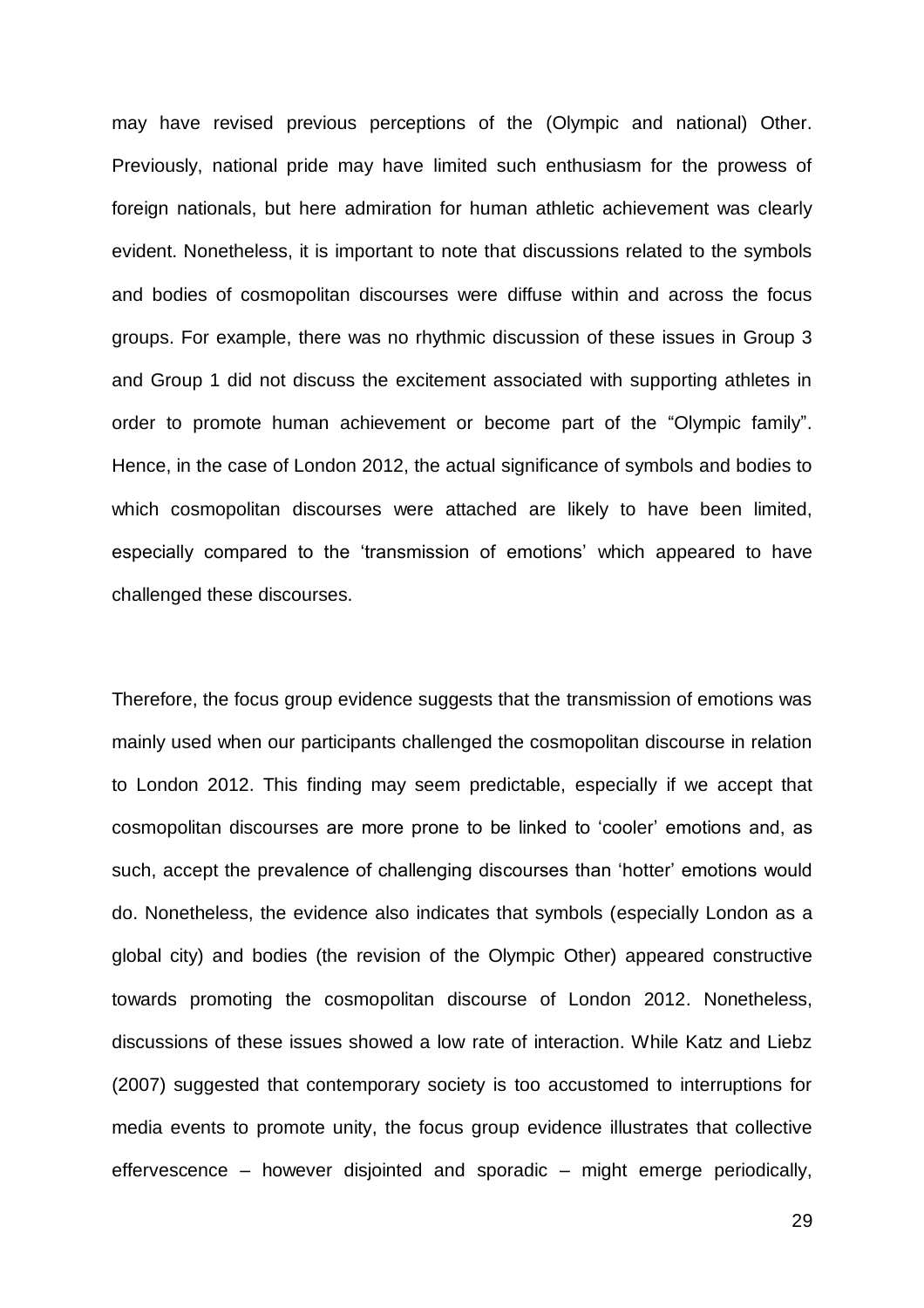supporting the more recent observation that cosmopolitanism is likely to be 'conditional' and 'fragile' (Skey, 2011, 2014).

#### **Conclusion**

This article set out to investigate how nationalist and cosmopolitan discourses operate through the transmission of emotions. Using original focus group evidence, it illustrated that nationalist discourses are more likely to accumulate in interactive settings and that emotions are more effectively transmitted through challenges to, rather than in support of, a discourse. For instance, enthusiasm for national unity and national community was evident in participants' comments on the development of future "dreams" regarding "Team GB" and when they told stories of watching compatriots succeed in past Olympics. Further emotions related to nationalist discourses appeared to develop when participants criticised the exclusive character of the Games. In the case of 2012, this seems to have been most apparent in the "London centric" reporting of the mainstream media. In respect of Wodak *et al.*'s (2009) criteria for the construction of national identity, enduring support for intranational British uniformity was quite evident across all groups, followed by a number of references to a shared past, present and future. In comparison, the development of nationalist discourse through the transmission of outward-looking emotional references to a foreign 'Other' was less apparent.

The evidence indicates that cosmopolitan discourses operated through the transmission of emotions somewhat differently. Suggestions that the Games and London 2012 were cosmopolitan were usually met with scepticism. The resulting discussions were more diffuse and led to less apparent (if any) transmission of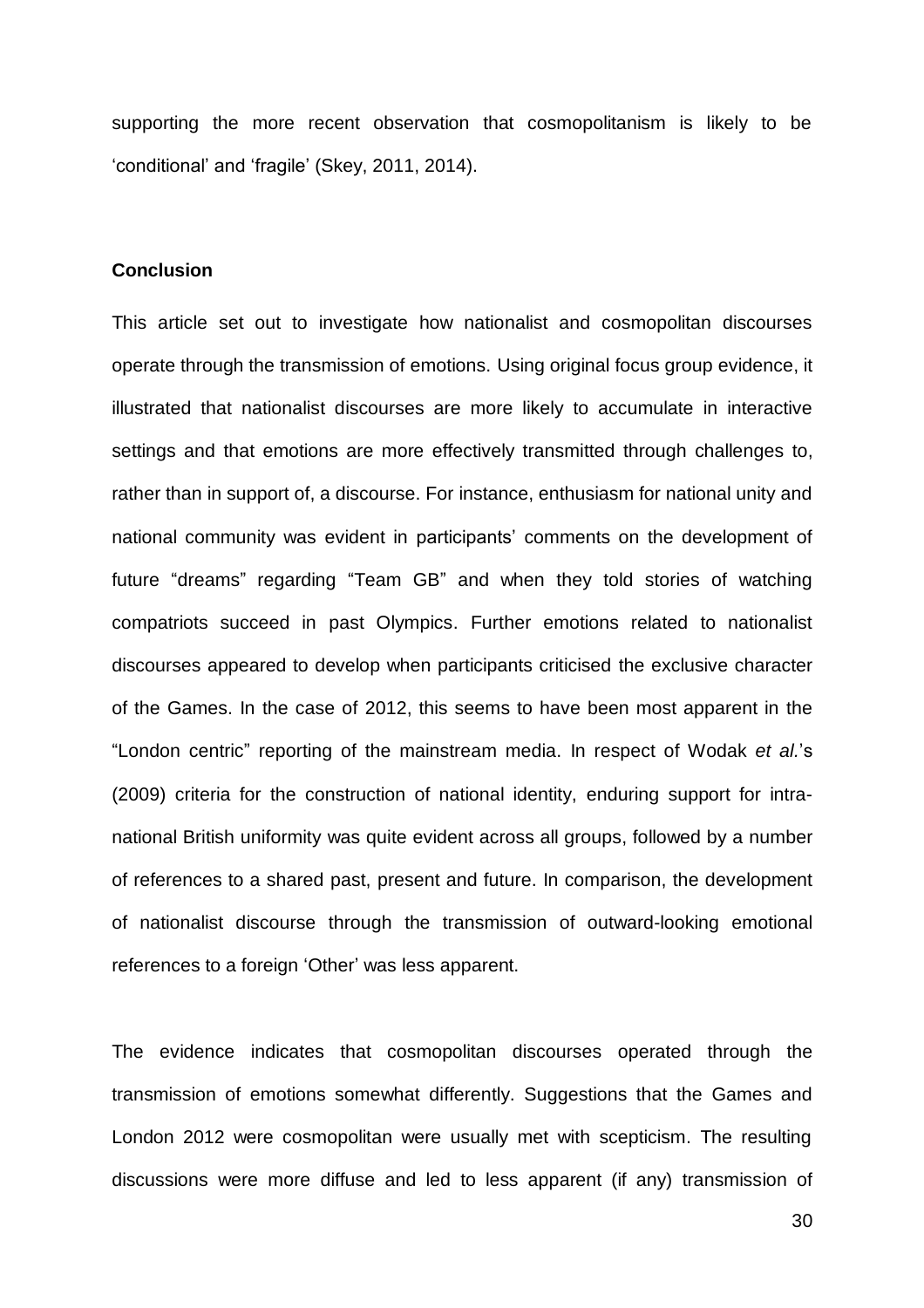emotions. Nonetheless, when participants' attention turned to bodies, rituals and symbols – through athletes, practice and Olympics insignia, their discussions had a more positive tone and sometimes even led to a sense of excitement for human achievement, going beyond their own national background. Thereby, paying more attention to these issues appeared to promote a form of cosmopolitan discourse within the groups. However, these discussions led to considerably less repetition and interaction than nationalist discourses had done so hitherto. Hence it seems Gerard Delanty's (2009) criteria for a new 'cosmopolitan imagination' that comprises a positive recognition of the Other and the possibility of one normative global culture were met inconsistently and largely through short and negative criticisms. Even more, the stuttered expressions of cosmopolitanism did not seem to allow for the accumulation or circulation of enthusiasm.

Therefore, the evidence illustrates how nationalist and cosmopolitan discourses operated through 'hotter' and 'cooler' emotions, respectively. Nationalist discourses were charged emotionally and were often sustained, providing a frame for a number of ideas, suggestions and criticisms. In contrast, we have concluded that cosmopolitan discourses were more diffuse and detached. What we are witnessing could be related to Ulrich Beck's (2006) thesis on 'methodological nationalism'. Methodological nationalism does not necessarily imply advocacy of nationalism, but it involves analysis that applies a rigid national frame and as such precludes cosmopolitan perspectives (Beck, 2006, p. 26). However, we did not observe positive recognition of the Other being dismissed or completely ignored – rather it was discussed, but with less emotional fluency, thereby providing an addendum to Beck and Delanty's work.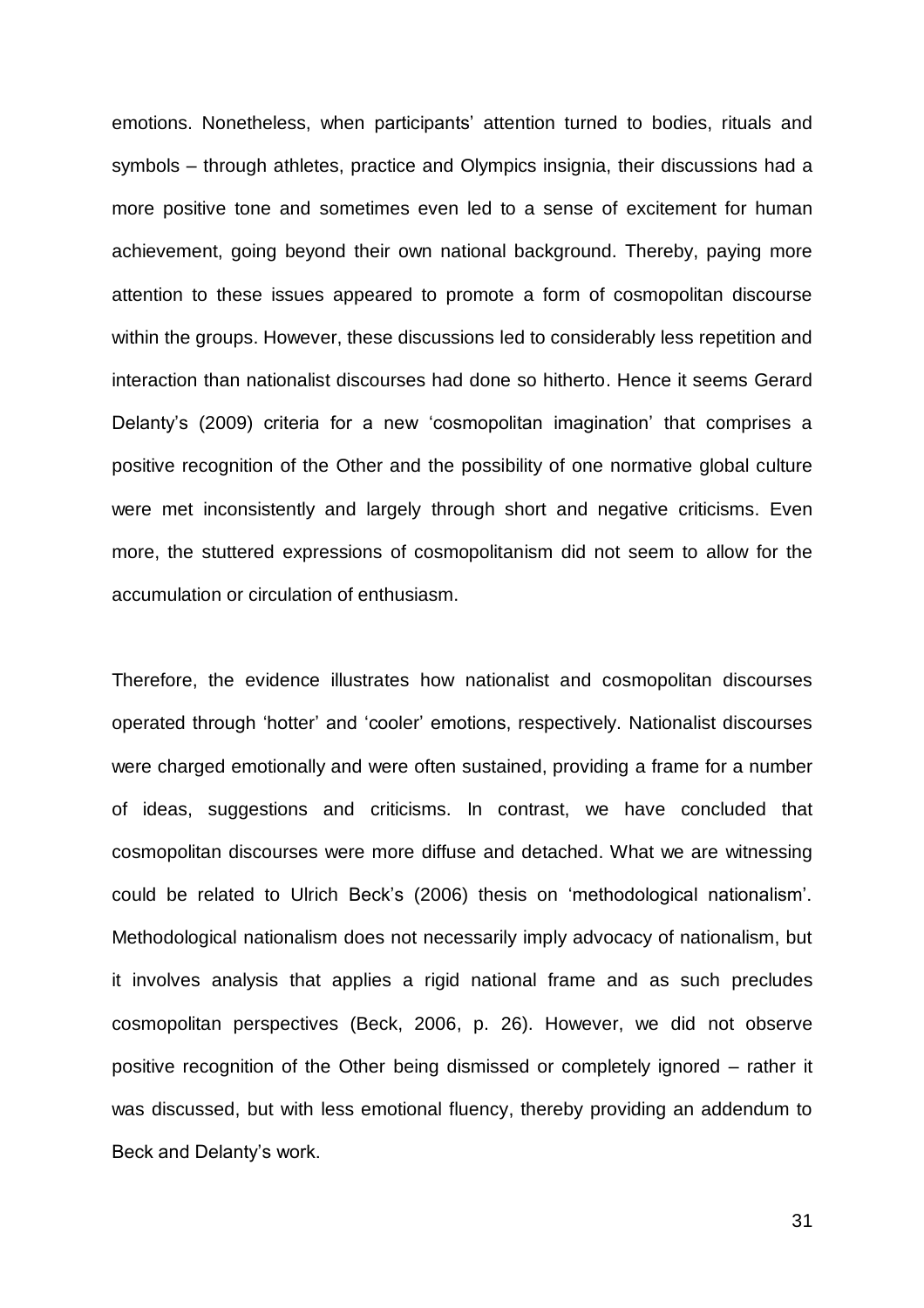Interestingly, the transmission of emotions in both nationalist and cosmopolitan discourses operated through participants' *challenges* to practices, symbols or routines that are inherent features of the Games – whether in relation to how the media was likely to focus on a city (in this case London) instead of a host nation (in this case the UK) or how the somewhat forced emphasis on 'positive vibes' surrounding the Games hijacked more critical reflections about its exclusiveness, economic and social costs. This finding may shed a different light on why the transmission of emotions operated more through nationalist than cosmopolitan discourses. In particular, there is a strong indication that the transmission of emotions may operate better in those particular situations where people feel the requirement to express their opposition *collectively*.

We recognise that our findings are not generalisable due to the small number of focus groups and the particular background of our participants, as well as the likely influence the group environment might have had on their answers (Bryman, 2012). Nonetheless, our inferences warrant further empirical investigation. For example, communication strategies recognise that certain target groups, notably "decision makers", "opinion formers – including academics and the intelligentsia" and the "young", are of particular significance in influencing broader publics (UK FCO, 2012; Pamment, 2013, p. 75). The participants were not representative of the general public but did meet these criteria – they included government employees, media practitioners and international academics from post-graduate to professorial level (all but one were in the 18-40 age bracket). As such, their discursive constructions could be expected to influence the perceptions of the general public. Future studies could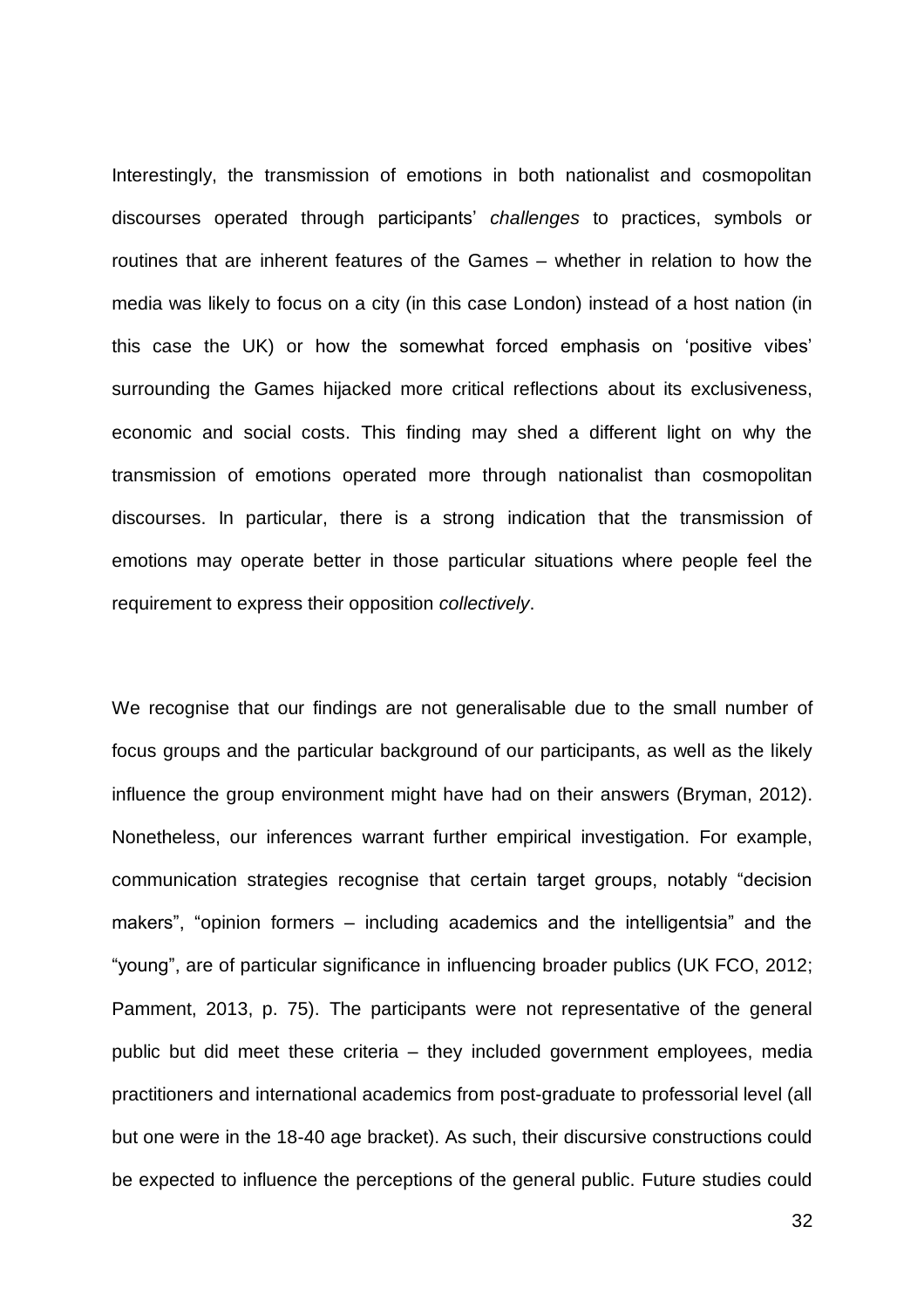then scrutinise the extent to which the discursive constructions, which were apparent among our 'decision-makers' actually influence the perceptions of the general public. This issue is especially important when we consider the other main finding of this article – the way in which the transmission of emotions operates through challenges to, rather than in support of, existing discourses. Whether this finding is the result of our participants' background or is applicable more broadly to the public requires further empirical examination.

The focus group evidence also highlights the benefits of further marrying the rich theoretical literature surrounding affect with empirical research of the sort presented in this article. Our finding that emotions related to cosmopolitanism were diffuse and sporadic could be informative for academic analyses elsewhere. We are interested in whether such dispositions are evident not only at the Olympics but at other sports mega events, or even other global events related to politics, diplomacy and international relations. For instance, it is worth exploring whether a critical and challenging mode could be employed to generate greater transmission of emotions related to cosmopolitan discourses. According to the evidence, these modes implied to participants that the Olympics promoted cosmopolitan discourses. Whether this holds true in other situations could also be investigated. The transmission of emotions is prone to be different when cosmopolitan values are explicitly challenged – for example, through sustained discrimination such as racism, sexism or homophobia. This is just one potential area for future research and we encourage other researchers to analyse empirical situations to work through the ambiguity of social imagination and their corresponding emotions.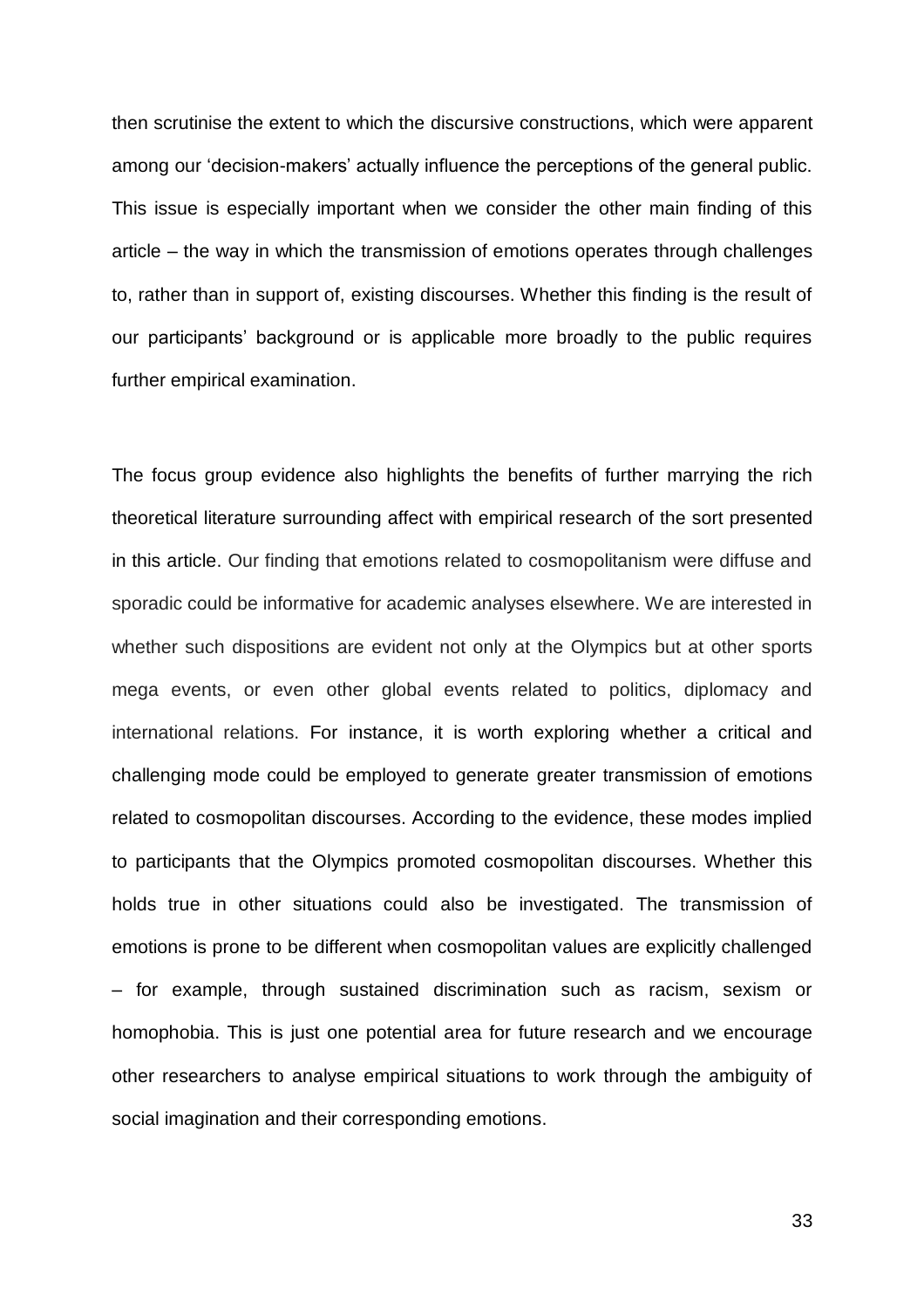<sup>i</sup> This inside-out approach stands in contrast to the growing body of thought that draws attention to the various ways in which emotions are shaped by communicative practices. See, for example, the essays in Jacobs and Micciche (2003). In a reversal of Wetherell's (2014, p. 138) statement that "[s]ome of the most productive routes for analysing affect lie in applying lessons learnt from discourse studies", we suggest that some of the most productive routes for analysing (nationalist and cosmopolitan) discourses lie in applying concepts from emotion theory.

ii Accordingly, we are neither interested in the discrete analysis of staged events, such as the torch relay and the opening ceremony, nor in a detached study of prefabricated texts, such as those produced by the British government and the international media. In both cases dialogue was lacking because of the onedirectional way in which nationalist and cosmopolitan messages were imposed on the audience (Pope, 2014).

iii On this point, see also Ismer (2014, p. 138).

 $\overline{a}$ 

iv This hot/cool dichotomy is different from Billig's (1995) distinction between the 'hot nationalism' that flashes up in times of social disruption and the 'banal nationalism' of ordinary life. In fact, the Olympic Games can be seen as an example of both 'banal nationalism' (Billig, 1995) and 'banal cosmopolitanism' (Beck, 2002) whereby the word 'banal' refers to the routine nature of the event and is not a devaluing of any felt emotional intensity (Wetherell, 2014, pp. 139-140).

<sup>v</sup> See also Ismer (2011, p. 553), who has shown how the 2006 World Cup allowed for a new representation of Germany through reference to various emotional rituals related to the tournament, and von Scheve *et al.* (2014), who tested whether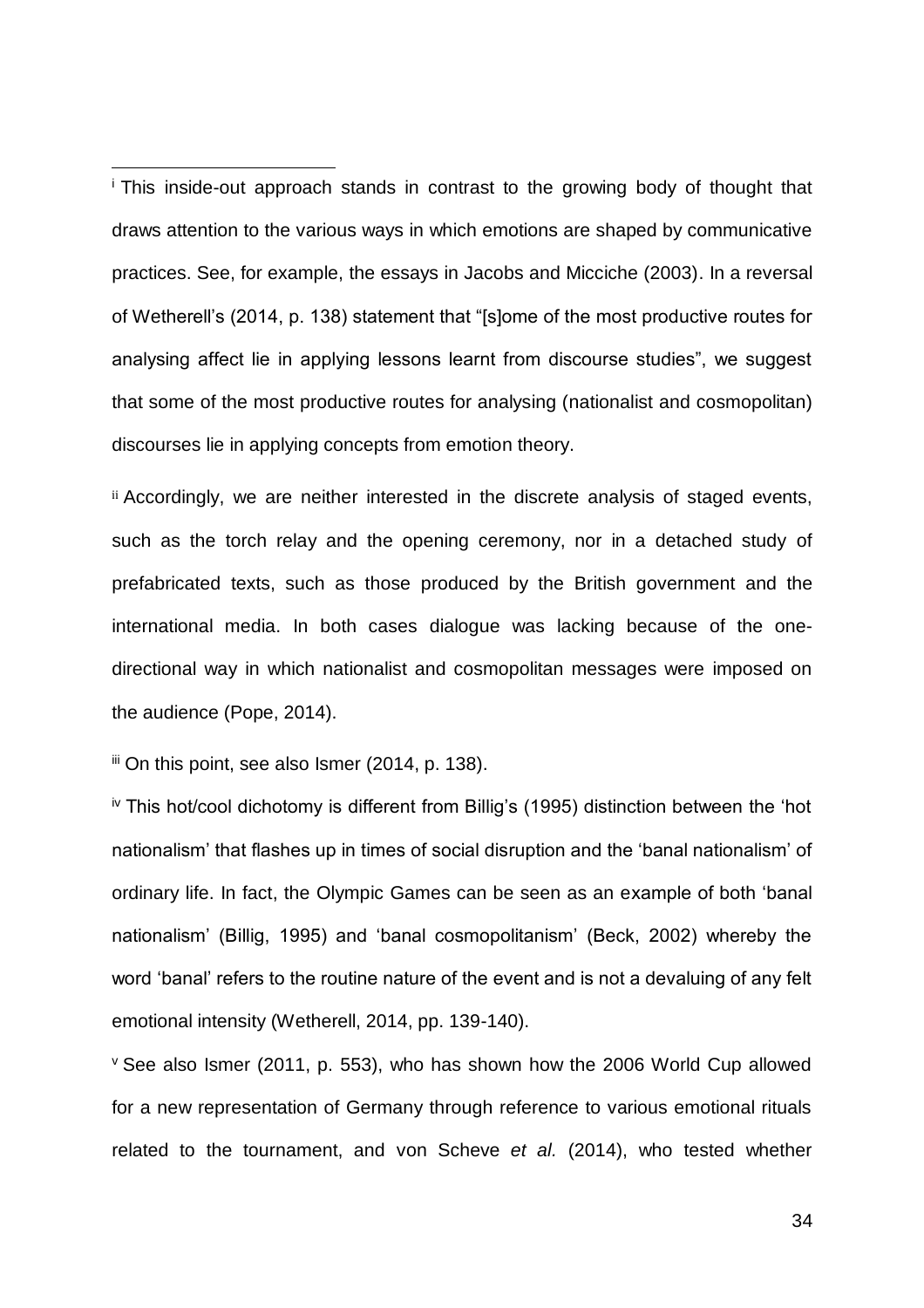emotional entrainment during the 2010 World Cup had an effect on the emotional significance of German national symbols after the tournament. In addition, Sullivan (2013, 2014a, 2014b) has demonstrated how sports mega-events can lead to manifestations of 'collective pride' or 'collective shame'.

 $\overline{a}$ 

vi Participants were informed about our intention to write the findings of the focus group research up into a manuscript and provided oral consent for us to use their contribution – as long as our report of the evidence was anonymised.

vii The discussions had a tendency to start off slowly and answers to the moderators' questions were often given in the same order in which participants were seated. Even the content of the discussions had a descriptive and complementary character at the early stages. It was thus necessary for moderators to ask follow-up questions and be more interactive with the groups. As participants established rapport with one another and began to probe each other's comments, the debates had an increasingly dynamic tone, requiring less involvement from the moderators. It was also at this point, where the content of debates shifted to more critical and insightful proposals, including, for example, doubts about the extent to which the London Olympics had a nation-wide mark. The focus groups were audio recorded and each moderator transcribed the recording of his or her group. Subsequently, the moderators developed initial profiles for their groups, citing key dynamics, discourses and, most importantly, transmission of emotions. In the final stages of the data analysis, the moderators worked together to reduce and thematically analyse the transcripts, comparing group profiles and identifying broader group dynamics.

viii The number after participants denotes different speakers, e.g. British Male (1). It was necessary to include such numbers, as some groups included participants with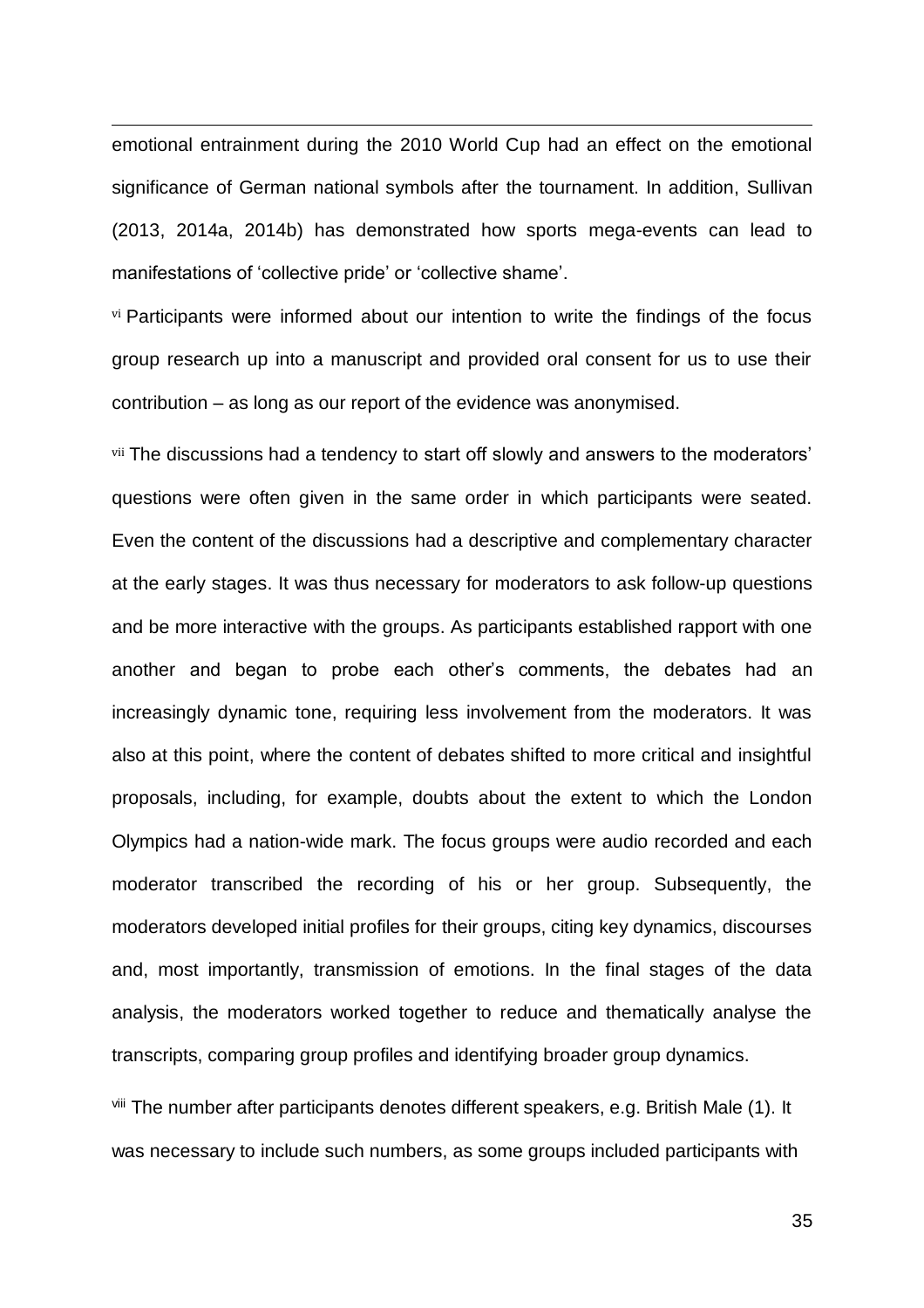$\overline{a}$ the same national and gender background. Unless stated otherwise, continuous passages from participants come from the same group and depict the dynamic and flow of the discussions (e.g. on page 16).

ix In order to explore participants' perceptions of 'ritual symbols' (Durkheim, 1912 [1955]; Hargreaves, 2000, pp. 15 and 56) post cards and pictures of London 2012 mascots were given to them as prompts at this point.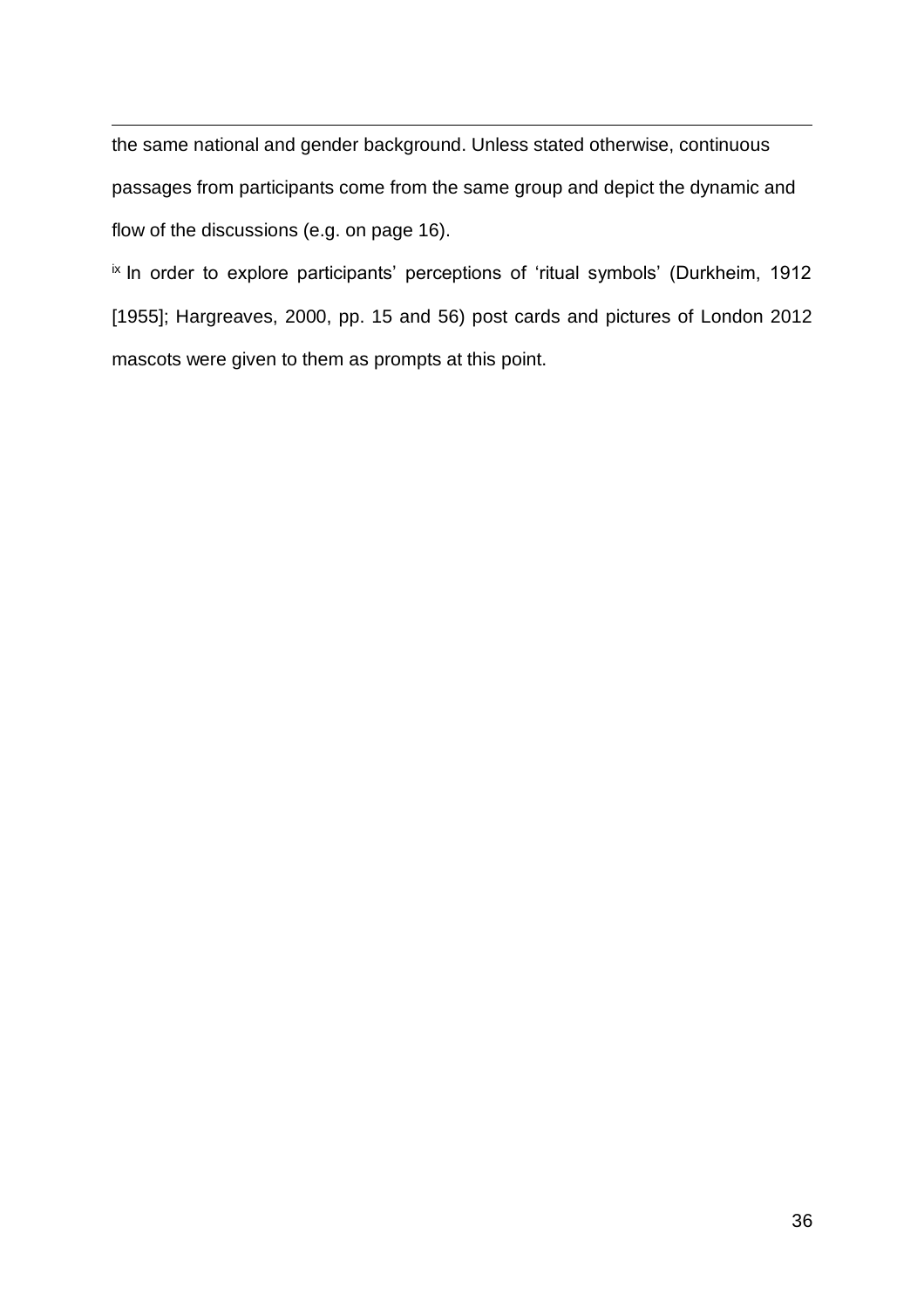## **Bibliography**

Ahmed, S. (2004) *The Cultural Politics of Emotion.* New York: Routledge.

Anderson, B. (1983) *Imagined Communities; Reflections on the Origins and Spread of Nationalism.* London: Verso.

Barbalet, J. (2002) *Emotions and Sociology.* Blackwell: New York.

Beck, U. (2002) 'The Cosmopolitan Society and Its Enemies', *Theory, Culture and Society*, 19, pp. 17-44.

Beck, U. (2006) *Cosmopolitan Vision.* Cambridge: Polity Press.

Bleiker, R. and Hutchison, E. (2008) 'Fear No More: Emotions and World Politics', *Review of International Studies*, 34 (1), pp. 115-135.

Billig, M. (1995) *Banal Nationalism.* Sage: London.

Brown, G. and Held, D. (2010) 'Editors' Introduction', in *The Cosmopolitan Reader.* London: Polity Press, pp. 1-15.

Bryman, A. (2012) *Social Research Methods.* Oxford: Oxford University Press.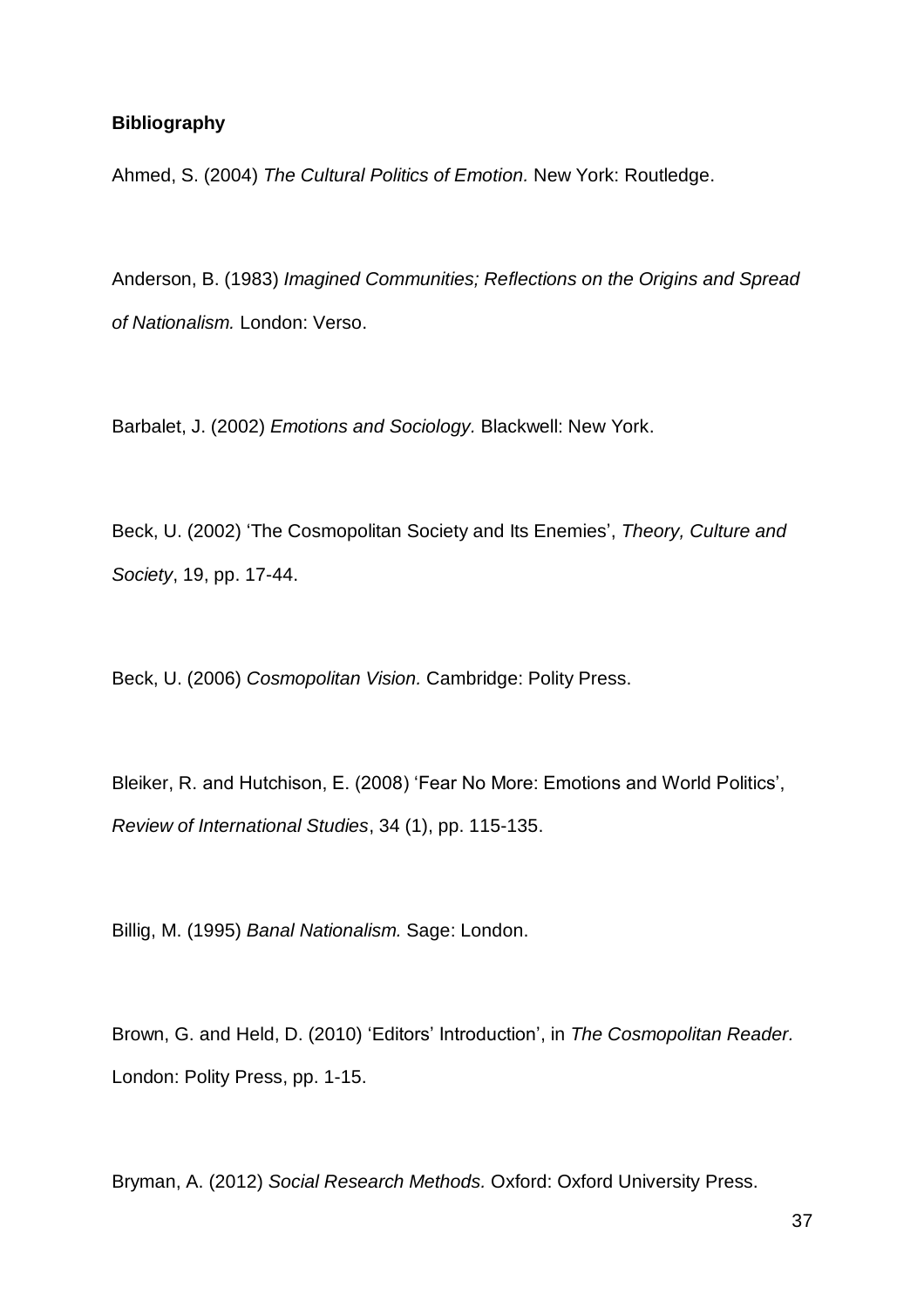Bulley, D. and Lisle, D. (2012) 'Welcoming the World: Governing Hospitality in London's 2012 Olympic Bid', *International Political Sociology*, 6 (2), pp. 186-204.

Cabrera, L. (2010) *The Practice of Global Citizenship.* Cambridge: Cambridge University Press.

Calhoun, C. (2002) 'The Class Consciousness of Frequent Travellers: Towards a Critique of Actually Existing Cosmopolitanism', *South Atlantic Quarterly*, 101 (4), pp. 869-897.

Closs Stephens, A. (2014) 'Reading Angharad Closs Stephens's The Persistence of Nationalism. From Imagined Communities to Urban Encounters', *Political Geography,* 40 (1), pp. 56-63.

Cui, X. (2013) 'Media events are still alive: The Opening Ceremony of the Beijing Olympics as a Media Ritual', *International Journal of Communication* (7) pp. 1220– 1235.

Dayan, D. and Katz, E. (1992) *Media Events: The Live Broadcasting of History.*  Cambridge: Cambridge University Press.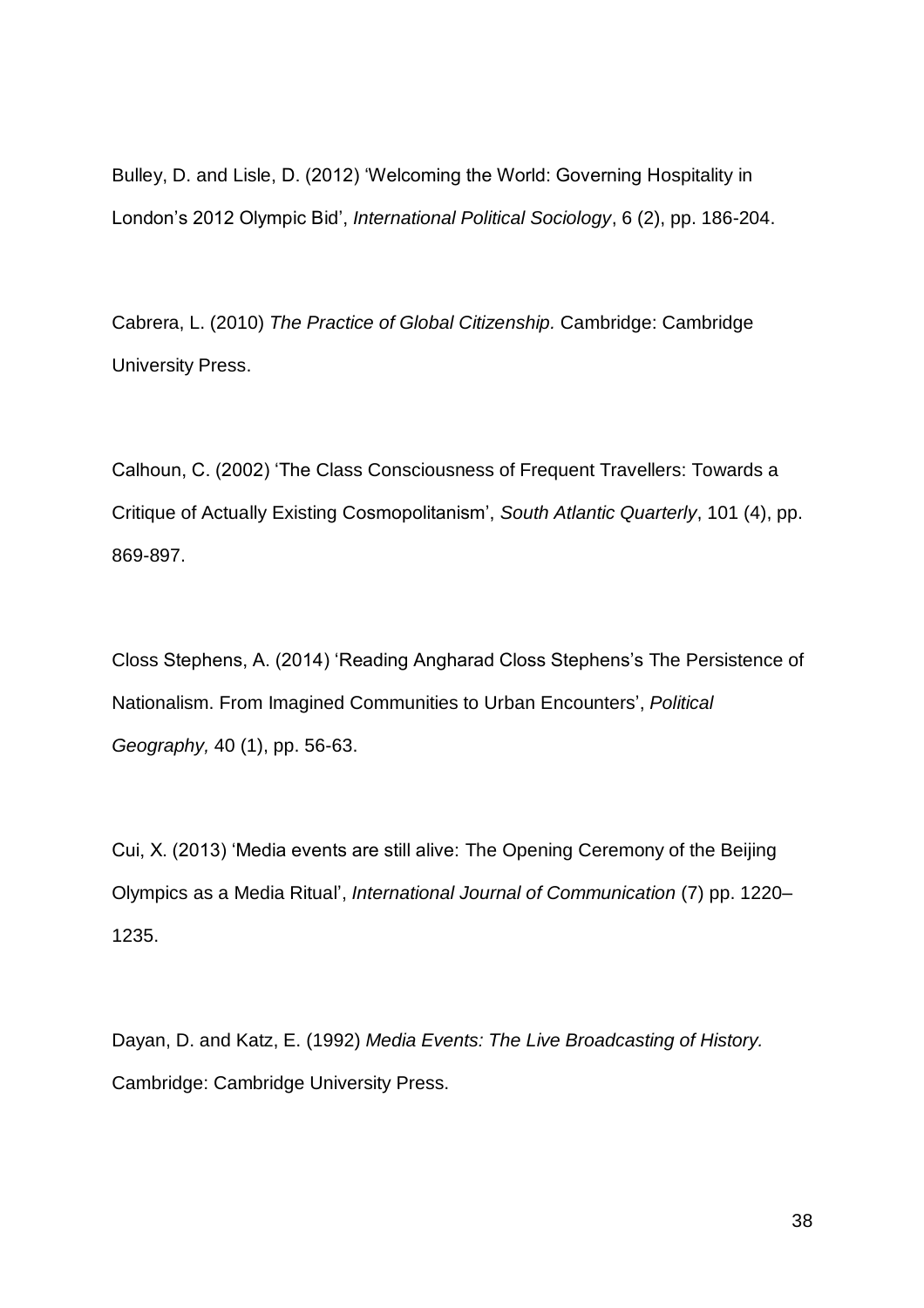Delanty, G. (2009) *The Cosmopolitan Imagination: The Renewal of Critical Social Theory.* Cambridge: Cambridge University Press.

Du, S. (2014) 'Social Media and the Transformation of 'Chinese Nationalism': 'Igniting Positive Energy' in China Since the 2012 London Olympics', *Anthropology Today*, 30 (1), pp. 5-8.

Durkheim, E. (1912 [1995]) *The Elementary Forms of Religious Life.* New York: Free Press.

Fine, R. (2007) *Cosmopolitanism.* London and New York: Routledge.

Gellner, E. (1971) *Thought and Change.* London: Weidenfeld and Nicholson.

Gellner, E. (1983) *Nations and Nationalism.* London: Blackwell.

Girginov, V. (2013) 'Social, Political, Economic and Operational Context of the 2012 London Olympic and Paralympic Games: An Introduction' in Girginov, V. (ed.) *Handbook of the London 2012 Olympic and Paralympic Games: Volume One: Making the Games.* London: Routledge, pp. 1-13.

Giulianotti, R. and Brownell, S. (2012) 'Olympic and World Sport: Making Transnational Society?', *The British Journal of Sociology*, 63 (2), pp. 199-215.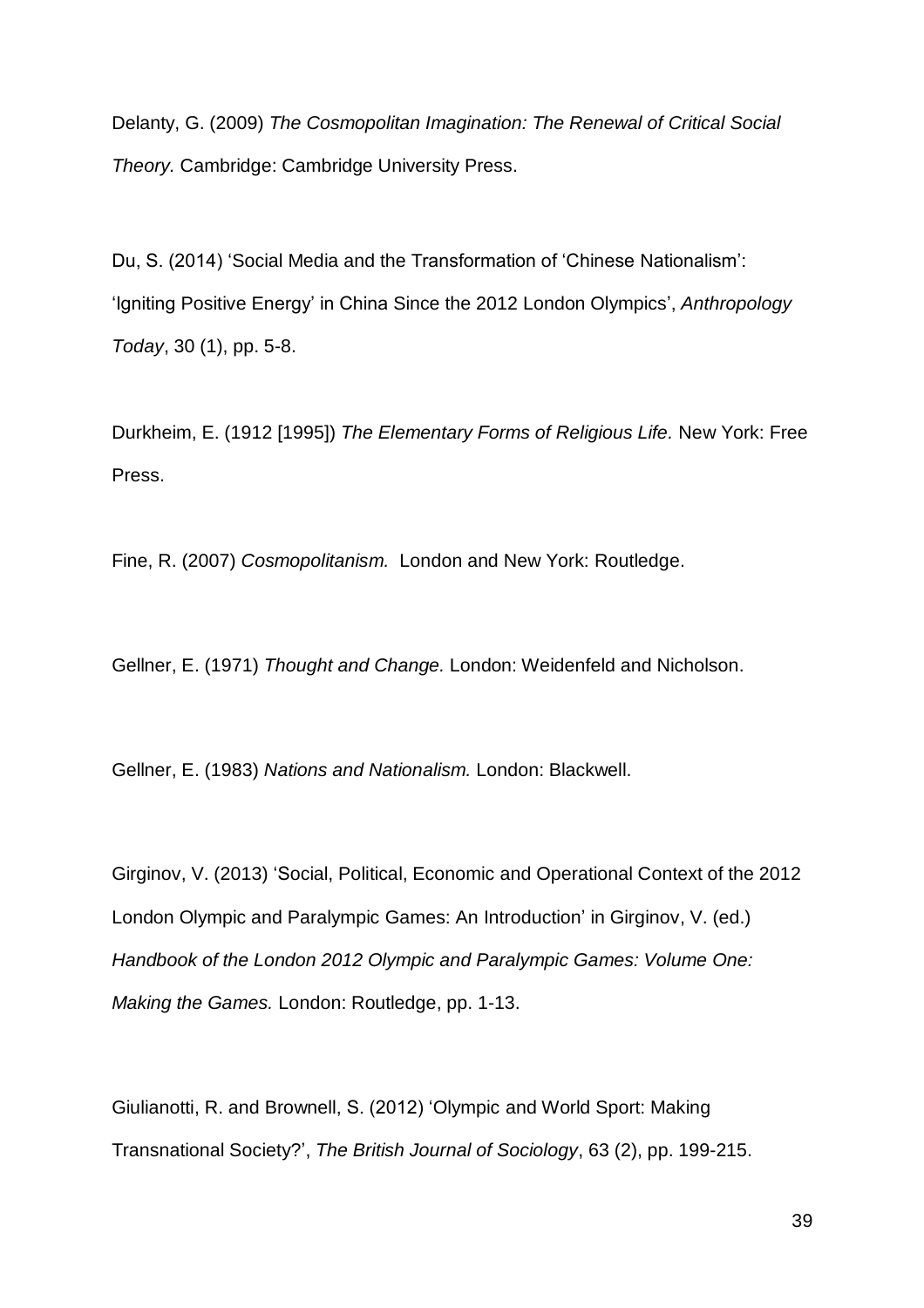Graham, S. (2012) 'Olympics 2012 Security: Welcome to Lockdown London', *The Guardian*, 12 March, G2.

Hall, S. (2014) 'Emotion, location and urban regeneration: The resonance of marginalised cosmopolitanism' in Jones, H. and Jackson, E. (eds.) *Stories of Cosmopolitan Belonging: Emotion and Location*. London: Routledge, pp. 31-44.

Hannerz, U. (1996) *Transnational Connections: Culture, People, Places.* London: Routledge.

Hargreaves, J. (1992) 'Olympism and Nationalism: Some Preliminary Consideration' *International Review for the Sociology of Sport,* 27 (2), pp. 119-134.

Hargreaves, J. (2000) *Freedom for Catalonia; Catalan Nationalism, Spanish Identity and the Barcelona Olympic Games.* Cambridge: Cambridge University Press.

Held, D. (2003) *Cosmopolitanism: A Defence.* Cambridge: Polity Press.

Hobsbawm, E. (1990) *Nations and Nationalism Since 1780: Programme, Myth, Reality.* Cambridge: Cambridge University Press.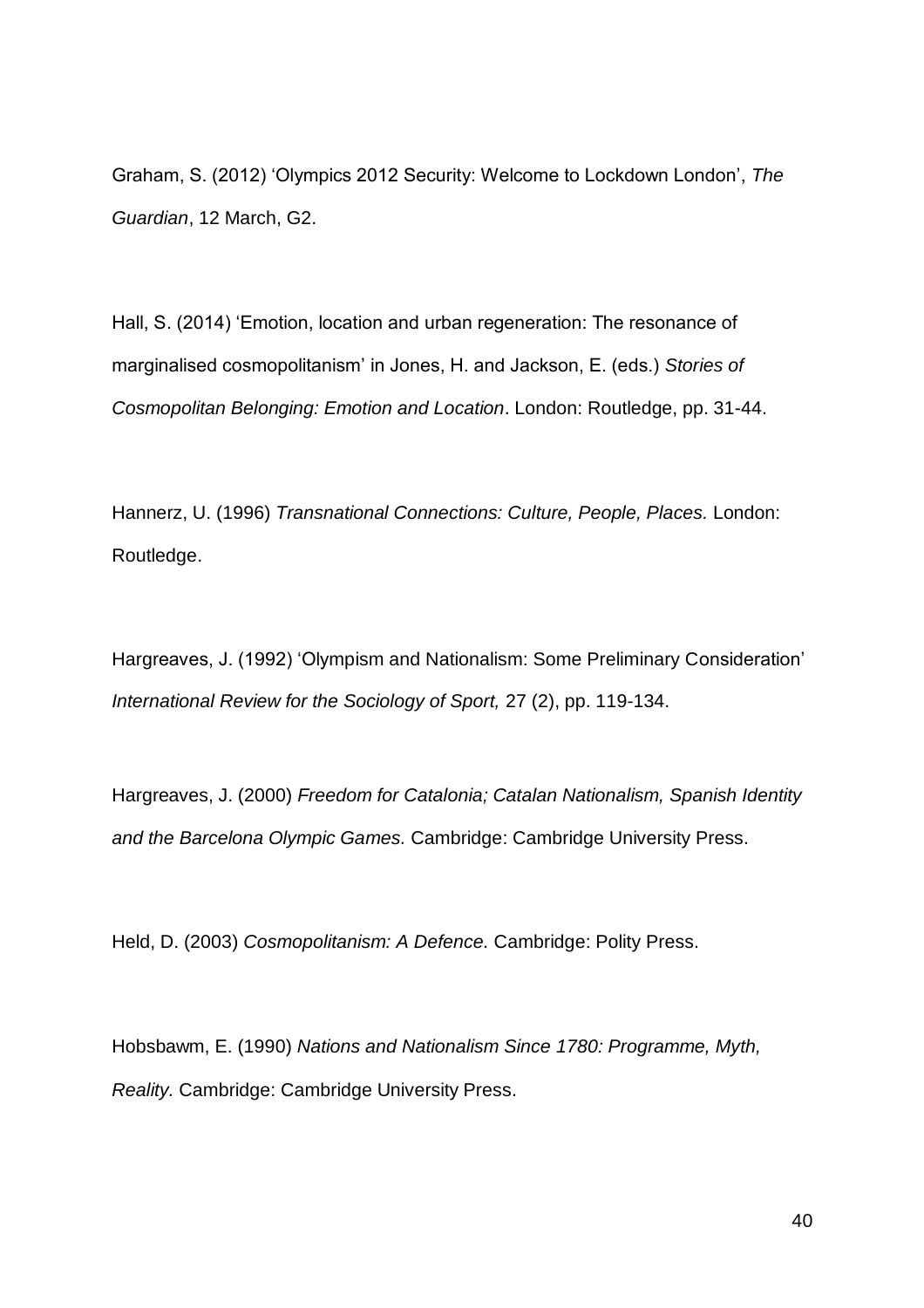IOC (2011) *Olympic Charter,* The International Olympic Committee [online]. Available from: [http://www.olympic.org/Documents/olympic\\_charter\\_en.pdf](http://www.olympic.org/Documents/olympic_charter_en.pdf) [accessed 15 April 2015].

IOC (2013) 'First IOC Executive Board Meeting Under President Bach', *IOC Press Release,* The International Olympic Committee [online]. Available from: <http://www.olympic.org/first-ioc-executive-board-meeting-under-president-bach> [accessed 15 April 2015].

Ismer, S. (2011) 'Embodying the Nation: Football, Emotions and the Construction of Collective Identity', *Nationalities Papers: The Journal of Nationalism and Ethnicity*, 39 (4), pp. 547-565.

Ismer, S. (2014) 'The Imagined National Community' in Sullivan, G. B. (ed.) *Understanding Collective Pride and Group Identity: New Directions in Emotion Theory, Research and Practice*. London: Routledge, pp. 137-148.

Jacobs, D. and Micciche, L. (2003) *A Way to Move: Rhetorics of Emotion and Composition Studies.* Portsmouth, N.H.: Heinemann.

Katz, E. and Liebes, T. (2007) '"No More Peace!": How Disaster, Terror and War Have Upstaged Media Events.' *International Journal of Communication*, 1 (2), pp. 157-166.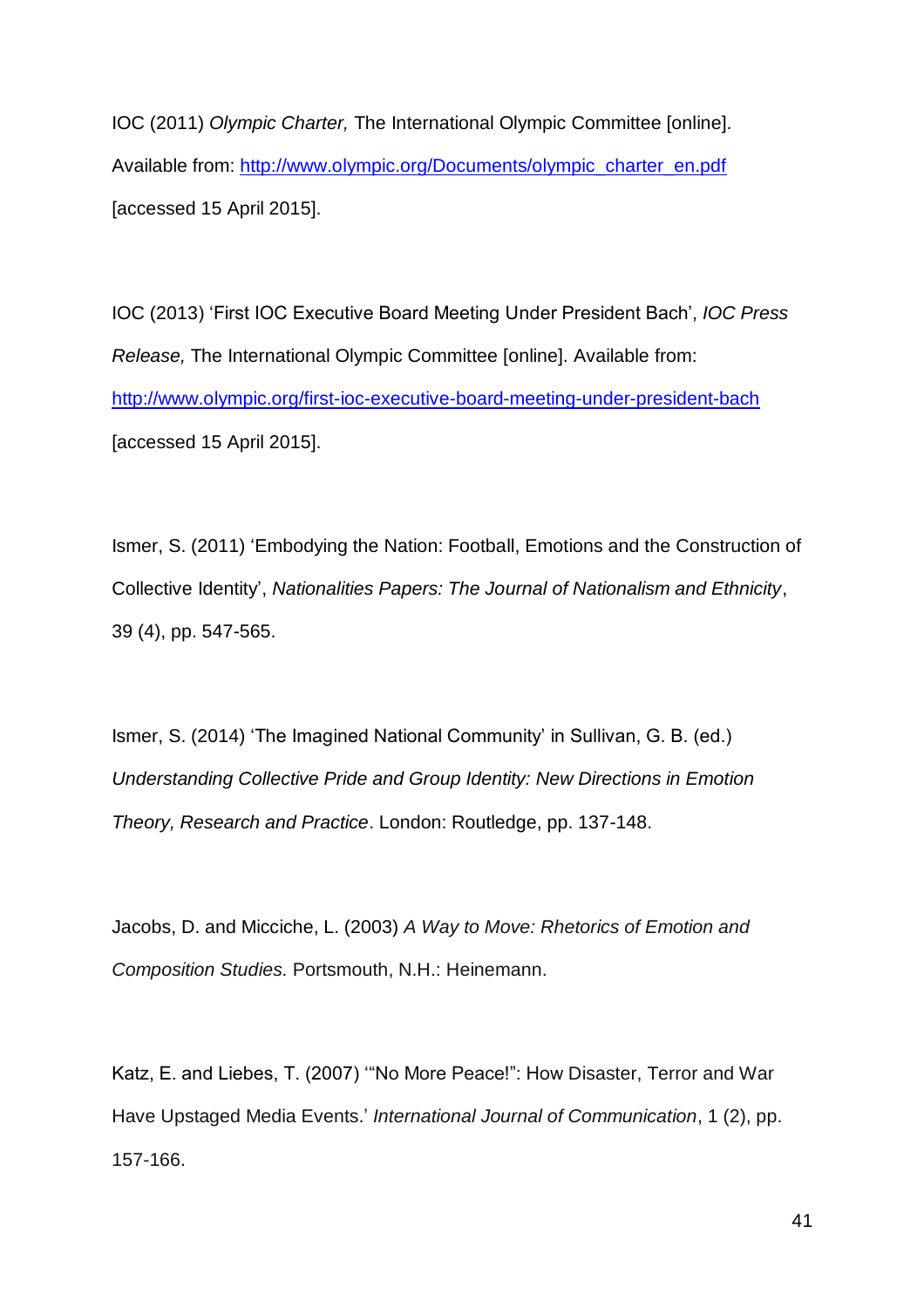Jones, H., Jackson, E. and Rhys-Taylor, A. (2014) 'Introduction: Moving and Being Moved' in Jones, H. and Jackson, E. (eds.) *Stories of Cosmopolitan Belonging: Emotion and Location*. London: Routledge, pp. 1-14.

Jowell, T. (2006) Keynote Speech at the *'Capturing the Public Value of Heritage'* Event at the Royal Geographical Society, London, January 25.

McCrone, D. and McPherson, G. (eds) (2009) *National Days: Constructing and Mobilizing National Identity.* Basingstoke: Palgrave Macmillan.

Mihelj, S. (2011) *Media Nations: Communicating Belonging and Exclusion in the Modern World.* London and New York: Palgrave Macmillan.

Morgan, D. L. (1998) 'Planning Focus Groups', *Focus Group Kit 2.* London: Sage Publications.

Nash, K. (2003) 'Cosmopolitan Political Community: Why Does It Feel So Right?' *Constellations*, 10 (4), pp. 506-518.

Nussbaum, M. (1997) 'Kant and Stoic Cosmopolitanism' *The Journal of Political Philosophy,* 5 (1), pp. 1-25.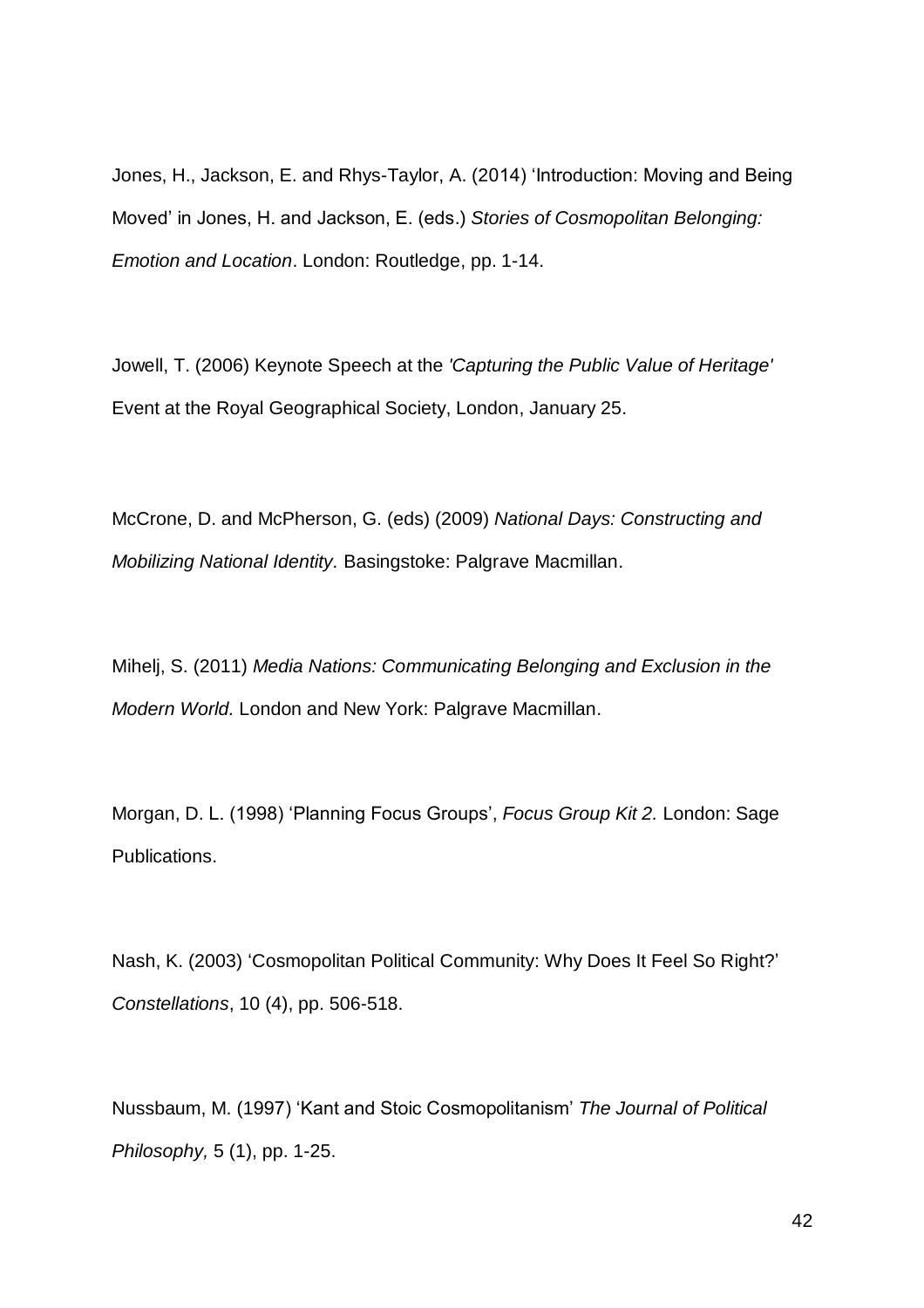Nussbaum, M. (2001) *Upheavals of Thought: The Intelligence of Emotions.* Cambridge: Cambridge University Press.

Pamment, J. (2013) *New Public Diplomacy in the 21st Century: A Comparative Study of Policy and Practice.* London: Routledge.

Pope, M. (2014) Public Diplomacy, International News Media and London 2012: CosmopolitanismTM *Sport in Society,* 17 (9), pp. 1119-1135.

Salmela, M. (2012) 'Shared Emotions' *Philosophical Explorations*, 66, 33-46.

Salmela, M. (2014) 'The Rational Appropriateness of Collective Emotions' in Sullivan, G. B. (ed.) *Understanding Collective Pride and Group Identity: New Directions in Emotion Theory, Research and Practice*. London: Routledge, pp. 21-33.

Shilling, C. (2002) 'The Two Traditions in the Sociology of Emotions' in Barbalet, J. (ed.) *Emotions and Sociology.* Blackwell: New York, pp. 10-33.

Skey, M. (2011) *National Belonging and Everyday Life: The Significance of Nationhood in an Uncertain World*, London: Palgrave Macmillan**.**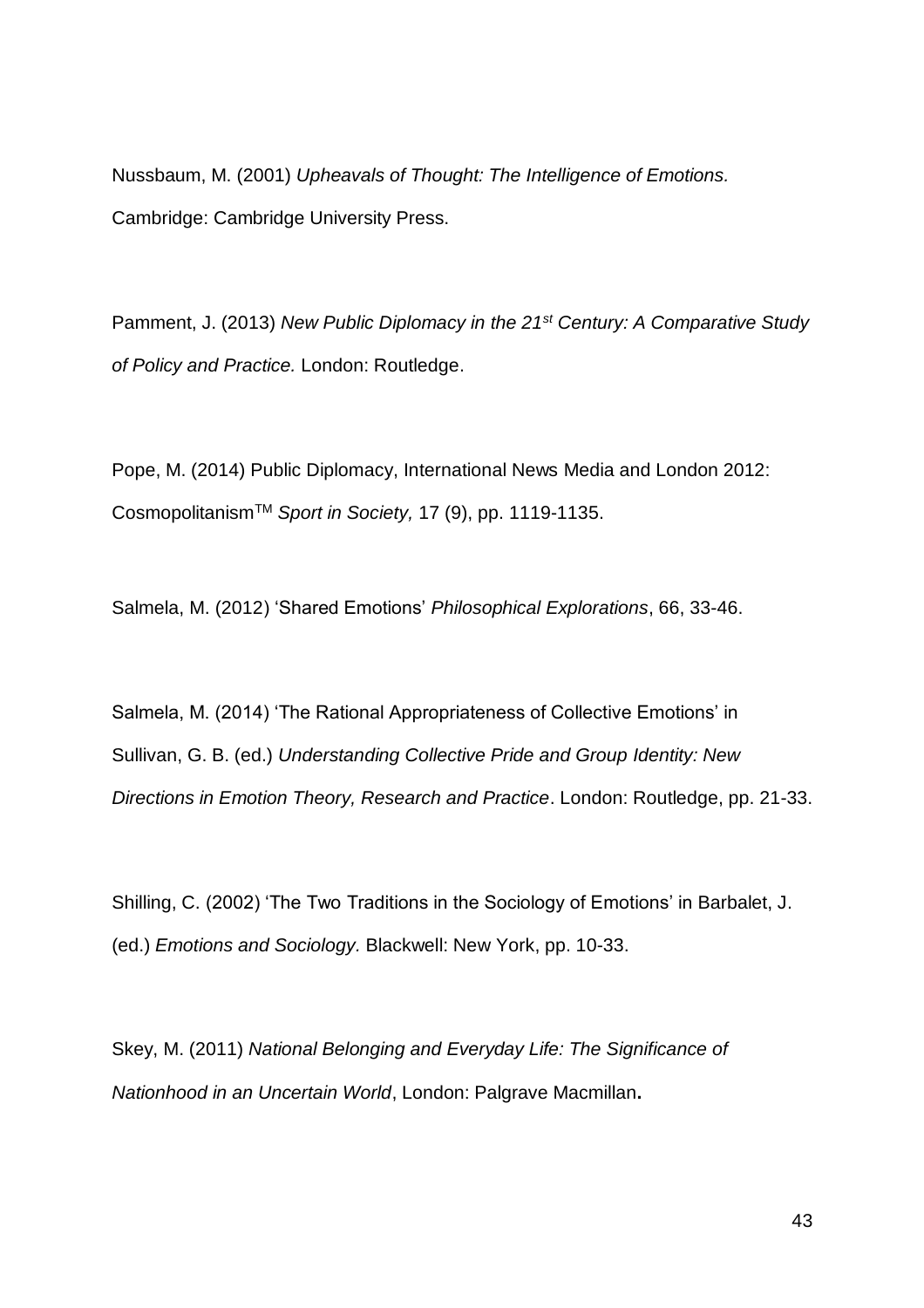Skey, M. (2014) ''What Nationality He Is Doesn't Matter a Damn!' International Football, Mediated Identities and Conditional Cosmopolitanism' *National Identities,*  pp. 1-17.

Smith, A. (1987) *The Ethnic Origins of Nations.* Oxford: Blackwell Publishers.

Smith, E. R., Seger, C. R. and Mackie, D. M. (2007) 'Can Emotions be Truly Group Level? Evidence Regarding Four Conceptual Criteria' *Jounral of Personality and Social Psychology*, 93, pp. 431-446.

Sullivan, G. B. (2013) 'Collective Pride, Happiness and Celebratory Emotions: Aggressive, Network and Cultural Models' in von Scheve, C. and Salmela, M. (eds.) *Collective Emotions,* Oxford: Oxford University Press.

Sullivan, G. B. (2014a) 'Introduction' in Sullivan, G. B. (ed.) *Understanding Collective Pride and Group Identity: New Directions in Emotion Theory, Research and Practice*. London: Routledge, pp. 1-18.

Sullivan, G. B. (2014b) 'Collective Emotions and the World Cup 2014: The Relevance of Theories and Research on Collective Pride and Shame' *Psicologia e Saber Social*, 3(1), pp. 112-117.

Tamir, Y. (1993) *Liberal Nationalism.* Princeton: Princeton University Press.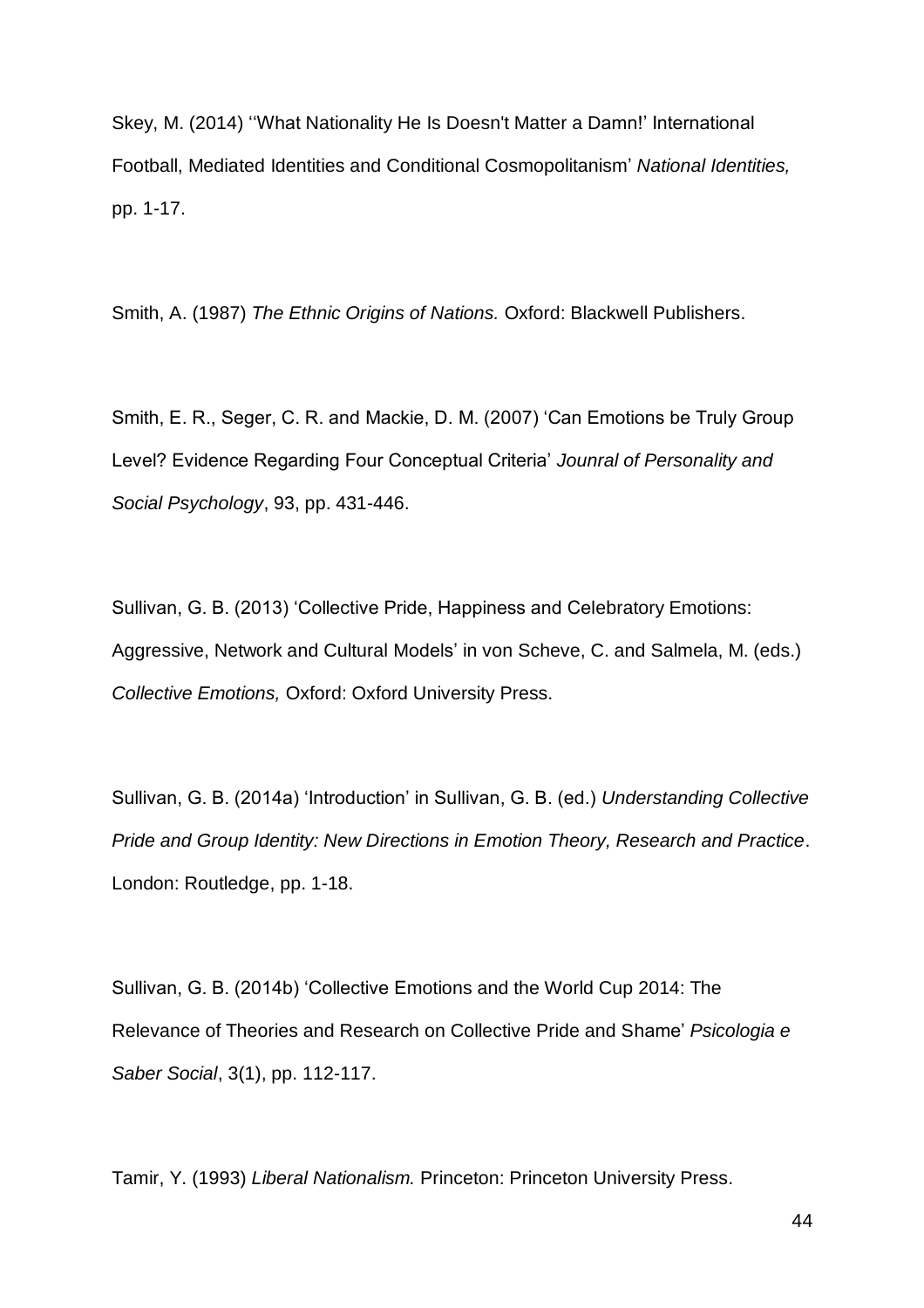Tomlinson, J. (1999) *Globalisation and Culture.* Cambridge: Polity.

UK FCO (2012) 'Foreign and Commonwealth Website: About Us', *Public Diplomacy*, UK FCO [online]. Available from:

[http://webarchive.nationalarchives.gov.uk/20120805125210/http://www.fco.gov.uk/en](http://webarchive.nationalarchives.gov.uk/20120805125210/http:/www.fco.gov.uk/en/about-us/what-we-do/public-diplomacy/london-2012/) [/about-us/what-we-do/public-diplomacy/london-2012/](http://webarchive.nationalarchives.gov.uk/20120805125210/http:/www.fco.gov.uk/en/about-us/what-we-do/public-diplomacy/london-2012/) [accessed 15 April 2015].

von Scheve, C. (2012) 'Collective Emotions in Rituals: Elicitation, Transmission, and a "Matthew-Effect"' in Michaels, A. and Wulf, C. (eds.) *Emotions in Rituals and Performance.* London: Routledge, pp. 55-77.

von Scheve, C., Beyer, M., Ismer, S., Kozlowska, M. and Morawetz, C. (2014) 'Emotional Entrainment, National Symbols, and Identification: A Naturalistic Study Around the Men's Football World Cup' *Current Sociology*, 62 (1), pp. 3-23.

Wetherell, M. (2012) *Affect and Emotion: A New Social Science Understanding.* London: Sage.

Wetherell, M. (2014) 'Affect and Banal Nationalism: A Practical Dialogic Approach to Emotion' in Antaki, C. and Condor, S. (eds.) *Rhetoric, Ideology and Social Psychology. Essays in Honour of Michael Billig.* London: Routledge.